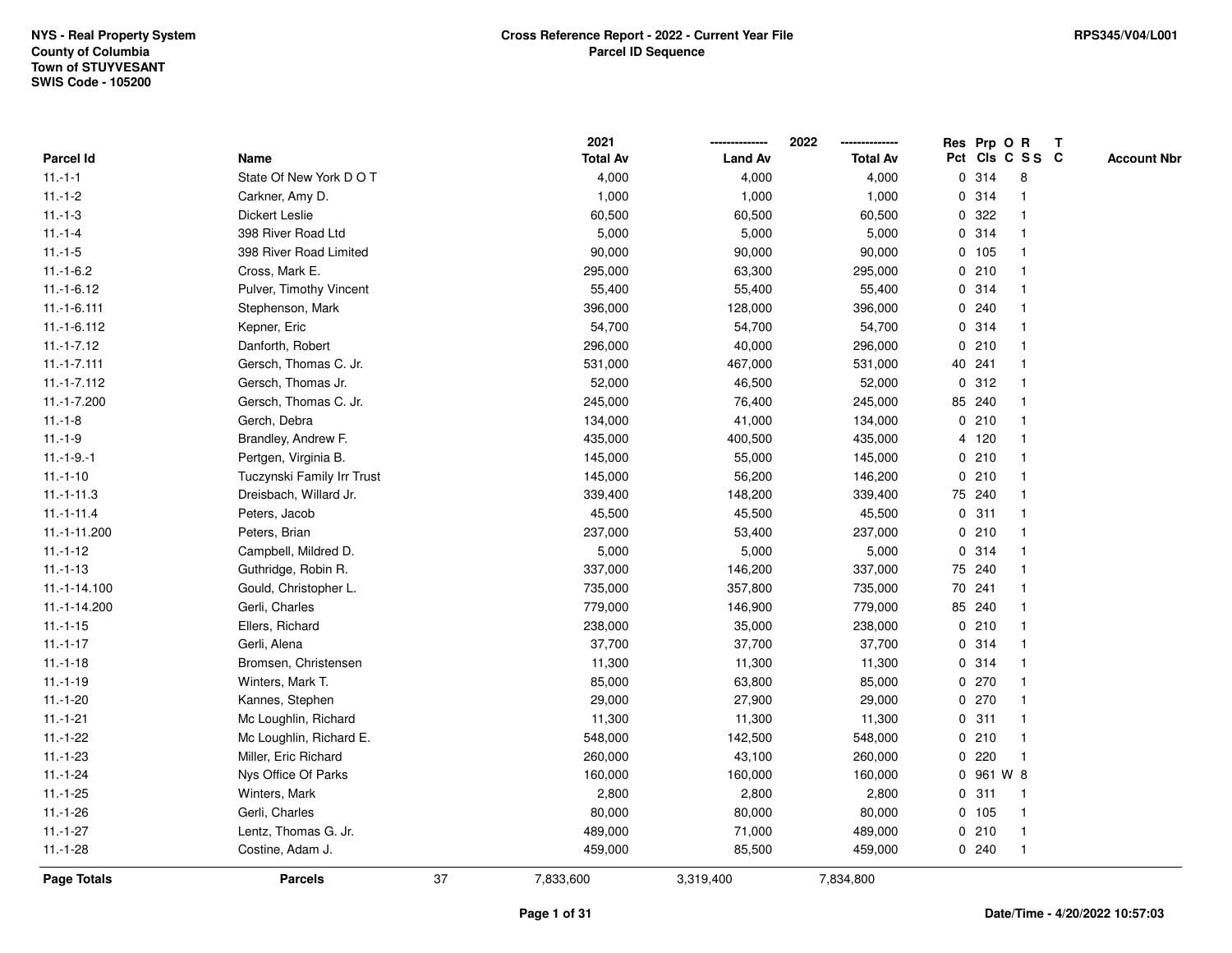|                  |                                 |    | 2021            |                | 2022            |             | Res Prp O R |                 | Т |                    |
|------------------|---------------------------------|----|-----------------|----------------|-----------------|-------------|-------------|-----------------|---|--------------------|
| Parcel Id        | Name                            |    | <b>Total Av</b> | <b>Land Av</b> | <b>Total Av</b> |             |             | Pct Cls C S S C |   | <b>Account Nbr</b> |
| $11.-1-29$       | Luxury Home Interiors, LTD      |    | 43,000          | 43,000         | 43,000          | 0           | 322         | $\mathbf 1$     |   |                    |
| $11.-1-30$       | Pearsall, George                |    | 52,300          | 52,300         | 52,300          | 0           | 314         | -1              |   |                    |
| $11.-1-31$       | Penzabene, Joseph R.            |    | 253,000         | 66,800         | 253,000         |             | 0210        | $\mathbf 1$     |   |                    |
| $11.-1-32$       | Rivers, Christa                 |    | 58,500          | 58,500         | 58,500          |             | 0 322       |                 |   |                    |
| $11 - 1 - 33$    | Gersch, Thomas C. Jr.           |    | 40,700          | 40,700         | 40,700          |             | 0.311       |                 |   |                    |
| $11.-1-34$       | Hindes, Joseph                  |    | 43,500          | 56,000         | 560,000         |             | 0210        |                 |   |                    |
| $12.-1-1$        | Charland, John M.               |    | 328,000         | 181,000        | 328,000         |             | 58 240      |                 |   |                    |
| $12.-1-2$        | Kowalski Trust, Bernard & Nancy |    | 262,000         | 42,500         | 262,000         |             | 0210        |                 |   |                    |
| $12.-1-3.111$    | <b>Brown Cow Opportunities</b>  |    | 417,500         | 417,500        | 417,500         |             | $0$ 120     | -1              |   |                    |
| 12.-1-3.112      | Eckel, Richard B. Jr.           |    | 276,000         | 50,500         | 276,000         |             | 0210        |                 |   |                    |
| 12.-1-3.120      | Meltz, Timothy                  |    | 135,000         | 35,000         | 135,000         |             | 0210        |                 |   |                    |
| 12.-1-3.200      | Scannell, Michael               |    | 280,000         | 234,300        | 280,000         |             | $0$ 120     |                 |   |                    |
| $12.-1-4$        | Drumm, Nancy Lynn               |    | 175,000         | 175,000        | 175,000         |             | 0 105       |                 |   |                    |
| 12.-1-5.111      | Van Tassel, Rodney W.           |    | 215,000         | 55,000         | 215,000         |             | 0210        |                 |   |                    |
| 12.-1-5.112      | <b>Brown Cow Opportunities</b>  |    | 49,000          | 49,000         | 49,000          | 0           | 322         |                 |   |                    |
| 12.-1-5.120      | Lafferty, Lisa A.               |    | 334,000         | 57,300         | 334,000         | $\mathbf 0$ | 281         |                 |   |                    |
| 12.-1-5.210      | Shanahan, Kathleen              |    | 360,000         | 72,500         | 360,000         |             | 85 240      |                 |   |                    |
| 12.-1-5.221      | Chittenden, Alan O.             |    | 50,500          | 50,500         | 50,500          |             | 0.314       |                 |   |                    |
| 12.-1-5.222      | <b>Brown Cow Opportunties</b>   |    | 36,000          | 36,000         | 36,000          |             | 0.322       |                 |   |                    |
| $12.-1-6.1$      | Fitzgerald, Mark J.             |    | 329,000         | 68,600         | 329,000         |             | 0210        |                 |   |                    |
| $12.-1-6.2$      | Bonaguaro, Perry                |    | 271,000         | 44,200         | 271,000         |             | 0210        |                 |   |                    |
| $12.-1-7$        | <b>Brown Cow Opportunities</b>  |    | 414,000         | 55,000         | 414,000         |             | 0210        |                 |   |                    |
| $12.-1-8.100$    | Anavil, Apichit                 |    | 146,000         | 146,000        | 146,000         | 0           | 322         |                 |   |                    |
| 12.-1-8.200      | Apana, Kevin K.                 |    | 468,000         | 60,800         | 468,000         |             | 90 240      | $\mathbf 1$     |   |                    |
| $12.-1-9$        | Rodgers, Charles A.             |    | 312,000         | 75,100         | 312,000         |             | 0210        | $\mathbf{1}$    |   |                    |
| $21 - 1 - 1$     | Nys Office Of Parks             |    | 647,000         | 647,000        | 647,000         |             | 0 961 W 8   |                 |   |                    |
| $21 - 1 - 1 - 1$ | Nys Office Of Parks             |    | 759,000         | 759,000        | 759,000         |             | 0 961 W 8   |                 |   |                    |
| $21 - 1 - 2$     | Sheppard, Anthony               |    | 113,000         | 37,000         | 113,000         |             | 0210        |                 |   |                    |
| $21 - 1 - 3$     | Griffin, Marc A.                |    | 156,000         | 35,000         | 156,000         |             | 0210        |                 |   |                    |
| $21 - 1 - 4$     | Carpentier, Matthew             |    | 185,000         | 40,000         | 185,000         |             | 0210        | $\mathbf 1$     |   |                    |
| $21.-1-5$        | Zelnick, Lawrence               |    | 295,000         | 85,000         | 295,000         |             | 0210        |                 |   |                    |
| $21 - 1 - 6$     | Zelnick, Lawrence               |    | 32,700          | 32,700         | 32,700          |             | 0.314       | $\mathbf 1$     |   |                    |
| $21 - 1 - 8$     | Guthridge-Gould, Susan R.       |    | 11,000          | 11,000         | 11,000          |             | 0.322       |                 |   |                    |
| $21.-1-9$        | Woodbury Farms Llc              |    | 340,000         | 340,000        | 340,000         |             | $0$ 120     |                 |   |                    |
| $21.-1-10$       | Mac Cormack, Jeffrey C.         |    | 242,000         | 88,400         | 242,000         |             | 80 240      |                 |   |                    |
| $21.-1-11$       | Van Auken, Douglas              |    | 113,000         | 36,000         | 113,000         |             | 0210        | -1              |   |                    |
| $21 - 1 - 12$    | Conner, Michael                 |    | 172,000         | 37,500         | 172,000         |             | 0210        | $\mathbf{1}$    |   |                    |
| Page Totals      | <b>Parcels</b>                  | 37 | 8,414,700       | 4,371,700      | 8,931,200       |             |             |                 |   |                    |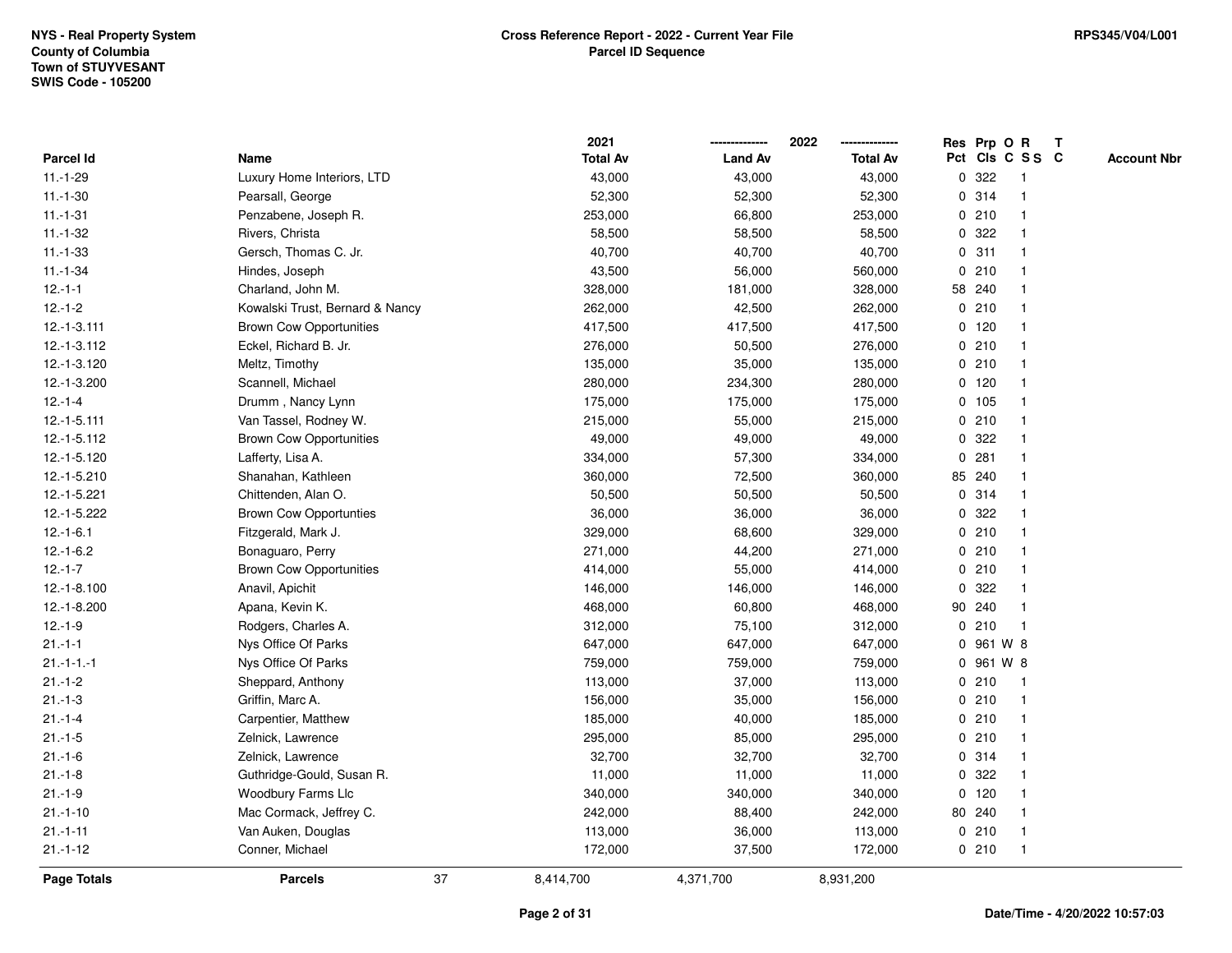|               |                            |    | 2021            |                | 2022            |             | Res Prp O R |                 | Т |                    |
|---------------|----------------------------|----|-----------------|----------------|-----------------|-------------|-------------|-----------------|---|--------------------|
| Parcel Id     | Name                       |    | <b>Total Av</b> | <b>Land Av</b> | <b>Total Av</b> |             |             | Pct Cls C S S C |   | <b>Account Nbr</b> |
| $21.-1-13$    | Hamm, Christine E.         |    | 167,000         | 60,300         | 167,000         |             | 0210        | $\mathbf{1}$    |   |                    |
| $21.-1-14.2$  | Kornbluh, Therese          |    | 661,000         | 85,900         | 661,000         |             | 80 240      |                 |   |                    |
| 21.-1-14.111  | Woodbury Farms Llc         |    | 360,000         | 213,800        | 360,000         |             | 60 260      | $\mathbf 1$     |   |                    |
| 21.-1-14.112  | Lucksinger, Jeffrey G.     |    | 507,000         | 146,100        | 507,000         |             | 85 240      |                 |   |                    |
| 21.-1-14.120  | Abbott, Wilmot T.          |    | 110,000         | 110,000        | 110,000         |             | 0.322       |                 |   |                    |
| $21.-1-15$    | Balko, Edward N.           |    | 399,000         | 169,500        | 399,000         |             | 75 240      |                 |   |                    |
| $21.-1-16$    | Abbati, Thomas A.          |    | 226,000         | 45,000         | 226,000         |             | 0210        |                 |   |                    |
| $21.-1-17$    | Balko, Edward N.           |    | 22,500          | 22,500         | 22,500          | $\mathbf 0$ | 314         |                 |   |                    |
| 21.-1-18.110  | Shainman, Jack S.          |    | 557,000         | 416,200        | 557,000         |             | 65 241      | -1              |   |                    |
| 21.-1-18.120  | Zelno, Geraldine           |    | 49,000          | 43,000         | 49,000          |             | 0.312       | -1              |   |                    |
| 21.-1-18.200  | Shainman, Jack             |    | 42,500          | 42,500         | 42,500          |             | 0.314       |                 |   |                    |
| 21.-1-19.100  | Shainman, Jack             |    | 91,000          | 41,500         | 91,000          |             | 0210        |                 |   |                    |
| 21.-1-20.111  | The Farm on Ridge Road     |    | 461,000         | 461,000        | 461,000         |             | $0$ 120     |                 |   |                    |
| 21.-1-20.112  | Messenger, Christine G.    |    | 1,371,000       | 537,400        | 1,371,000       |             | 75 241      |                 |   |                    |
| 21.-1-20.120  | Stewart, Timothy D.        |    | 335,000         | 50,000         | 335,000         |             | 0210        |                 |   |                    |
| $21.-1-21.2$  | Kaplan, Arthur J.          |    | 284,000         | 56,500         | 374,400         |             | 0210        | -1              |   |                    |
| $21.-1-21.11$ | Messenger, Christine G.    |    | 440,000         | 440,000        | 440,000         |             | 0.322       |                 |   |                    |
| $21.-1-21.12$ | Messenger, Christine G.    |    | 70,000          | 70,000         | 70,000          |             | 0.322       |                 |   |                    |
| $21.-1-23$    | Creeron, Stephen J.        |    | 173,000         | 64,000         | 173,000         |             | 0210        |                 |   |                    |
| $21.-1-24$    | Smith, Brian E.            |    | 145,000         | 26,700         | 145,000         |             | 0210        |                 |   |                    |
| $21 - 1 - 25$ | Smith, Brian E.            |    | 2,000           | 2,000          | 2,000           |             | 0.311       |                 |   |                    |
| $21 - 1 - 26$ | Clark, Marc                |    | 145,000         | 26,300         | 145,000         |             | 0210        |                 |   |                    |
| $21.-1-27$    | Cantu Properties, LLC      |    | 235,000         | 62,000         | 235,000         |             | 0411        | -1              |   |                    |
| $21.-1-29.2$  | Messenger, Christine G.    |    | 535,000         | 535,000        | 535,000         | 0           | 322         |                 |   |                    |
| $21.-1-29.12$ | Cross, Dale J.             |    | 42,500          | 42,500         | 42,500          |             | 0.311       |                 |   |                    |
| 21.-1-29.111  | Krott, James E.            |    | 312,000         | 148,900        | 312,000         |             | 55 240      |                 |   |                    |
| 21.-1-29.112  | Stamoulis, Gerasimos       |    | 323,000         | 55,000         | 323,000         |             | 0210        |                 |   |                    |
| $21.-1-30.2$  | Labrie, Terri              |    | 317,000         | 97,200         | 317,000         |             | 90 240      |                 |   |                    |
| 21.-1-30.12   | Seeberger, David E.        |    | 133,000         | 55,000         | 133,000         |             | 0210        |                 |   |                    |
| 21.-1-30.111  | LaBrie Rev Trust, Elfrieda |    | 228,000         | 228,000        | 228,000         |             | 0, 105      | -1              |   |                    |
| 21.-1-30.112  | La Brie, Lisa M.           |    | 339,000         | 55,000         | 339,000         |             | 0210        | -1              |   |                    |
| 21.-1-31.21   | Morgan, John               |    | 59,500          | 59,500         | 59,500          |             | 0, 105      | -1              |   |                    |
| 21.-1-31.22   | Morgan, John               |    | 201,000         | 55,300         | 201,000         |             | 0210        |                 |   |                    |
| 21.-1-31.100  | Lease, Peter D.            |    | 306,000         | 41,500         | 306,000         |             | 0210        |                 |   |                    |
| $21 - 1 - 32$ | Guarino, Melinda L.        |    | 309,000         | 60,100         | 309,000         |             | 0210        |                 |   |                    |
| $21.-1-33$    | Schmidt, Marianne          |    | 520,000         | 111,300        | 520,000         |             | 75 240      | -1              |   |                    |
| $21.-1-34$    | Logan, Lina                |    | 96,000          | 49,000         | 96,000          |             | 0210        | $\mathbf{1}$    |   |                    |
| Page Totals   | <b>Parcels</b>             | 37 | 10,574,000      | 4,785,500      | 10,664,400      |             |             |                 |   |                    |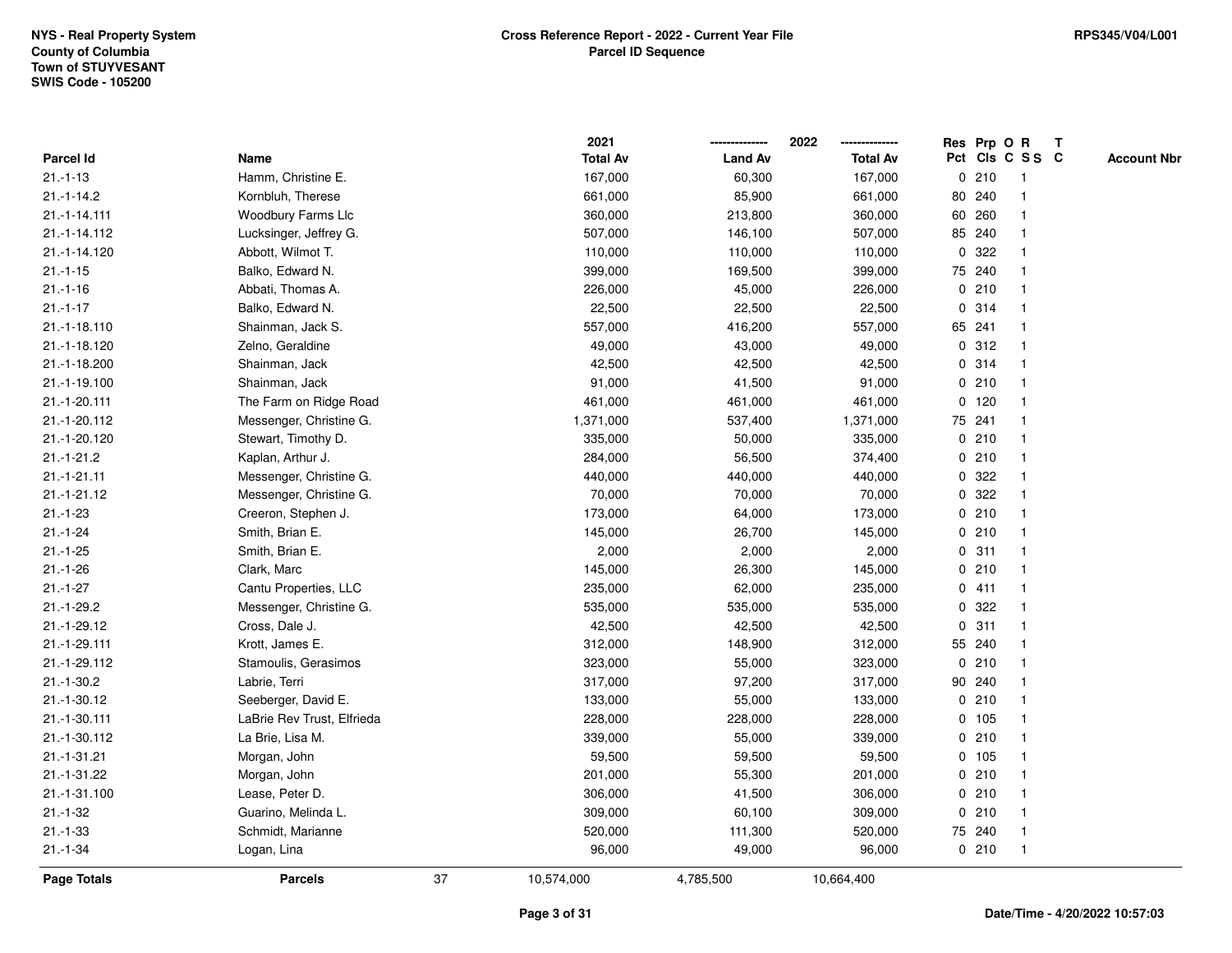|               |                                              | 2021            |                | 2022            | Res Prp O R |                 |                | T |                    |
|---------------|----------------------------------------------|-----------------|----------------|-----------------|-------------|-----------------|----------------|---|--------------------|
| Parcel Id     | Name                                         | <b>Total Av</b> | <b>Land Av</b> | <b>Total Av</b> |             | Pct Cls C S S C |                |   | <b>Account Nbr</b> |
| 21.-1-35.110  | Harris, Patrick E.                           | 160,000         | 160,000        | 160,000         |             | 0 105           | -1             |   |                    |
| 21.-1-35.120  | Kamenstein, Carol L.                         | 55,000          | 55,000         | 55,000          | 0           | 311             | -1             |   |                    |
| 21.-1-35.200  | Harris, Patrick E.                           | 9,500           | 9,500          | 9,500           |             | 0.311           | $\mathbf 1$    |   |                    |
| $21.-1-36$    | L R E Associates, LLC                        | 9,000           | 9,000          | 9,000           |             | 0.311           | 1              |   |                    |
| $21 - 1 - 37$ | Niagara Mohawk Power Corp                    | 123,000         | 123,000        | 123,000         |             | 0 380           | 6              |   |                    |
| $21.-1-38$    | Proyect, Christopher                         | 326,000         | 41,000         | 326,000         |             | 0210            |                |   |                    |
| $21.-1-40$    | EHPhilmont, LLC                              | 305,000         | 81,700         | 305,000         |             | 0 714           |                |   |                    |
| $22.-1-1.111$ | Gibson Farms Llc                             | 275,000         | 275,000        | 275,000         |             | 0 105           |                |   |                    |
| 22.-1-1.112   | Hamm, Donald J. Jr.                          | 84,000          | 84,000         | 84,000          | 0           | 322             |                |   |                    |
| 22.-1-1.120   | Columbia Property Group. LLC, The            | 199,000         | 40,000         | 199,000         |             | 0.220           | 1              |   |                    |
| 22.-1-1.200   | Hamm, Jane M.                                | 264,000         | 40,100         | 264,000         |             | 0210            |                |   |                    |
| $22.-1-2.2$   | Denbesten, Todd                              | 85,000          | 43,800         | 85,000          |             | 0.312           |                |   |                    |
| $22.-1-2.12$  | Chittenden, Brian K.                         | 285,000         | 55,000         | 285,000         | 0           | 210             |                |   |                    |
| 22.-1-2.111   | Brown Cow Opportunities, LLC                 | 1,720,000       | 365,600        | 1,720,000       |             | 15 112          | -1             |   |                    |
| 22.-1-2.112   | Chittenden, Alan O.                          | 374,000         | 55,000         | 374,000         | 0           | 210             | $\overline{1}$ |   |                    |
| $22.-1-3$     | Ellers Irrev. Trust, Kenneth W.              | 30,000          | 18,600         | 30,000          |             | 0.312           | -1             |   |                    |
| $22.-1-4$     | Ellers Irrev. Trust, Kenneth W.              | 199,000         | 36,500         | 199,000         |             | 0210            | $\mathbf 1$    |   |                    |
| $22.-1-5$     | <b>C&amp;M Farms and Greenhouse</b>          | 130,000         | 103,500        | 103,500         |             | 0 105           |                |   |                    |
| $22.-1-6.3$   | Gibson Farms Llc                             | 1,400,000       | 1,099,000      | 1,400,000       |             | $0$ 120         |                |   |                    |
| $22.-1-7$     | Gibson Farms Llc                             | 125,000         | 125,000        | 125,000         |             | 0 105           |                |   |                    |
| $22.-1-8$     | Puckett, Ronald J.                           | 110,000         | 36,300         | 110,000         |             | 0210            |                |   |                    |
| $22.-1-9$     | Puckett, Ronald                              | 301,000         | 111,000        | 301,000         |             | 50 240          |                |   |                    |
| $22.-1-10.3$  | Martin, Richard R.                           | 257,000         | 49,500         | 257,000         |             | 50 283          | -1             |   |                    |
| 22.-1-10.22   | Dudley, Jason M.                             | 204,000         | 36,800         | 204,000         |             | 0210            | -1             |   |                    |
| 22.-1-10.111  | Chanbell, LLC                                | 244,000         | 244,000        | 244,000         |             | 0, 105          |                |   |                    |
| 22.-1-10.112  | Chanbell, LLC                                | 50,000          | 50,000         | 50,000          |             | 0, 105          |                |   |                    |
| 22.-1-10.120  | Hirschberg, Mark                             | 210,000         | 83,500         | 210,000         |             | 50 240          |                |   |                    |
| $22.-1-11$    | Dutch Hollow Farm Llc                        | 1,000           | 1,000          | 1,000           |             | 0 105           |                |   |                    |
| $22.-1-12$    | Ellers, Michael C.                           | 290,000         | 66,400         | 290,000         | 0           | 210             |                |   |                    |
| $22.-1-13$    | Abbott, Wilmot T.                            | 430,000         | 86,800         | 430,000         |             | 70 240          | -1             |   |                    |
| $22.-1-14$    | Main, David                                  | 220,000         | 84,200         | 220,000         |             | 50 240          | $\overline{1}$ |   |                    |
| $22.-1-15$    | Main, David R.                               | 65,000          | 50,500         | 65,000          |             | 95 270          |                |   |                    |
| $22.-1-48$    | Suozzo, Peter                                | 185,000         | 185,000        | 185,000         |             | 0, 105          |                |   |                    |
| $31 - 1 - 3$  | <b>Harris Paltrowitz Trust</b>               | 134,000         | 67,000         | 134,000         |             | 0210            |                |   |                    |
| $31 - 1 - 4$  | Csx Transportation Inc.                      | 2,666,561       | 0              | 2,948,043       |             | 0842            | $\overline{7}$ |   |                    |
| $31.-1-5$     | Serpico, Frank                               | 231,000         | 145,000        | 231,000         |             | 45 240          | $\mathbf{1}$   |   |                    |
| $31 - 1 - 6$  | Bogausch Rev. Trust, Fritz P Jr. & Sharon A. | 301,000         | 52,500         | 301,000         |             | 0210            | $\mathbf{1}$   |   |                    |
| Page Totals   | 37<br><b>Parcels</b>                         | 12,057,061      | 4,169,800      | 12,312,043      |             |                 |                |   |                    |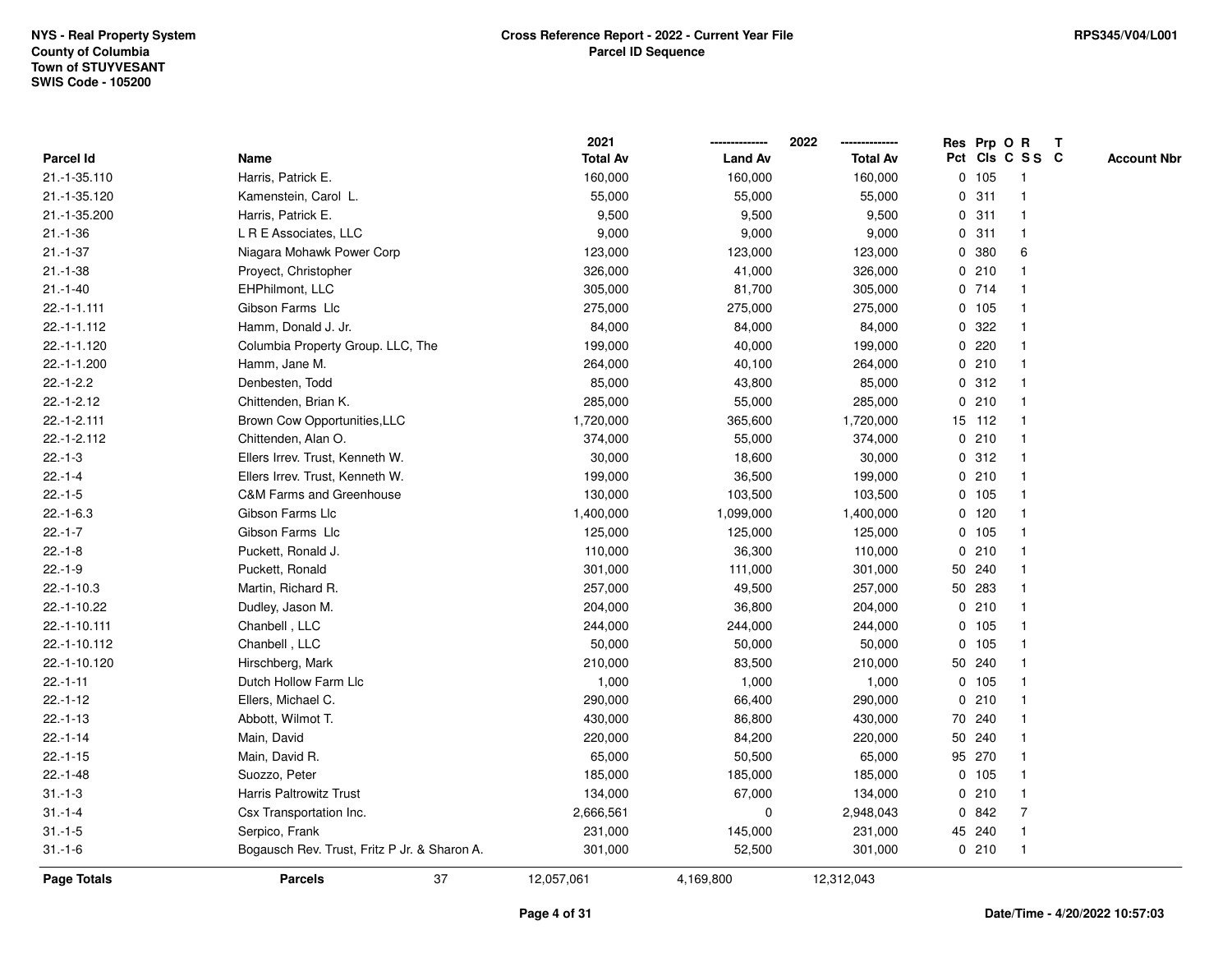|                |                            |    | 2021            |                | 2022            |             | Res Prp O R |                 | Т |                    |
|----------------|----------------------------|----|-----------------|----------------|-----------------|-------------|-------------|-----------------|---|--------------------|
| Parcel Id      | Name                       |    | <b>Total Av</b> | <b>Land Av</b> | <b>Total Av</b> |             |             | Pct Cls C S S C |   | <b>Account Nbr</b> |
| $31.-1-7$      | LaBrie Rev Trust, Elfrieda |    | 269,000         | 52,500         | 269,000         |             | 0210        | $\mathbf 1$     |   |                    |
| $31 - 1 - 8$   | Belgio, Thomas             |    | 227,000         | 55,700         | 227,000         | 0           | 210         |                 |   |                    |
| $31.-1-9$      | Embry, Brenda JB           |    | 237,000         | 50,000         | 237,000         |             | 0.220       |                 |   |                    |
| $31.-1-10$     | Chang, Connie              |    | 104,000         | 70,000         | 104,000         |             | 50 260      |                 |   |                    |
| $31.-1-11$     | Razanousky, Laura Lee      |    | 349,000         | 70,300         | 349,000         |             | 70 240      |                 |   |                    |
| $31.-1-12$     | Van Meter, Paula           |    | 258,000         | 59,600         | 258,000         |             | 0210        |                 |   |                    |
| $31 - 1 - 13$  | Mainello, Jeanette M.      |    | 484,000         | 391,700        | 484,000         |             | 50 240      |                 |   |                    |
| $31.-1-14$     | Harris, Patrick E.         |    | 1,505,000       | 477,800        | 1,505,000       |             | 75 241      |                 |   |                    |
| $31.-1-15$     | Samaras Farm LLC           |    | 575,400         | 575,400        | 575,400         |             | 0 105       |                 |   |                    |
| $31.-1-16.12$  | Reutzel, Ronald R.         |    | 12,000          | 12,000         | 12,000          |             | 0.311       |                 |   |                    |
| $31.-1-16.111$ | Gilmer, John C.            |    | 315,000         | 186,400        | 315,000         |             | 0210        |                 |   |                    |
| 31.-1-16.112   | Reutzel, Ronald R.         |    | 258,000         | 83,000         | 258,000         |             | 0210        |                 |   |                    |
| 31.-1-16.200   | Hawryluk, Olga             |    | 253,000         | 70,000         | 253,000         |             | 60 240      |                 |   |                    |
| $31.-1-17$     | Gilmer, John C.            |    | 40,000          | 40,000         | 40,000          |             | 0.314       |                 |   |                    |
| $31.-1-18$     | Depew, Edward              |    | 156,000         | 27,300         | 156,000         | 0           | 210         |                 |   |                    |
| $31.-1-19$     | Depew, Edward              |    | 500             | 500            | 500             |             | 0.314       | -1              |   |                    |
| $31.-1-20$     | Hamboussi, Anthony         |    | 25,000          | 25,000         | 25,000          | 0           | 323         |                 |   |                    |
| $31.-1-21$     | Hook Boat Club             |    | 381,000         | 176,600        | 381,000         |             | 0 570 W 1   |                 |   |                    |
| $31.-1-21.-1$  | Ny State Parks &           |    | 76,000          | 76,000         | 76,000          |             | 0 961 W 8   |                 |   |                    |
| 31.-1-22.100   | Sacco, Patricia            |    | 604,000         | 401,000        | 604,000         |             | 35 240      |                 |   |                    |
| 31.-1-22.200   | Smith, Gregory A. Sr.      |    | 418,000         | 146,700        | 418,000         |             | 0210        |                 |   |                    |
| $31.-1-23$     | 203 Hollow Road LLC        |    | 1,516,000       | 345,000        | 1,516,000       |             | 35 240      |                 |   |                    |
| $31.-1-24$     | Albarracin, Carlos         |    | 775,000         | 295,300        | 775,000         |             | $0$ 114     |                 |   |                    |
| 31.-1-25.111   | Thomas, Robert D.          |    | 85,000          | 85,000         | 85,000          | $\mathbf 0$ | 322         |                 |   |                    |
| 31.-1-25.112   | Albarracin, Carlos         |    | 132,000         | 132,000        | 132,000         |             | 0 105       |                 |   |                    |
| 31.-1-25.120   | Pelizza, Anthony S.        |    | 430,450         | 213,700        | 430,450         |             | 50 240      |                 |   |                    |
| 31.-1-25.200   | Powell, David              |    | 112,000         | 43,800         | 112,000         |             | 0210        |                 |   |                    |
| $31.-1-26$     | AB Richter Group. LLC, The |    | 258,000         | 77,500         | 258,000         |             | 0210        |                 |   |                    |
| $31.-1-27$     | Wills, Philip A.           |    | 324,000         | 47,500         | 324,000         |             | 0210        |                 |   |                    |
| $31.-1-28$     | Roden, Ella E.             |    | 226,000         | 61,300         | 226,000         | 0           | 210         |                 |   |                    |
| 31.-1-29.100   | Braswell, Sylvester II.    |    | 486,000         | 197,800        | 486,000         |             | 60 240      |                 |   |                    |
| 31.-1-29.200   | Rockefeller, Harlan P.     |    | 161,000         | 62,000         | 161,000         |             | 0210        |                 |   |                    |
| $31.-1-30$     | Kay, Troy                  |    | 151,000         | 34,400         | 151,000         |             | 0210        |                 |   |                    |
| $31.-1-31$     | Palladino, Frank           |    | 50,000          | 50,000         | 50,000          |             | 0 314       |                 |   |                    |
| $31.-1-32$     | Nature Conservancy         |    | 237,000         | 237,000        | 237,000         | 0           | 843         | 8               |   |                    |
| $31.-1-33.1$   | Vorwald, Katherine J.      |    | 350,000         | 152,000        | 350,000         |             | 75 240      |                 |   |                    |
| $31.-1-33.2$   | Azarbayejani, Hamidi       |    | 60,000          | 60,000         | 60,000          |             | 0.312       |                 |   |                    |
| Page Totals    | <b>Parcels</b>             | 37 | 11,900,350      | 5,141,800      | 11,900,350      |             |             |                 |   |                    |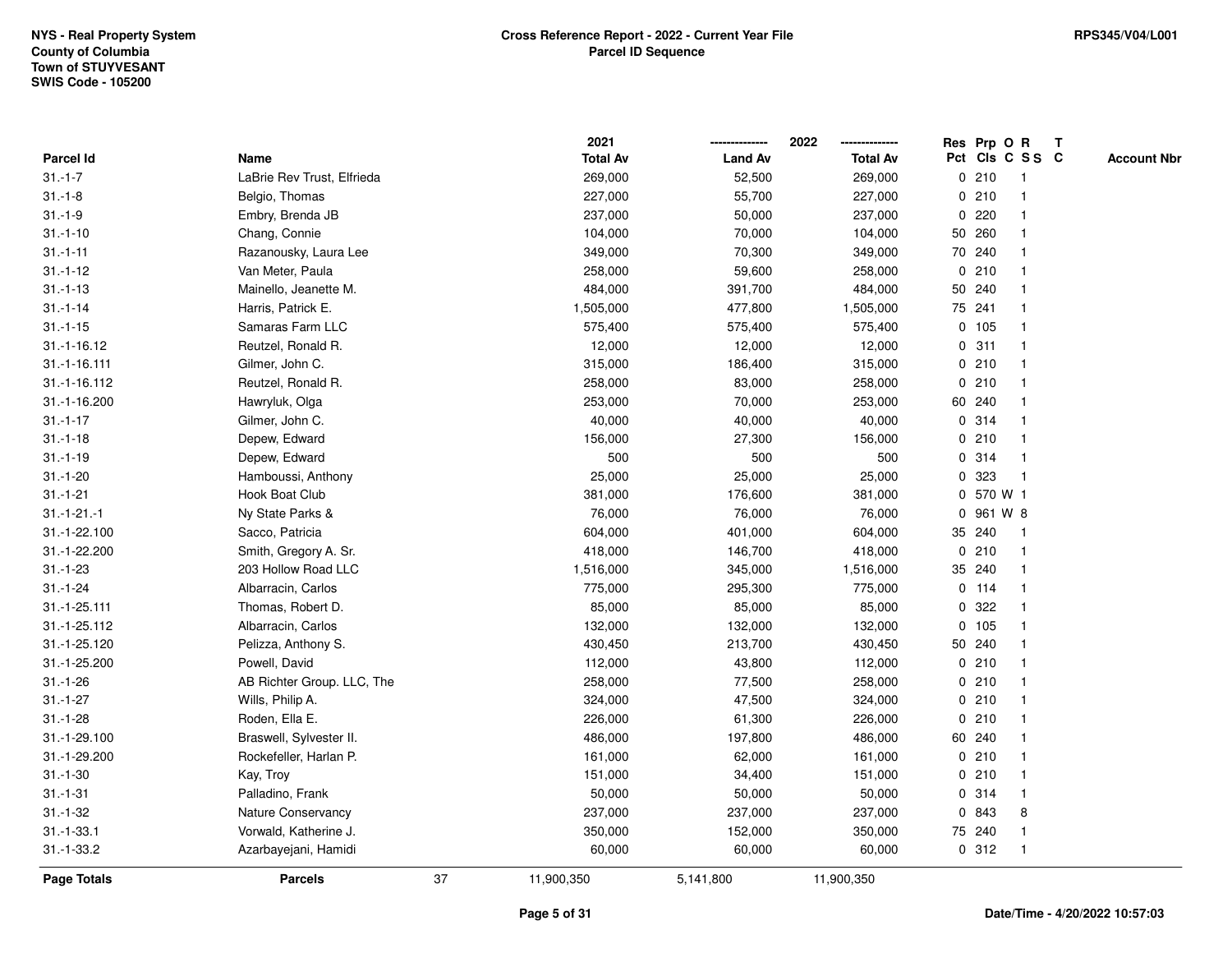|                  |                                  |    | 2021            |                | 2022            |   |         | Res Prp O R     | $\mathbf{T}$ |                    |
|------------------|----------------------------------|----|-----------------|----------------|-----------------|---|---------|-----------------|--------------|--------------------|
| <b>Parcel Id</b> | Name                             |    | <b>Total Av</b> | <b>Land Av</b> | <b>Total Av</b> |   |         | Pct Cls C S S C |              | <b>Account Nbr</b> |
| $31.-1-34$       | Reutzel, Ronald R.               |    | 6,000           | 6,000          | 6,000           |   | 0.311   |                 |              |                    |
| $31.-1-35.3$     | Zuckerman, Laurence              |    | 978,000         | 95,500         | 978,000         |   | 0210    |                 |              |                    |
| $31.-1-36$       | Reutzel, Ronald R.               |    | 6,000           | 6,000          | 6,000           |   | 0.311   |                 |              |                    |
| $31.-1-37$       | Fox, Barbara Widmann             |    | 51,500          | 51,500         | 51,500          | 0 | 314     |                 |              |                    |
| $31.-1-38$       | Fox, Barbara Widmann             |    | 53,500          | 53,500         | 53,500          | 0 | 314     |                 |              |                    |
| $31.-1-39$       | Fox, Barbara Widmann             |    | 54,500          | 54,500         | 54,500          |   | 0.314   |                 |              |                    |
| $31.-1-40$       | Thomas, Robert D.                |    | 62,000          | 62,000         | 62,000          |   | 0.314   |                 |              |                    |
| $31.-1-41$       | Valliere, Richard E.             |    | 392,000         | 50,000         | 392,000         |   | 0210    |                 |              |                    |
| $31 - 1 - 42$    | Walsh, Jeffrey W.                |    | 376,000         | 46,000         | 376,000         |   | 0210    |                 |              |                    |
| $31.-1-43$       | Hofstetter, Jeffrey T.           |    | 452,000         | 42,500         | 452,000         |   | 0215    |                 |              |                    |
| $31.-1-44$       | LaTorre, Derick H.               |    | 401,000         | 45,500         | 401,000         |   | 0210    |                 |              |                    |
| $31.-1-45$       | Finn, Jason C.                   |    | 409,000         | 44,000         | 409,000         |   | 0210    |                 |              |                    |
| $31.-1-47$       | Marsh, Robert R.                 |    | 250,000         | 94,000         | 267,000         |   | 0210    |                 |              |                    |
| $32.-1-1.100$    | Harris, Patrick                  |    | 205,000         | 205,000        | 205,000         |   | 0, 120  |                 |              |                    |
| 32.-1-1.200      | Engel, Anna                      |    | 306,000         | 55,000         | 306,000         |   | 0210    |                 |              |                    |
| $32.-1-2$        | Keller, Paul A.                  |    | 210,000         | 61,000         | 210,000         |   | 0210    |                 |              |                    |
| 32.-1-3.110      | Hollyrock Farms Real Est, LLC    |    | 250,000         | 250,000        | 250,000         |   | 0 105   |                 |              |                    |
| 32.-1-3.120      | Tator, Robert                    |    | 3,500           | 3,500          | 3,500           |   | 0.314   |                 |              |                    |
| 32.-1-3.200      | Myers, Martha                    |    | 253,000         | 62,700         | 253,000         |   | 0210    |                 |              |                    |
| $32.-1-4$        | Hollyrock Farms Real estate, LLC |    | 15,000          | 15,000         | 15,000          |   | 0 105   |                 |              |                    |
| $32.-1-5$        | Hollyrock Farms Real estate, LLC |    | 18,000          | 18,000         | 18,000          |   | 0, 105  |                 |              |                    |
| $32.-1-6$        | Hollyrock Farms Real estate, LLC |    | 190,000         | 190,000        | 190,000         |   | 0 105   |                 |              |                    |
| $32.-1-8.3$      | Bury, Gale H.                    |    | 60,000          | 60,000         | 60,000          |   | $0$ 105 |                 |              |                    |
| $32.-1-8.4$      | Hoffman, Laurae                  |    | 210,000         | 46,200         | 210,000         | 0 | 210     |                 |              |                    |
| 32.-1-8.120      | <b>Bury Family Living Trust</b>  |    | 185,000         | 60,600         | 185,000         |   | 0210    |                 |              |                    |
| $32.-1-9$        | Tator, Robert                    |    | 159,000         | 33,400         | 159,000         |   | 0210    |                 |              |                    |
| 32.-1-10.100     | Monjeau, Gregg B.                |    | 305,000         | 61,300         | 305,000         |   | 0210    |                 |              |                    |
| 32.-1-11.100     | Hollyrock Farms Real Est, LLC    |    | 1,499,000       | 458,600        | 1,499,000       |   | 25 112  |                 |              |                    |
| 32.-1-11.200     | Town Of Stuyvesant               |    | 4,000           | 4,000          | 4,000           | 0 | 692     | 8               |              |                    |
| $32.-1-12$       | Schubert, Sara                   |    | 214,000         | 29,500         | 214,000         | 0 | 210     |                 |              |                    |
| $32.-1-13$       | Balint, Gene N.                  |    | 172,000         | 26,500         | 172,000         |   | 0210    |                 |              |                    |
| $32.-1-14$       | Berlin, Jason D.                 |    | 183,000         | 31,700         | 183,000         |   | 0210    |                 |              |                    |
| $32.-1-15$       | Yager, James R.                  |    | 172,000         | 29,300         | 172,000         |   | 0210    |                 |              |                    |
| $32.-1-16$       | Fair, Dana                       |    | 172,000         | 55,600         | 172,000         |   | 0210    |                 |              |                    |
| $32.-1-17$       | Armstrong, Richard D. III.       |    | 117,000         | 53,800         | 117,000         |   | 0210    |                 |              |                    |
| $32.-1-18.1$     | Costanzo, David                  |    | 265,000         | 265,000        | 265,000         |   | 0 322   |                 |              |                    |
| $32.-1-18.2$     | Small, Andrew J.                 |    | 395,000         | 55,100         | 395,000         |   | 0210    | -1              |              |                    |
| Page Totals      | <b>Parcels</b>                   | 37 | 9,054,000       | 2,781,800      | 9,071,000       |   |         |                 |              |                    |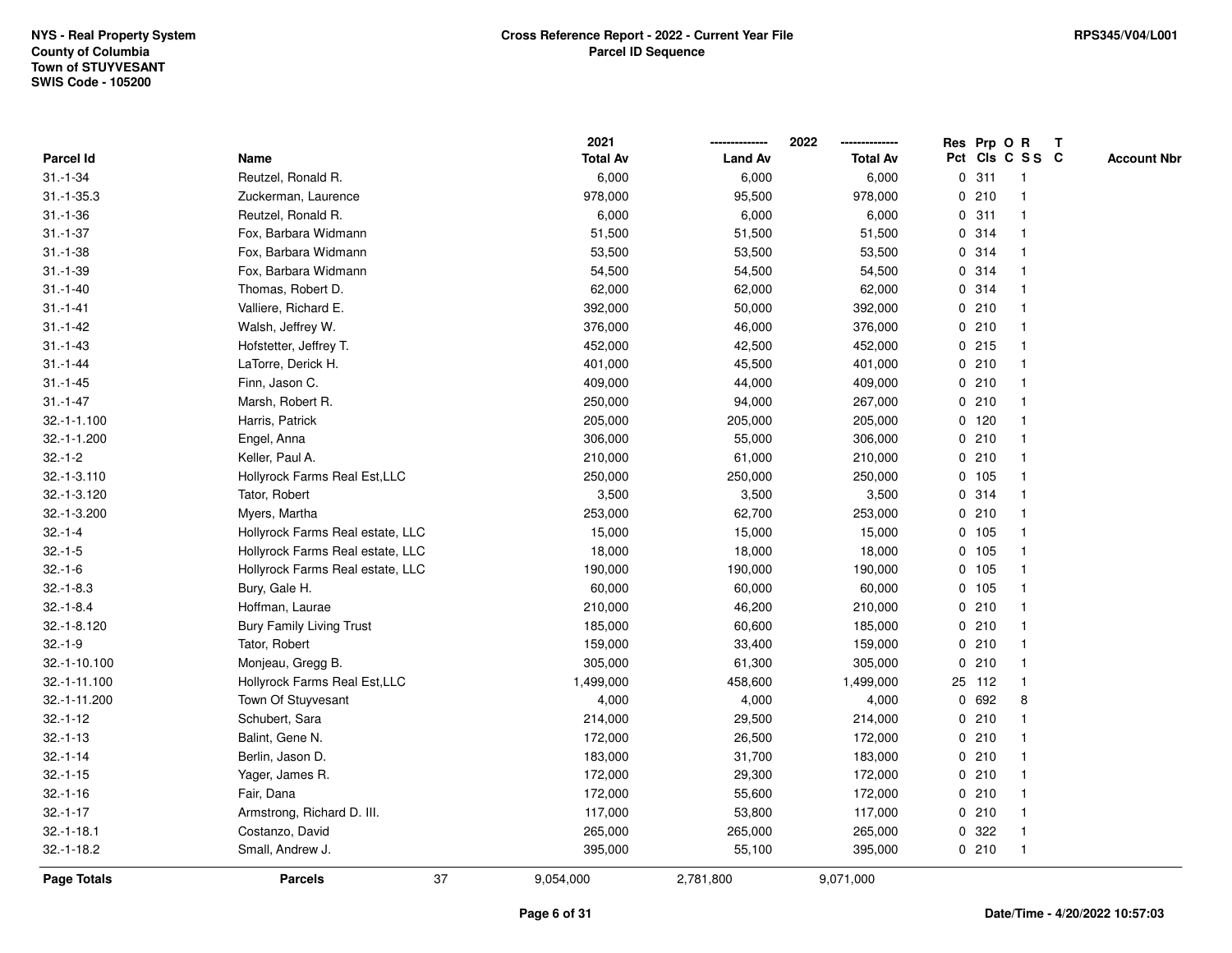|              |                                     | 2021            |                | 2022            |   | Res Prp O R |                         | T |                    |
|--------------|-------------------------------------|-----------------|----------------|-----------------|---|-------------|-------------------------|---|--------------------|
| Parcel Id    | Name                                | <b>Total Av</b> | <b>Land Av</b> | <b>Total Av</b> |   |             | Pct Cls C S S C         |   | <b>Account Nbr</b> |
| $32.-1-19.2$ | Pino, Allison                       | 392,000         | 75,800         | 392,000         |   | 0210        | $\overline{1}$          |   |                    |
| 32.-1-19.12  | Delong, Steven J.                   | 288,000         | 68,000         | 288,000         |   | 0210        | $\overline{\mathbf{1}}$ |   |                    |
| 32.-1-19.111 | DeLong, John G.                     | 76,000          | 76,000         | 76,000          |   | 0.322       |                         |   |                    |
| 32.-1-19.112 | Delong, John G.                     | 280,000         | 101,400        | 280,000         |   | 0.240       |                         |   |                    |
| $32.-1-21$   | Gwosdof, Adam                       | 310,000         | 142,500        | 310,000         |   | 0210        |                         |   |                    |
| $32.-1-22$   | Mutsu, LLC                          | 120,000         | 120,000        | 120,000         |   | 0 105       |                         |   |                    |
| 32.-1-23.100 | Hollyrock Farms Real Est, LLC       | 510,000         | 510,000        | 510,000         |   | 0, 105      |                         |   |                    |
| 32.-1-23.200 | Wills, Ronald                       | 220,000         | 55,100         | 220,000         |   | 0210        | $\overline{\mathbf{1}}$ |   |                    |
| 32.-1-24.12  | Marsh, William                      | 18,000          | 18,000         | 18,000          |   | 0 105       | $\overline{\mathbf{1}}$ |   |                    |
| 32.-1-24.111 | Marsh, William                      | 175,000         | 175,000        | 175,000         |   | 0 105       | $\mathbf{1}$            |   |                    |
| 32.-1-24.112 | Insel, Michael                      | 15,000          | 15,000         | 15,000          |   | 0.311       |                         |   |                    |
| 32.-1-24.200 | Marsh, Betsy A.                     | 329,000         | 55,400         | 329,000         |   | 0210        |                         |   |                    |
| $32.-1-25$   | <b>BEI Acres LLC</b>                | 7,000           | 7,000          | 7,000           |   | 0 105       |                         |   |                    |
| $32.-1-26.2$ | Patzwahl, Scott                     | 180,000         | 180,000        | 180,000         |   | 0.322       |                         |   |                    |
| 32.-1-26.12  | Pinkowski Builders                  | 125,000         | 125,000        | 125,000         | 0 | 322         |                         |   |                    |
| 32.-1-26.111 | Pinkowski Builders                  | 190,000         | 190,000        | 190,000         | 0 | 322         | $\overline{\mathbf{1}}$ |   |                    |
| 32.-1-26.112 | Pinkowski Builders                  | 9,000           | 9,000          | 9,000           |   | 0.314       | -1                      |   |                    |
| $32.-1-27$   | Marsh, William                      | 40,000          | 40,000         | 40,000          |   | 0.314       |                         |   |                    |
| $32.-1-28$   | Boll-Cullen, Terry                  | 253,000         | 63,700         | 253,000         |   | 0210        |                         |   |                    |
| $32.-1-29$   | Brito, Arturo                       | 625,000         | 110,000        | 625,000         |   | 0210        |                         |   |                    |
| $42.-1-1$    | Divney, Lawrence F.                 | 1,593,000       | 568,200        | 1,593,000       |   | 50 241      |                         |   |                    |
| $42 - 1 - 2$ | Divney, Lawrence F.                 | 500,000         | 484,400        | 500,000         |   | $0$ 120     |                         |   |                    |
| $42.-1-3$    | Costanzo, David                     | 242,000         | 37,000         | 242,000         | 0 | 210         | -1                      |   |                    |
| $42 - 1 - 4$ | Divney, Lawrence F.                 | 1,075,000       | 360,300        | 1,075,000       |   | 60 240      | -1                      |   |                    |
| $42.-1-5$    | Mutsu, LLC                          | 436,000         | 353,000        | 436,000         |   | 40 240      |                         |   |                    |
| $42.-1-6$    | Olsen, Scott H.                     | 145,000         | 43,000         | 195,000         |   | 0210        |                         |   |                    |
| $42 - 1 - 7$ | Mutsu, LLC                          | 215,000         | 137,500        | 215,000         |   | 60 240      |                         |   |                    |
| 42.-1-8.100  | CTZK Farm, LLC.                     | 1,215,000       | 617,100        | 1,215,000       |   | 16 112      |                         |   |                    |
| 42.-1-8.200  | D'Argenzio, Anthony                 | 220,000         | 47,000         | 400,000         |   | 0210        |                         |   |                    |
| $42.-1-9$    | Benziger, Edward S.                 | 188,000         | 52,500         | 188,000         | 0 | 210         | -1                      |   |                    |
| $42.-1-10$   | Drumm, Gregory & Peggy Ann          | 188,000         | 35,900         | 188,000         | 0 | 210         | $\overline{\mathbf{1}}$ |   |                    |
| $42.-1-11$   | Becker Rev Trust, David & Alexandra | 236,000         | 111,400        | 236,000         |   | 85 240      |                         |   |                    |
| 42.-1-12.100 | Becker Revocable Trust, David       | 235,000         | 93,600         | 235,000         |   | 80 240      |                         |   |                    |
| 42.-1-12.200 | Sager, Mary V.                      | 351,000         | 58,600         | 351,000         |   | 0210        |                         |   |                    |
| 42.-1-13.2   | Sansbury, Christopher P.            | 419,000         | 135,000        | 419,000         |   | 90 240      |                         |   |                    |
| 42.-1-13.11  | Balinov, Georgi                     | 1,185,000       | 312,100        | 1,185,000       |   | 60 281      | -1                      |   |                    |
| 42.-1-13.12  | Smith, Anne Gallagher               | 90,000          | 90,000         | 90,000          |   | 0 105       | $\overline{1}$          |   |                    |
| Page Totals  | 37<br><b>Parcels</b>                | 12,695,000      | 5,673,500      | 12,925,000      |   |             |                         |   |                    |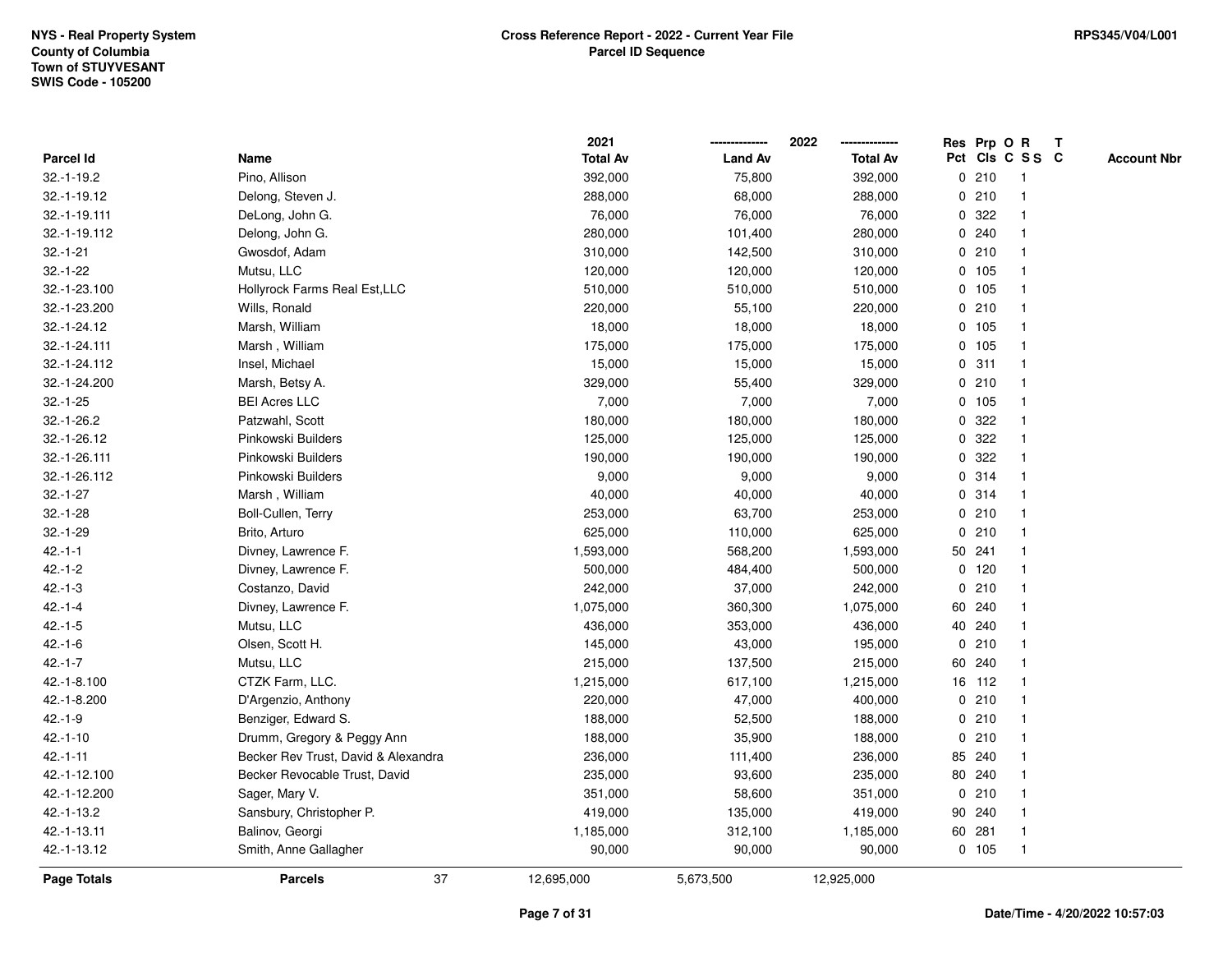|                |                                     | 2021            |                | 2022            | Res Prp O R |                 |              | T |                    |
|----------------|-------------------------------------|-----------------|----------------|-----------------|-------------|-----------------|--------------|---|--------------------|
| Parcel Id      | Name                                | <b>Total Av</b> | <b>Land Av</b> | <b>Total Av</b> |             | Pct Cls C S S C |              |   | <b>Account Nbr</b> |
| $42.-1-14$     | State Of New York D O T             | 172,000         | 172,000        | 172,000         | 0           | 330             | 8            |   |                    |
| $42.-1-15$     | Csx Transportation Inc.             | 3,006,972       | 0              | 3,324,388       | 0           | 842 W 7         |              |   |                    |
| $42.-1-15.-1$  | New York State                      | 320,000         | 320,000        | 320,000         |             | 0 311 W 8       |              |   |                    |
| $42.-1-16$     | Gottlieb, Ira                       | 306,000         | 106,000        | 306,000         | 0210        |                 | -1           |   |                    |
| $42 - 1 - 17$  | Doyle, Richard L.                   | 492,000         | 244,000        | 492,000         | 0210        |                 |              |   |                    |
| 42.-1-18.11    | Marden, David C.                    | 1,550,000       | 207,400        | 1,550,000       | 0210        |                 |              |   |                    |
| 42.-1-18.12    | Lynch, Ellen P.                     | 457,000         | 127,100        | 457,000         | 0210        |                 | -1           |   |                    |
| 42.-1-18.200   | Weinraub, Sarton B.                 | 376,000         | 104,300        | 376,000         | 0210        |                 |              |   |                    |
| $42.-1-19$     | Franklin, Deborah C.                | 282,000         | 122,500        | 282,000         | 0210        |                 | $\mathbf 1$  |   |                    |
| $42.-1-20$     | Israel, Andrea                      | 253,000         | 124,000        | 253,000         | 0210        |                 | $\mathbf 1$  |   |                    |
| $42.-1-21$     | Rowley, Rebecca Ruth                | 305,000         | 134,800        | 305,000         | 0.220       |                 |              |   |                    |
| 42.-1-22       | Smith, Walter                       | 312,000         | 132,400        | 312,000         | 0210        |                 |              |   |                    |
| 42.-1-23       | Sierra, Grace Violet                | 10,000          | 10,000         | 10,000          | 0.314       |                 |              |   |                    |
| $42.-1-24$     | Sierra, Grace Violet                | 296,000         | 112,000        | 296,000         | 0210        |                 |              |   |                    |
| $42.-1-25$     | Coughlin, Francis W Trust, Diana J. | 395,000         | 170,000        | 395,000         | 0210        |                 |              |   |                    |
| $42.-1-26$     | Foutch, Randy W.                    | 205,000         | 66,600         | 205,000         | 0210        |                 | -1           |   |                    |
| $42.-1-27$     | Tuttle, Robley                      | 235,000         | 63,000         | 235,000         | 0210        |                 | -1           |   |                    |
| 42.-1-28.12    | <b>Hudson Meadows</b>               | 1,770,000       | 940,000        | 1,830,000       | 0416        |                 |              |   |                    |
| 42.-1-28.12-1  | Tuczynski, Edward & Vicki           | 135,000         | 0              | 135,000         | 0270        |                 |              |   |                    |
| 42.-1-28.12-02 | Bellanger, Terri                    | 107,000         | $\mathbf 0$    | 107,000         | 0.270       |                 |              |   |                    |
| 42.-1-28.12-03 | Murphy, Patricia                    | 135,000         | $\mathbf 0$    | 135,000         | 0270        |                 |              |   |                    |
| 42.-1-28.12-04 | Richardson, Mary                    | 114,000         | $\mathbf 0$    | 114,000         | 0270        |                 |              |   |                    |
| 42.-1-28.12-05 | Sullivan, James P.                  | 133,000         | $\mathbf 0$    | 133,000         | 0270        |                 | -1           |   |                    |
| 42.-1-28.12-06 | Marsche, Diane                      | 112,000         | 0              | 112,000         | 0.270       |                 | $\mathbf 1$  |   |                    |
| 42.-1-28.12-07 | Ferguson, Jay                       | 138,000         | 0              | 138,000         | 0270        |                 | -1           |   |                    |
| 42.-1-28.12-08 | Rappleyea, Tal                      | 111,000         | $\pmb{0}$      | 111,000         | 0270        |                 |              |   |                    |
| 42.-1-28.12-09 | Lail, Lesley J.                     | 141,000         | 0              | 141,000         | 0270        |                 |              |   |                    |
| 42.-1-28.12-10 | Schmiemann, John                    | 171,000         | $\mathbf 0$    | 171,000         | 0.270       |                 | -1           |   |                    |
| 42.-1-28.12-11 | Savins, Kathleen                    | 140,000         | 0              | 140,000         | 0.270       |                 |              |   |                    |
| 42.-1-28.12-12 | Van Leuven, Joe                     | 185,000         | $\mathbf 0$    | 185,000         | $\mathbf 0$ | 270             | -1           |   |                    |
| 42.-1-28.12-14 | Rybka, Mike                         | 255,000         | 0              | 255,000         | 0270        |                 |              |   |                    |
| 42.-1-28.12-15 | Gross, Arthur & Barbara             | 176,000         | 0              | 176,000         | 0.270       |                 | -1           |   |                    |
| 42.-1-28.12-16 | Bates, Mary                         | 172,000         | $\mathbf 0$    | 172,000         | 0.270       |                 |              |   |                    |
| 42.-1-28.12-17 | Novak, Gary                         | 143,000         | 0              | 143,000         | 0270        |                 |              |   |                    |
| 42.-1-28.12-18 | Matthews, John                      | 195,000         | $\mathbf 0$    | 195,000         | 0270        |                 |              |   |                    |
| 42.-1-28.111   | VanDerbeck, Matthew Henry           | 390,000         | 95,000         | 390,000         | 0210        |                 | $\mathbf 1$  |   |                    |
| 42.-1-28.112   | Albert, Andrew                      | 1,150,000       | 361,800        | 1,150,000       | 70 240      |                 | $\mathbf{1}$ |   |                    |
| Page Totals    | 37<br><b>Parcels</b>                | 14,845,972      | 3,612,900      | 15,223,388      |             |                 |              |   |                    |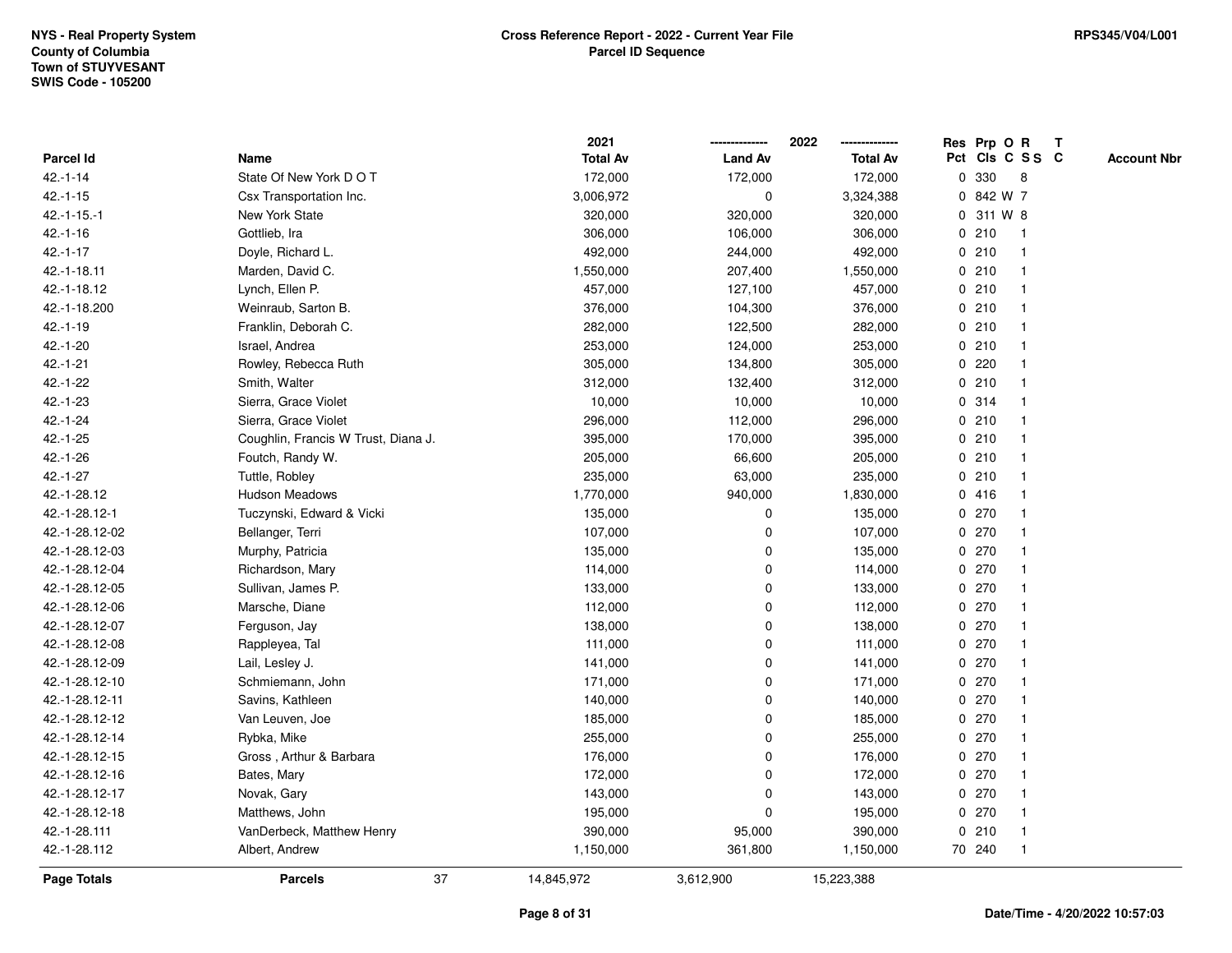|                    |                             |    | 2021            |                | 2022            |             | Res Prp O R |                         | Т |                    |
|--------------------|-----------------------------|----|-----------------|----------------|-----------------|-------------|-------------|-------------------------|---|--------------------|
| Parcel Id          | Name                        |    | <b>Total Av</b> | <b>Land Av</b> | <b>Total Av</b> |             |             | Pct Cls C S S C         |   | <b>Account Nbr</b> |
| 42.-1-28.200       | Gwosdof, Adam               |    | 100,000         | 100,000        | 100,000         |             | 0.314       | $\mathbf{1}$            |   |                    |
| 42.-1-29           | Heeder, Dennis L. jr.       |    | 151,000         | 29,100         | 151,000         |             | 0210        | $\mathbf 1$             |   |                    |
| 42.-1-30.2         | Morris, Fred                |    | 258,000         | 113,000        | 258,000         |             | 75 240      | $\mathbf 1$             |   |                    |
| 42.-1-30.12        | Kowalski, John W. Jr.       |    | 265,000         | 182,000        | 351,500         |             | $0$ 117     |                         |   |                    |
| 42.-1-30.111       | Dow, John                   |    | 720,000         | 636,200        | 720,000         |             | $0$ 113     |                         |   |                    |
| 42.-1-30.112       | Dow, John E.                |    | 194,000         | 55,000         | 194,000         |             | 0210        |                         |   |                    |
| 42.-1-31.100       | Sacco, Vito                 |    | 317,000         | 83,900         | 317,000         |             | 82 240      |                         |   |                    |
| $42 - 1 - 32$      | Niagara Mohawk Power Corp   |    | 370,000         | 370,000        | 370,000         | $\mathbf 0$ | 380         | 6                       |   |                    |
| 42.-1-33           | Boll, Amy                   |    | 690,000         | 690,000        | 690,000         |             | 0 105       | -1                      |   |                    |
| $42.-1-34$         | Zander, Peter J.            |    | 172,500         | 151,000        | 172,500         |             | 0 105       | $\mathbf 1$             |   |                    |
| 42.-1-35.2         | Zimet, Lloyd                |    | 337,000         | 88,600         | 337,000         |             | 85 240      | $\mathbf 1$             |   |                    |
| 42.-1-35.12        | CTZK Farm, LLC              |    | 35,000          | 35,000         | 35,000          |             | 0 105       |                         |   |                    |
| 42.-1-35.111       | Foster, Timothy H. trustee. |    | 475,000         | 441,000        | 475,000         |             | 20 260      |                         |   |                    |
| 42.-1-35.112       | CTZK Farm, LLC              |    | 120,000         | 120,000        | 120,000         |             | 0 105       |                         |   |                    |
| $42.-1-36$         | Gibbons, Lynne P.           |    | 274,000         | 46,100         | 274,000         |             | 0210        | $\overline{\mathbf{1}}$ |   |                    |
| $42.-1-37$         | Cummings, Sean E.           |    | 108,000         | 26,300         | 108,000         |             | 0210        | $\mathbf{1}$            |   |                    |
| 42.-1-38           | Jensen, Jeffery M.          |    | 310,000         | 40,000         | 310,000         |             | 0210        | $\mathbf{1}$            |   |                    |
| 42.-1-39           | Knott, Ronald L.            |    | 160,000         | 55,000         | 160,000         |             | 0270        |                         |   |                    |
| $42.-1-40$         | Hart, Charles S.            |    | 187,000         | 55,000         | 187,000         |             | 0210        |                         |   |                    |
| 42.-1-41.111       | Brooks, Gordon W.           |    | 183,000         | 35,000         | 183,000         |             | 0210        |                         |   |                    |
| 42.-1-41.112       | Hutchins, Alan F.           |    | 210,000         | 35,000         | 210,000         |             | 0210        | $\overline{\mathbf{1}}$ |   |                    |
| 42.-1-41.211       | Damsel Garden LLC           |    | 245,000         | 223,600        | 245,000         |             | $0$ 170     |                         |   |                    |
| 42.-1-41.212       | Damsel Garden LLC           |    | 180,000         | 82,500         | 180,000         |             | $0$ 120     | $\mathbf{1}$            |   |                    |
| 42.-1-41.220       | Sforzini, Andrew L.         |    | 1,300,000       | 165,100        | 1,300,000       |             | 0210        | $\mathbf{1}$            |   |                    |
| $42.-1-42$         | State Of New York DOT       |    | 143,000         | 143,000        | 143,000         |             | 0 330       | 8                       |   |                    |
| 42.-1-43.100       | Hummel, Karen Anne          |    | 367,000         | 156,000        | 367,000         |             | 0210        |                         |   |                    |
| 42.-1-43.200       | Hummel, Kenneth B.          |    | 8,000           | 8,000          | 8,000           |             | 0.311       |                         |   |                    |
| $42.-1-44$         | Rafferty, Thomas            |    | 1,800,000       | 240,000        | 1,800,000       |             | 0210        | -1                      |   |                    |
| $42.-1-45$         | Divney, Lawrence F.         |    | 12,000          | 12,000         | 12,000          |             | 0.314       | $\overline{\mathbf{1}}$ |   |                    |
| $42.-1-46$         | Sager, William A.           |    | 387,000         | 65,200         | 387,000         |             | 0210        | $\mathbf{1}$            |   |                    |
| $42.-1-47$         | Town Of Stuyvesant          |    | 51,800          | 51,800         | 51,800          | 0           | 591         | 8                       |   |                    |
| $43.-1-1.111$      | Demers, Colin               |    | 66,300          | 66,300         | 66,300          |             | 0, 105      | -1                      |   |                    |
| 43.-1-1.112        | Hilton, Harold D.           |    | 608,000         | 86,000         | 608,000         |             | 75 240      |                         |   |                    |
| 43.-1-1.121        | Laverack, Matthew G.        |    | 220,000         | 68,200         | 220,000         |             | $0$ 220     |                         |   |                    |
| 43.-1-1.122        | Boll, Amy A.                |    | 23,000          | 23,000         | 23,000          |             | 0 105       |                         |   |                    |
| 43.-1-1.200        | Corbett, Alan J.            |    | 180,000         | 51,500         | 180,000         |             | 0220        | $\mathbf 1$             |   |                    |
| $43 - 1 - 2$       | Mutsu, LLC                  |    | 215,000         | 215,000        | 215,000         |             | 0 105       | $\mathbf{1}$            |   |                    |
| <b>Page Totals</b> | <b>Parcels</b>              | 37 | 11,442,600      | 5,044,400      | 11,529,100      |             |             |                         |   |                    |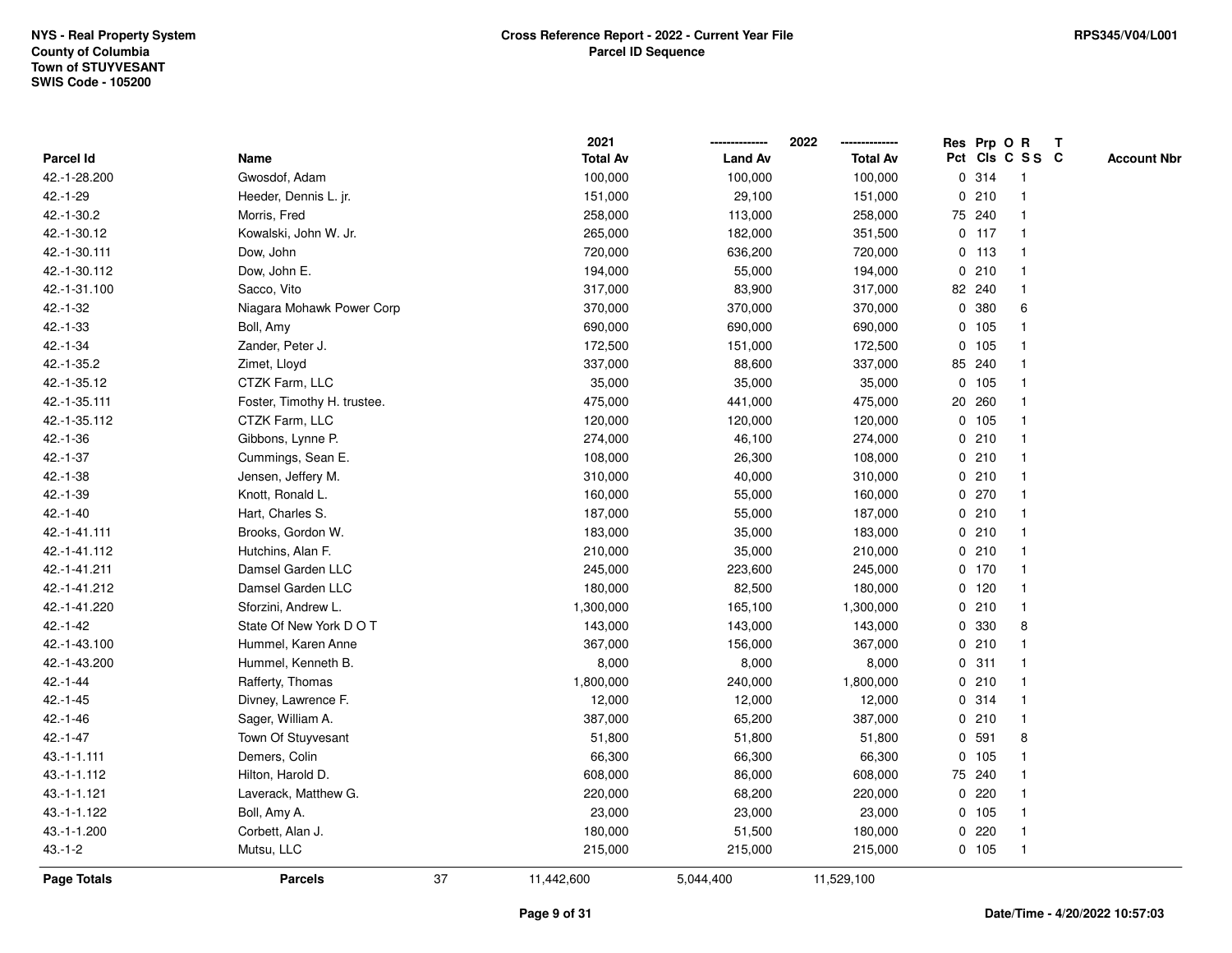|               |                              |    | 2021            |                | 2022            |              |         | Res Prp O R     | T |                    |
|---------------|------------------------------|----|-----------------|----------------|-----------------|--------------|---------|-----------------|---|--------------------|
| Parcel Id     | Name                         |    | <b>Total Av</b> | <b>Land Av</b> | <b>Total Av</b> |              |         | Pct Cls C S S C |   | <b>Account Nbr</b> |
| $43.-1-3$     | Mutsu, LLC                   |    | 288,000         | 288,000        | 288,000         |              | 0 105   | -1              |   |                    |
| 43.-1-4.111   | Irish, Mark F.               |    | 526,000         | 526,000        | 526,000         |              | $0$ 105 | $\overline{1}$  |   |                    |
| 43.-1-4.112   | Garland Irr. Trust           |    | 215,000         | 40,000         | 215,000         |              | 0210    | $\mathbf{1}$    |   |                    |
| 43.-1-4.200   | Florio, Micheal R.           |    | 187,000         | 38,600         | 187,000         |              | 0210    |                 |   |                    |
| $43.-1-5$     | Moylan, Donna                |    | 535,000         | 89,000         | 535,000         |              | 0210    |                 |   |                    |
| 43.-1-6.111   | Minton, Stuart Jr.           |    | 620,000         | 593,200        | 620,000         |              | $0$ 105 |                 |   |                    |
| 43.-1-6.112   | Minton, Stuart Jr.           |    | 521,000         | 199,300        | 521,000         |              | 0210    |                 |   |                    |
| 43.-1-6.120   | Minton, Stuart Jr.           |    | 70,000          | 70,000         | 70,000          | $\mathbf 0$  | 105     |                 |   |                    |
| 43.-1-6.210   | Minton, Stuart Jr.           |    | 1,550,000       | 322,500        | 1,550,000       | 90           | 250     |                 |   |                    |
| 43.-1-6.220   | Peterson, Luther B.          |    | 405,000         | 103,700        | 405,000         |              | 0210    | -1              |   |                    |
| $43.-1-7$     | Mutsu, LLC                   |    | 490,000         | 391,000        | 490,000         |              | 50 240  |                 |   |                    |
| $43.-1-8$     | Ferrari, Michael             |    | 457,000         | 70,600         | 457,000         |              | 75 240  |                 |   |                    |
| $43.-1-9$     | 362 Eichybush LLC            |    | 359,700         | 43,500         | 359,700         | 0            | 240     |                 |   |                    |
| $43.-1-10$    | Rosenstrach Renovations, LLC |    | 183,000         | 43,800         | 183,000         |              | 0220    |                 |   |                    |
| $43.-1-11$    | Minton, Stuart Jr.           |    | 125,000         | 117,600        | 125,000         |              | $0$ 105 |                 |   |                    |
| $43.-1-12$    | Walsh, Christopher W.        |    | 174,000         | 40,500         | 174,000         | 0            | 210     | $\overline{1}$  |   |                    |
| $43.-1-13$    | Irish, Mark F.               |    | 161,000         | 40,000         | 161,000         |              | 0210    | $\mathbf{1}$    |   |                    |
| $43.-1-14$    | Smith, Candy J.              |    | 183,000         | 37,500         | 183,000         |              | 0210    |                 |   |                    |
| $43.-1-15$    | Irish, Andrew Charles        |    | 188,000         | 37,500         | 188,000         |              | 0210    |                 |   |                    |
| $43.-1-16$    | Irish, Mark F.               |    | 204,000         | 41,000         | 204,000         |              | 0210    |                 |   |                    |
| $43.-1-17$    | Irish, Peter Furbeck         |    | 183,000         | 40,500         | 183,000         |              | 0210    |                 |   |                    |
| $43.-1-18$    | Boll, Amy A.                 |    | 30,000          | 30,000         | 30,000          | 0            | 314     |                 |   |                    |
| $43.-1-19$    | Calderazzo, Nicholas         |    | 285,000         | 55,300         | 285,000         |              | 0210    | $\overline{1}$  |   |                    |
| $43.-1-20$    | Boll, Amy A.                 |    | 570,000         | 221,100        | 570,000         |              | $0$ 117 | $\overline{1}$  |   |                    |
| $43.-1-22$    | Roby, Martin                 |    | 180,000         | 77,000         | 180,000         |              | 0.220   |                 |   |                    |
| $43 - 1 - 23$ | Chrysler, Marilyn J.         |    | 231,000         | 60,600         | 231,000         | 0            | 220     |                 |   |                    |
| $43.-1-24$    | Klap, Barbara Saskia         |    | 140,000         | 55,300         | 140,000         | $\mathbf{0}$ | 220     |                 |   |                    |
| $43.-1-25$    | Klap, Barbara Saskia         |    | 167,000         | 70,300         | 167,000         |              | 90 240  |                 |   |                    |
| $43.-1-26$    | Peros, Nick                  |    | 24,000          | 24,000         | 24,000          | $\mathbf 0$  | 311     |                 |   |                    |
| $43.-1-27$    | Dick, Greggory A.            |    | $\pmb{0}$       | 0              | 0               | 0            | 311     |                 |   |                    |
| $52.-1-2$     | Cramer, Sheila               |    | 194,000         | 50,000         | 194,000         | 0            | 210     | $\mathbf 1$     |   |                    |
| $52.-1-3$     | Pino, Joseph L.              |    | 156,000         | 20,400         | 156,000         |              | 0210    | $\mathbf 1$     |   |                    |
| $52.-1-4.100$ | Wil-Roc Farms                |    | 235,000         | 235,000        | 235,000         |              | 0, 105  |                 |   |                    |
| 52.-1-4.200   | Williams, Zachary Mitchell   |    | 291,000         | 56,700         | 291,000         |              | 0210    |                 |   |                    |
| $52.-1-5$     | Yochelson, Bonnie            |    | 355,000         | 31,600         | 355,000         |              | 0210    |                 |   |                    |
| $52.-1-6$     | Yochelson, Bonnie            |    | 10,000          | 10,000         | 10,000          | 0            | 314     |                 |   |                    |
| $52.-1-8$     | Demarest, Jason D.           |    | 325,000         | 44,800         | 325,000         |              | 0411    | $\mathbf{1}$    |   |                    |
| Page Totals   | <b>Parcels</b>               | 37 | 10,817,700      | 4,215,900      | 10,817,700      |              |         |                 |   |                    |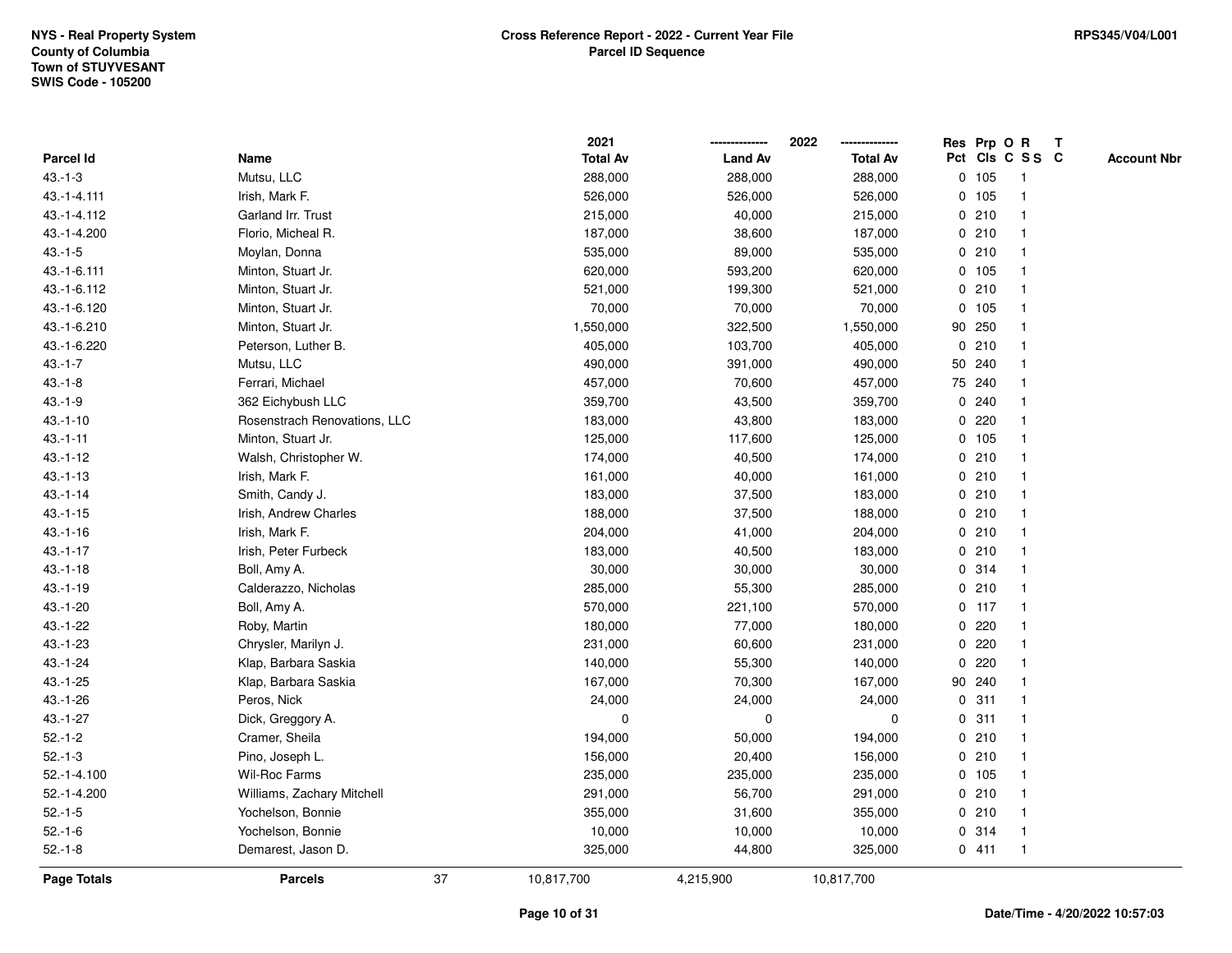|                  |                                  |    | 2021            |                | 2022            |              |         | Res Prp O R     | $\mathbf{T}$ |                    |
|------------------|----------------------------------|----|-----------------|----------------|-----------------|--------------|---------|-----------------|--------------|--------------------|
| <b>Parcel Id</b> | Name                             |    | <b>Total Av</b> | <b>Land Av</b> | <b>Total Av</b> |              |         | Pct Cls C S S C |              | <b>Account Nbr</b> |
| $52.-1-9$        | Town Of Stuyvesant               |    | 234,600         | 80,600         | 234,600         |              | 0651    | 8               |              |                    |
| 52.-1-10.100     | Shumsky, Thomas E.               |    | 180,000         | 36,500         | 180,000         | $\mathbf 0$  | 210     |                 |              |                    |
| 52.-1-10.200     | Belltown Farms 23, LLC           |    | 505,000         | 450,500        | 505,000         |              | $0$ 112 | $\mathbf{1}$    |              |                    |
| $52.-1-11$       | Belltown Farms 23, LLC           |    | 55,000          | 35,000         | 55,000          | $\mathbf{0}$ | 112     | $\mathbf{1}$    |              |                    |
| 52.-1-12.100     | Belltown Farms 23, LLC           |    | 230,000         | 230,000        | 230,000         | $\mathbf 0$  | 105     | $\mathbf{1}$    |              |                    |
| 52.-1-12.200     | Decker, Mark S.                  |    | 480,000         | 64,500         | 480,000         |              | 75 484  | $\mathbf{1}$    |              |                    |
| $52.-1-13$       | CTZK Farm, LLC                   |    | 220,000         | 42,500         | 220,000         |              | 55 281  | $\mathbf 1$     |              |                    |
| $52.-1-14$       | <b>Williams Farm Partnership</b> |    | 400,000         | 317,200        | 400,000         |              | $0$ 112 |                 |              |                    |
| $52.-1-15$       | Zelno, Sharon L.                 |    | 92,000          | 39,400         | 92,000          |              | 0210    | $\mathbf{1}$    |              |                    |
| $52.-1-16$       | Fischer, Barbara                 |    | 150,000         | 25,400         | 150,000         | 0            | 210     | $\mathbf{1}$    |              |                    |
| $52.-1-17$       | Sharptown Ridge LLC              |    | 439,000         | 290,900        | 439,000         |              | 35 416  | $\mathbf{1}$    |              |                    |
| $52.-1-17.3$     | Sharptown Ridge LLC              |    |                 | 205,000        | 455,000         |              | 35 416  | $\mathbf{1}$    |              |                    |
| $52.-1-18$       | Frasier, Donald W.               |    | 355,000         | 117,600        | 355,000         |              | 0210    | $\mathbf 1$     |              |                    |
| 52.-1-19.100     | J P G Associates Inc             |    | 360,000         | 116,500        | 360,000         |              | 0411    |                 |              |                    |
| 52.-1-19.200     | Widjeskog, Jared                 |    | 305,000         | 88,000         | 305,000         |              | 0210    |                 |              |                    |
| $52.-1-20$       | Belltown Farms 23, LLC           |    | 250,000         | 250,000        | 250,000         |              | 0 105   | $\mathbf{1}$    |              |                    |
| $52.-1-21$       | Johnson, Peter                   |    | 312,000         | 37,500         | 312,000         | 0            | 210     | $\mathbf{1}$    |              |                    |
| $52.-1-22$       | Eberhart, Frank                  |    | 1,428,000       | 444,000        | 1,428,000       | 0            | 240     | $\mathbf{1}$    |              |                    |
| $52.-1-23$       | Prichinello, Michael S.          |    | 155,000         | 64,300         | 155,000         |              | 0210    | $\mathbf{1}$    |              |                    |
| $52.-1-24$       | Nowicki, Joseph A.               |    | 623,000         | 310,500        | 623,000         |              | 0.240   |                 |              |                    |
| $52.-1-25$       | Rogers, Michael F.               |    | 129,000         | 26,300         | 129,000         |              | 0210    |                 |              |                    |
| 52.-1-26.100     | Early, James                     |    | 167,000         | 45,600         | 167,000         |              | 0210    |                 |              |                    |
| 52.-1-26.200     | Nowicki, Joseph A.               |    | 40,000          | 40,000         | 40,000          |              | 0.314   | $\mathbf{1}$    |              |                    |
| $52.-1-27$       | Sycamore Valley, LLC             |    | 199,000         | 36,000         | 199,000         |              | 0210    | $\mathbf{1}$    |              |                    |
| $52.-1-28.1$     | Demarest, Richard                |    | 108,000         | 41,500         | 108,000         |              | 0210    | $\mathbf{1}$    |              |                    |
| $52.-1-28.2$     | Demarest, Richard                |    | 27,000          | 19,700         | 27,000          |              | 0.312   | $\mathbf{1}$    |              |                    |
| $52.-1-29$       | VXOP Farmstead                   |    | 515,000         | 469,100        | 515,000         |              | 0 105   |                 |              |                    |
| $52.-1-30$       | Scism, Daniel A.                 |    | 108,000         | 24,500         | 108,000         |              | 0210    |                 |              |                    |
| $52.-1-31.1$     | Scism, Daniel A.                 |    | 10,000          | 10,000         | 10,000          |              | 0.311   | $\mathbf{1}$    |              |                    |
| $52.-1-31.2$     | <b>VXOP Farmstead LLC</b>        |    | 295,000         | 115,300        | 295,000         | $\mathbf 0$  | 210     | $\mathbf{1}$    |              |                    |
| $52.-1-32$       | Mc Dermott, Anne T.              |    | 274,000         | 85,000         | 274,000         |              | 0210    | $\mathbf{1}$    |              |                    |
| $52.-1-33$       | Sylvester, John                  |    | 332,000         | 115,000        | 332,000         |              | 0210    | $\mathbf{1}$    |              |                    |
| $52.-1-34$       | Laffety, Robert N.               |    | 269,000         | 98,000         | 269,000         |              | 0210    | $\mathbf 1$     |              |                    |
| $52.-1-35.3$     | Allen, Robert S.                 |    |                 | 110,300        | 110,300         |              | 0 105   |                 |              |                    |
| 52.-1-35.12      | Allen, Robert S.                 |    | 130,000         | 130,000        | 130,000         |              | 0 105   |                 |              |                    |
| 52.-1-35.200     | Dessner, Aaron B.                |    | 820,000         | 147,400        | 820,000         |              | 0210    | $\mathbf{1}$    |              |                    |
| $52.-1-36$       | Allen, Robert S.                 |    | 297,000         | 86,300         | 328,600         |              | 0210    | $\mathbf{1}$    |              |                    |
| Page Totals      | <b>Parcels</b>                   | 34 | 9,627,600       | 4,338,700      | 10,192,900      |              |         |                 |              |                    |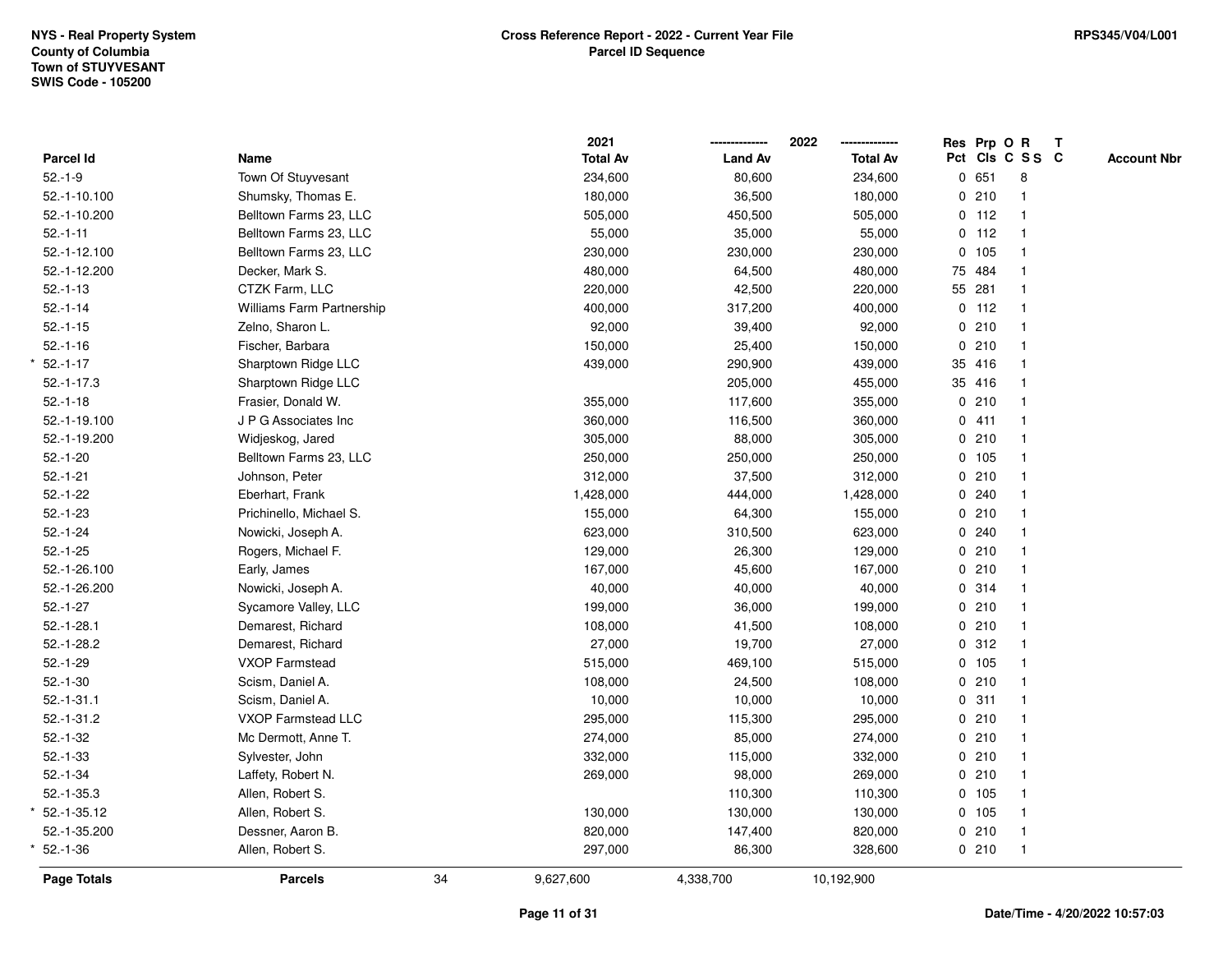|                    |                             |    | 2021            |                | 2022            |   | Res Prp O R |                 | T |                    |
|--------------------|-----------------------------|----|-----------------|----------------|-----------------|---|-------------|-----------------|---|--------------------|
| Parcel Id          | Name                        |    | <b>Total Av</b> | <b>Land Av</b> | <b>Total Av</b> |   |             | Pct Cls C S S C |   | <b>Account Nbr</b> |
| $52.-1-36.3$       | Allen, Robert S.            |    |                 | 86,300         | 328,600         |   | 0210        | -1              |   |                    |
| $52.-1-37$         | Walker, Robert              |    | 105,000         | 40,900         | 105,000         | 0 | 210         | $\overline{1}$  |   |                    |
| 52.-1-38.111       | Belltown Farms 23, LLC      |    | 340,000         | 305,800        | 340,000         |   | $0$ 112     | $\mathbf{1}$    |   |                    |
| 52.-1-38.112       | Barringer, Frederick N.     |    | 68,000          | 68,000         | 68,000          |   | 0 105       |                 |   |                    |
| 52.-1-38.120       | Barringer, Frederick N.     |    | 260,000         | 95,000         | 260,000         |   | 0210        |                 |   |                    |
| 52.-1-38.200       | Johnson, Geoff G.           |    | 220,000         | 35,000         | 220,000         |   | 0210        |                 |   |                    |
| $52.-1-39$         | Indorf, J. Fred             |    | 405,000         | 45,000         | 405,000         |   | 0210        |                 |   |                    |
| $52.-1-41.11$      | Rivington Ridge, LLC        |    | 1,320,000       | 728,000        | 1,320,000       |   | 10 710      |                 |   |                    |
| 52.-1-41.12        | Allen, Robert S.            |    | 24,000          | 24,000         | 24,000          |   | 0, 105      | -1              |   |                    |
| 52.-1-41.210       | De Ratafia, Lucien          |    | 590,000         | 590,000        | 590,000         |   | 0 105       | -1              |   |                    |
| 52.-1-41.221       | Belltown Farms 23, LLC      |    | 105,000         | 102,600        | 105,000         |   | $0$ 112     |                 |   |                    |
| 52.-1-41.222       | Allen, Marie                |    | 215,000         | 50,500         | 215,000         |   | 0210        |                 |   |                    |
| $52.-1-42$         | Dow, John E.                |    | 350,000         | 350,000        | 350,000         |   | 0 105       |                 |   |                    |
| $52.-1-43$         | Stuyvesant Fire Dist #1     |    | 55,000          | 55,000         | 55,000          | 0 | 311 W 8     |                 |   |                    |
| $52 - 1 - 44.1$    | <b>ITS Farm LLC</b>         |    | 366,000         | 107,400        | 366,000         | 0 | 240         | -1              |   |                    |
| $52.-1-46$         | Town Of Stuyvesant          |    | 52,000          | 24,000         | 52,000          |   | 0.312       | 8               |   |                    |
| $52.1 - 1 - 1$     | Genega, Paul                |    | 269,000         | 75,000         | 269,000         |   | 0210        |                 |   |                    |
| $52.1 - 1 - 2$     | Mendez, Kim K.              |    | 195,000         | 75,200         | 195,000         |   | 0.220       |                 |   |                    |
| $52.1 - 1 - 3$     | Ragsdale, Hugh Appleton IV. |    | 156,000         | 21,600         | 156,000         |   | 0210        |                 |   |                    |
| $52.1 - 1 - 4$     | Ragsdale, Hugh Appleton IV. |    | 35,000          | 31,500         | 35,000          |   | 0.260       |                 |   |                    |
| $52.1 - 1 - 5$     | Jahn, Evan                  |    | 220,000         | 66,200         | 220,000         |   | 0210        |                 |   |                    |
| $52.1 - 1 - 6$     | De Prima, George V.         |    | 5,000           | 5,000          | 5,000           | 0 | 311         |                 |   |                    |
| $52.1 - 1 - 7$     | Walster, Nicholas M.        |    | 333,000         | 42,800         | 333,000         |   | 0.230       |                 |   |                    |
| $52.1 - 1 - 8$     | De Prima, George V.         |    | 125,000         | 13,200         | 125,000         |   | 0210        | $\mathbf{1}$    |   |                    |
| $52.1 - 1 - 9$     | Landres, James              |    | 274,000         | 40,200         | 274,000         |   | 0210        |                 |   |                    |
| $52.1 - 1 - 10$    | Phillips Roger Llc          |    | 85,000          | 55,700         | 85,000          |   | 0 449       |                 |   |                    |
| $52.1 - 1 - 11$    | T Of Stuyvesant-Firwood C   |    | 112,900         | 112,900        | 112,900         |   | 0 695       | 8               |   |                    |
| $52.1 - 1 - 12$    | Van Alstyne, Eliizabeth J.  |    | 183,000         | 35,000         | 183,000         | 0 | 210         |                 |   |                    |
| $52.1 - 1 - 13$    | Michel, John                |    | 155,000         | 17,300         | 155,000         |   | 0210        |                 |   |                    |
| $52.1 - 1 - 14$    | Bertram, Lois               |    | 163,000         | 31,300         | 163,000         | 0 | 210         |                 |   |                    |
| 52.1-1-15.100      | Demarest, Francis           |    | 182,000         | 31,100         | 182,000         | 0 | 220         | $\mathbf 1$     |   |                    |
| 52.1-1-15.200      | Desautel, Richard           |    | 230,000         | 27,500         | 230,000         |   | 0210        | $\mathbf 1$     |   |                    |
| $52.1 - 1 - 16$    | Dreher, Scott               |    | 86,000          | 15,900         | 86,000          |   | 0210        |                 |   |                    |
| $52.1 - 1 - 17$    | Mcconnell, Annette          |    | 102,000         | 14,500         | 102,000         |   | 0210        |                 |   |                    |
| $52.1 - 1 - 18$    | Mcconnell, Annette          |    | 21,000          | 2,500          | 21,000          |   | 0.312       |                 |   |                    |
| $52.1 - 1 - 19$    | Nistico, Mario              |    | 129,000         | 38,000         | 129,000         |   | 0210        |                 |   |                    |
| $52.1 - 1 - 21$    | Douville, Brandi            |    | 170,000         | 38,500         | 170,000         |   | 0210        | $\overline{1}$  |   |                    |
| <b>Page Totals</b> | <b>Parcels</b>              | 37 | 7,705,900       | 3,498,400      | 8,034,500       |   |             |                 |   |                    |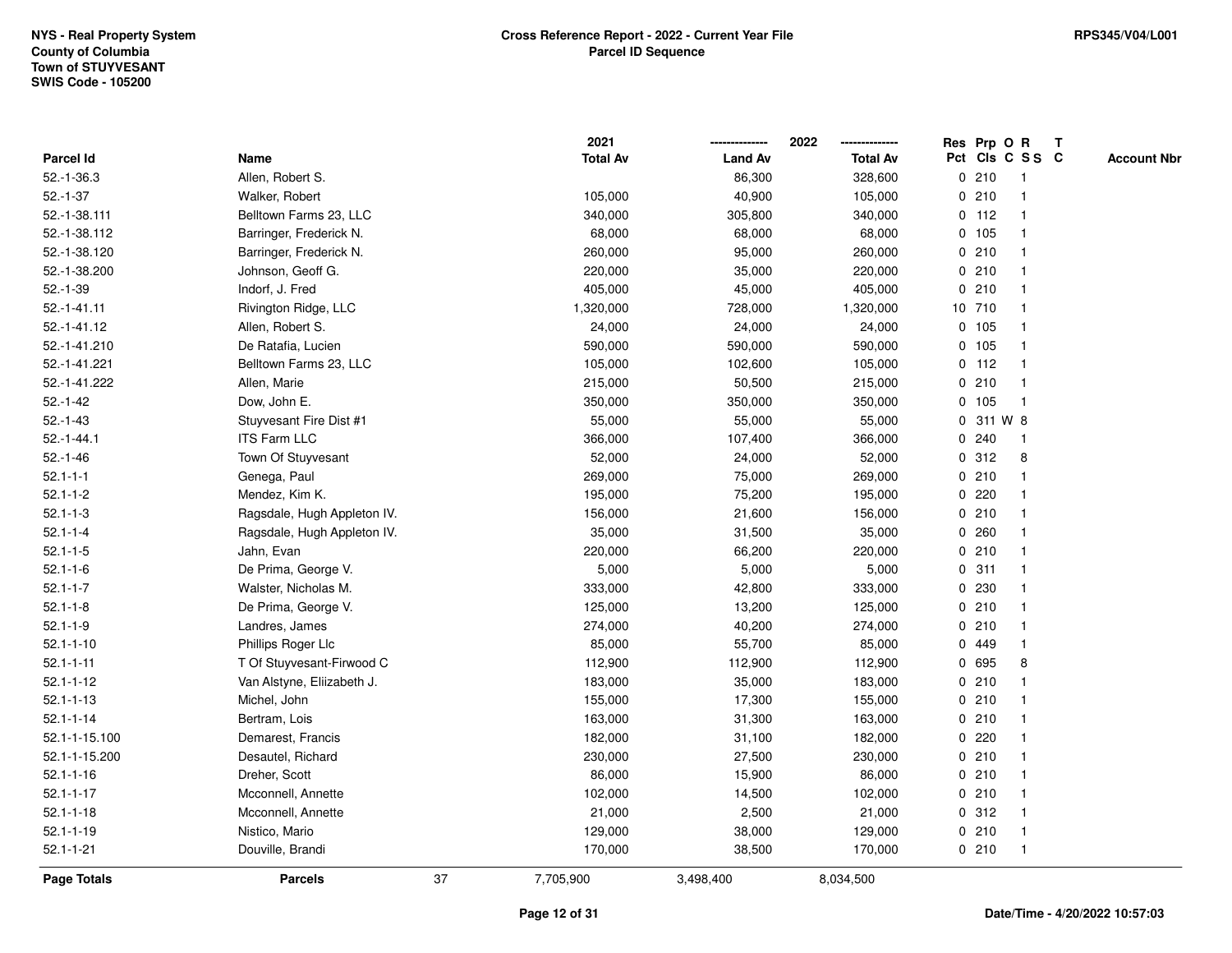|                     |                                  |    | 2021            |                | 2022            |             |       | Res Prp O R             | $\mathbf{T}$ |                    |
|---------------------|----------------------------------|----|-----------------|----------------|-----------------|-------------|-------|-------------------------|--------------|--------------------|
| Parcel Id           | Name                             |    | <b>Total Av</b> | <b>Land Av</b> | <b>Total Av</b> |             |       | Pct Cls C S S C         |              | <b>Account Nbr</b> |
| 52.1-1-22.111       | Fingar, Stephen A.               |    | 30,000          | 30,000         | 30,000          |             | 0.311 |                         |              |                    |
| 52.1-1-22.112       | Sarner, Joyce M.                 |    | 404,000         | 134,300        | 404,000         | 0           | 411   |                         |              |                    |
| 52.1-1-22.211       | Fingar, Stephen A.               |    | 387,000         | 79,900         | 387,000         |             | 0.240 |                         |              |                    |
| 52.1-1-22.212       | Tymeson, Donald                  |    | 80,000          | 37,500         | 80,000          |             | 0.312 |                         |              |                    |
| 52.1-1-22.220       | Folmsbee, Edson 3Rd W.           |    | 183,000         | 40,200         | 183,000         |             | 0210  | -1                      |              |                    |
| $52.1 - 1 - 23$     | Horner-Stickles, Kristen         |    | 156,000         | 37,500         | 156,000         |             | 0210  |                         |              |                    |
| $52.1 - 1 - 24$     | Horner-Stickles, Kristen         |    | 21,000          | 21,000         | 21,000          |             | 0.311 |                         |              |                    |
| $52.1 - 1 - 25$     | Peer, Arnold C.                  |    | 349,000         | 115,500        | 349,000         |             | 0210  |                         |              |                    |
| $52.1 - 1 - 25 - 1$ | Luthern Cemetery                 |    | 400             | 400            | 400             |             | 0 695 | 8                       |              |                    |
| $52.1 - 1 - 26$     | Taylor, Steven J.                |    | 301,000         | 95,200         | 301,000         |             | 0210  |                         |              |                    |
| $52.1 - 1 - 28$     | Koponen, Sandra M.               |    | 205,000         | 22,800         | 205,000         |             | 0210  | -1                      |              |                    |
| $52.1 - 1 - 29$     | Mc Clelland-Lesser, Ellen        |    | 134,000         | 15,600         | 134,000         |             | 0210  |                         |              |                    |
| $52.1 - 1 - 30$     | Mc Clelland-Lesser, Ellen        |    | 11,000          | 7,200          | 11,000          |             | 0.312 |                         |              |                    |
| $52.1 - 1 - 31$     | Demarest, Rocco J.               |    | 140,000         | 19,200         | 140,000         |             | 0210  |                         |              |                    |
| $52.1 - 1 - 32$     | Lopresto, Sandra                 |    | 194,000         | 26,400         | 194,000         |             | 0210  |                         |              |                    |
| $52.1 - 1 - 33$     | Waits, Cal                       |    | 2,500           | 2,500          | 2,500           |             | 0.311 |                         |              |                    |
| $52.1 - 1 - 34$     | Wills, Morgan                    |    | 121,000         | 41,200         | 121,000         | $\mathbf 0$ | 210   |                         |              |                    |
| $52.1 - 1 - 35$     | Lyman, Giuseppina                |    | 190,000         | 46,800         | 190,000         |             | 0210  | -1                      |              |                    |
| $52.1 - 1 - 36$     | Waits, Cal                       |    | 306,000         | 38,800         | 306,000         |             | 0210  | -1                      |              |                    |
| $52.1 - 1 - 37$     | Waits, Cal                       |    | 65,000          | 65,000         | 65,000          |             | 0.311 |                         |              |                    |
| $52.1 - 1 - 38$     | Myers, Kip Davis                 |    | 419,000         | 89,700         | 419,000         |             | 0210  |                         |              |                    |
| $52.1 - 1 - 39$     | Tuttle, Jeffrey E.               |    | 247,000         | 54,200         | 247,000         |             | 0210  |                         |              |                    |
| $52.1 - 1 - 40$     | Myers, Kip Davis                 |    | 6,000           | 6,000          | 6,000           |             | 0.311 |                         |              |                    |
| $52.1 - 1 - 41$     | MRF Properties, LLC.             |    | 235,000         | 27,000         | 235,000         | $\mathbf 0$ | 482   | $\overline{\mathbf{1}}$ |              |                    |
| $52.1 - 1 - 42$     | Nieuw-Nederland Compagnie, , LLC |    | 555,000         | 140,300        | 555,000         |             | 0411  |                         |              |                    |
| $52.1 - 1 - 43$     | Carter, Mark                     |    | 293,000         | 51,000         | 293,000         |             | 0210  | $\mathbf 1$             |              |                    |
| $52.1 - 1 - 44$     | Stuyvesant Reformed Church       |    | 1,000           | 1,000          | 1,000           |             | 0.311 |                         |              |                    |
| $52.1 - 1 - 45$     | Stuyvesant Reformed Church       |    | 195,000         | 46,600         | 195,000         |             | 0620  |                         |              |                    |
| 52.1-1-46.11        | Webster, Allyson                 |    | 148,000         | 33,400         | 148,000         |             | 0210  |                         |              |                    |
| 52.01-1-46.12       | Murray, Bryan F.                 |    | 328,000         | 37,200         | 328,000         |             | 0210  |                         |              |                    |
| 52.1-1-46.200       | Webster, Allyson P.              |    | 247,000         | 35,000         | 247,000         |             | 0210  |                         |              |                    |
| $52.1 - 1 - 48$     | Deisroth, Barbara E.             |    | 500,000         | 174,300        | 500,000         |             | 0210  | -1                      |              |                    |
| $52.1 - 1 - 49$     | Klein, Laurence A.               |    | 306,000         | 75,000         | 306,000         |             | 0210  | $\mathbf 1$             |              |                    |
| $52.1 - 1 - 50$     | Stuyvesant                       |    | 19,600          | 19,600         | 19,600          |             | 0 695 | 8                       |              |                    |
| $52.1 - 1 - 51$     | MRF Properties, LLC.             |    | 67,000          | 58,000         | 67,000          |             | 0.312 |                         |              |                    |
| $52.1 - 1 - 53$     | Bennett, Bruce                   |    | 410,000         | 112,500        | 410,000         |             | 0210  | -1                      |              |                    |
| $52.1 - 1 - 54$     | Ryan, John                       |    | 700,000         | 87,100         | 700,000         |             | 0210  | -1                      |              |                    |
| Page Totals         | <b>Parcels</b>                   | 37 | 7,956,500       | 1,924,900      | 7,956,500       |             |       |                         |              |                    |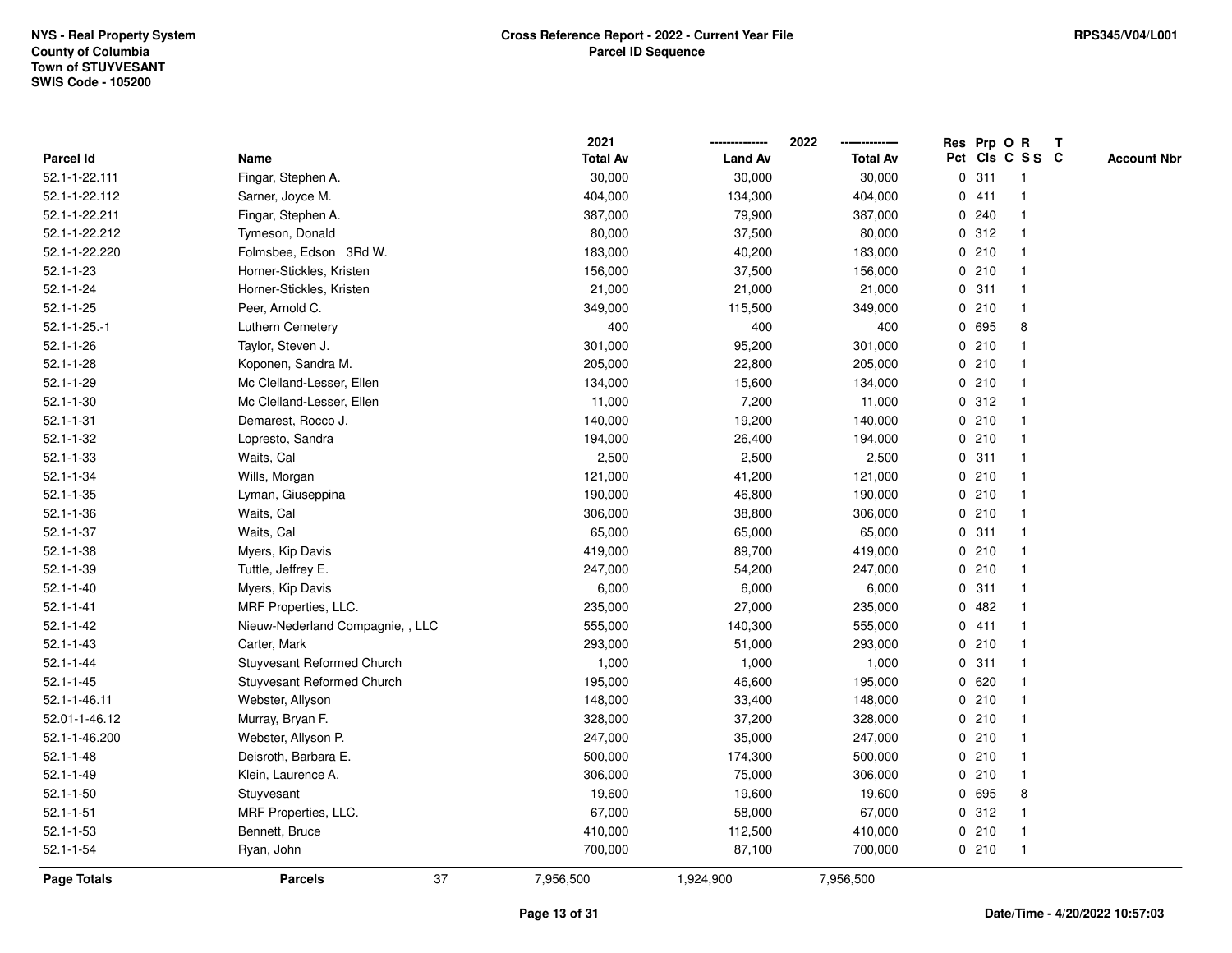|                    |                             |    | 2021            |                | 2022            |             |         | Res Prp O R             | Т |                    |
|--------------------|-----------------------------|----|-----------------|----------------|-----------------|-------------|---------|-------------------------|---|--------------------|
| Parcel Id          | Name                        |    | <b>Total Av</b> | <b>Land Av</b> | <b>Total Av</b> |             |         | Pct Cls C S S C         |   | <b>Account Nbr</b> |
| $52.1 - 1 - 55$    | Ryan, John                  |    | 460,000         | 43,200         | 468,000         |             | 0210    | $\mathbf{1}$            |   |                    |
| $52.1 - 1 - 56$    | Klein, Mason                |    | 300,000         | 54,600         | 300,000         |             | 0210    | -1                      |   |                    |
| $52.1 - 1 - 57$    | Cerbone, William A.         |    | 150,000         | 22,800         | 150,000         |             | 0210    | $\mathbf 1$             |   |                    |
| $52.1 - 1 - 59$    | Campbell, Daniel            |    | 250,000         | 61,800         | 250,000         |             | 0210    |                         |   |                    |
| $52.1 - 1 - 60$    | Leach, Robert T.            |    | 176,000         | 48,400         | 176,000         |             | 0210    |                         |   |                    |
| $52.1 - 1 - 61$    | McLeod Irr Trust 2018, Kate |    | 214,000         | 28,100         | 214,000         |             | 0210    |                         |   |                    |
| $52.1 - 1 - 62$    | Vohra, Puja                 |    | 400,000         | 46,200         | 400,000         |             | 0210    |                         |   |                    |
| $52.1 - 1 - 63$    | Jamison, Lee F.             |    | 327,000         | 84,500         | 327,000         |             | 0210    |                         |   |                    |
| $52.1 - 1 - 64$    | Redding, Robert J. Jr.      |    | 169,000         | 18,700         | 169,000         |             | 0210    | -1                      |   |                    |
| $52.1 - 1 - 65$    | Peck, E. Dayle              |    | 392,000         | 21,600         | 392,000         |             | 0210    | $\mathbf 1$             |   |                    |
| $52.1 - 1 - 66$    | Bosquet-Morra, John S.      |    | 194,000         | 20,300         | 194,000         |             | 0210    | -1                      |   |                    |
| $52.1 - 1 - 67$    | Burch, Calvin               |    | 118,000         | 25,000         | 118,000         |             | 0210    |                         |   |                    |
| $52.1 - 1 - 68$    | Fingar, Diane M.            |    | 75,000          | 11,900         | 75,000          |             | $0$ 220 |                         |   |                    |
| 52.1-1-69.110      | Taken by Aliens, LLC        |    | 265,000         | 119,700        | 265,000         |             | 0210    |                         |   |                    |
| 52.1-1-69.120      | Taken by Aliens, LLC        |    | 63,000          | 63,000         | 63,000          | 0           | 311     |                         |   |                    |
| 52.1-1-69.200      | Wimbush, John & Galina      |    | 321,000         | 114,500        | 321,000         |             | 0210    | -1                      |   |                    |
| $52.1 - 1 - 70$    | Kipp, Michael K.            |    | 161,000         | 75,000         | 161,000         |             | 0210    | $\mathbf{1}$            |   |                    |
| $52.1 - 1 - 71$    | Demarest, Rocco             |    | 237,000         | 40,000         | 237,000         |             | 0 230   |                         |   |                    |
| $52.1 - 1 - 72$    | Finlay, William T.          |    | 113,000         | 26,300         | 113,000         |             | 0210    |                         |   |                    |
| $52.1 - 1 - 73$    | James, Lillie               |    | 118,000         | 26,300         | 118,000         |             | 0210    |                         |   |                    |
| $52.1 - 1 - 74$    | Umansky, David              |    | 429,000         | 137,500        | 429,000         |             | 0210    |                         |   |                    |
| $52.1 - 1 - 75$    | Brown, Steven D.            |    | 411,000         | 251,600        | 411,000         |             | 0.241   |                         |   |                    |
| $52.1 - 1 - 76$    | 970 State Route 9J, LLC     |    | 240,000         | 33,100         | 240,000         |             | 0210    | $\mathbf{1}$            |   |                    |
| $52.1 - 1 - 77$    | Brennan, Mark               |    | 156,000         | 21,800         | 156,000         |             | 0210    | -1                      |   |                    |
| $52.1 - 1 - 78$    | Gelhorn, Diane P.           |    | 108,000         | 18,200         | 108,000         |             | 0210    | -1                      |   |                    |
| $52.1 - 1 - 79$    | Stevens, William            |    | 160,000         | 16,400         | 160,000         |             | 0210    |                         |   |                    |
| $52.1 - 1 - 80$    | Stevens, William            |    | 6,000           | 6,000          | 6,000           |             | 0.311   |                         |   |                    |
| $52.1 - 1 - 81$    | Longe, Scott                |    | 263,000         | 38,000         | 263,000         |             | 0210    |                         |   |                    |
| $52.1 - 1 - 83.1$  | Peregrin, Sherry            |    | 252,000         | 75,000         | 252,000         |             | 0210    | $\overline{\mathbf{1}}$ |   |                    |
| 52.1-1-83.2        | Deisroth, Barbara E.        |    | 40,000          | 40,000         | 40,000          | $\mathbf 0$ | 311     | -1                      |   |                    |
| $52.1 - 1 - 84$    | Bosquet-Morra, John S.      |    | 155,000         | 16,700         | 155,000         | 0           | 483     | -1                      |   |                    |
| 52.1-1-85.210      | Davis, Thomas A.            |    | 317,000         | 41,500         | 317,000         |             | 0210    | -1                      |   |                    |
| 52.1-1-85.220      | Myers, Michael F.           |    | 30,000          | 30,000         | 30,000          |             | 0.311   |                         |   |                    |
| 52.1-1-86.100      | Moran, Richard L.           |    | 292,000         | 52,000         | 292,000         |             | 0210    |                         |   |                    |
| 52.1-1-86.200      | Tymeson, Donald             |    | 172,000         | 35,000         | 172,000         |             | 0210    | $\mathbf 1$             |   |                    |
| $52.1 - 1 - 87$    | Quinn, David A.             |    | 183,000         | 40,000         | 183,000         |             | 0210    | $\mathbf{1}$            |   |                    |
| $52.1 - 1 - 88$    | Town Of Stuyvesant          |    | 815,000         | 58,000         | 815,000         |             | 0 692   | 8                       |   |                    |
| <b>Page Totals</b> | <b>Parcels</b>              | 37 | 8,532,000       | 1,862,700      | 8,540,000       |             |         |                         |   |                    |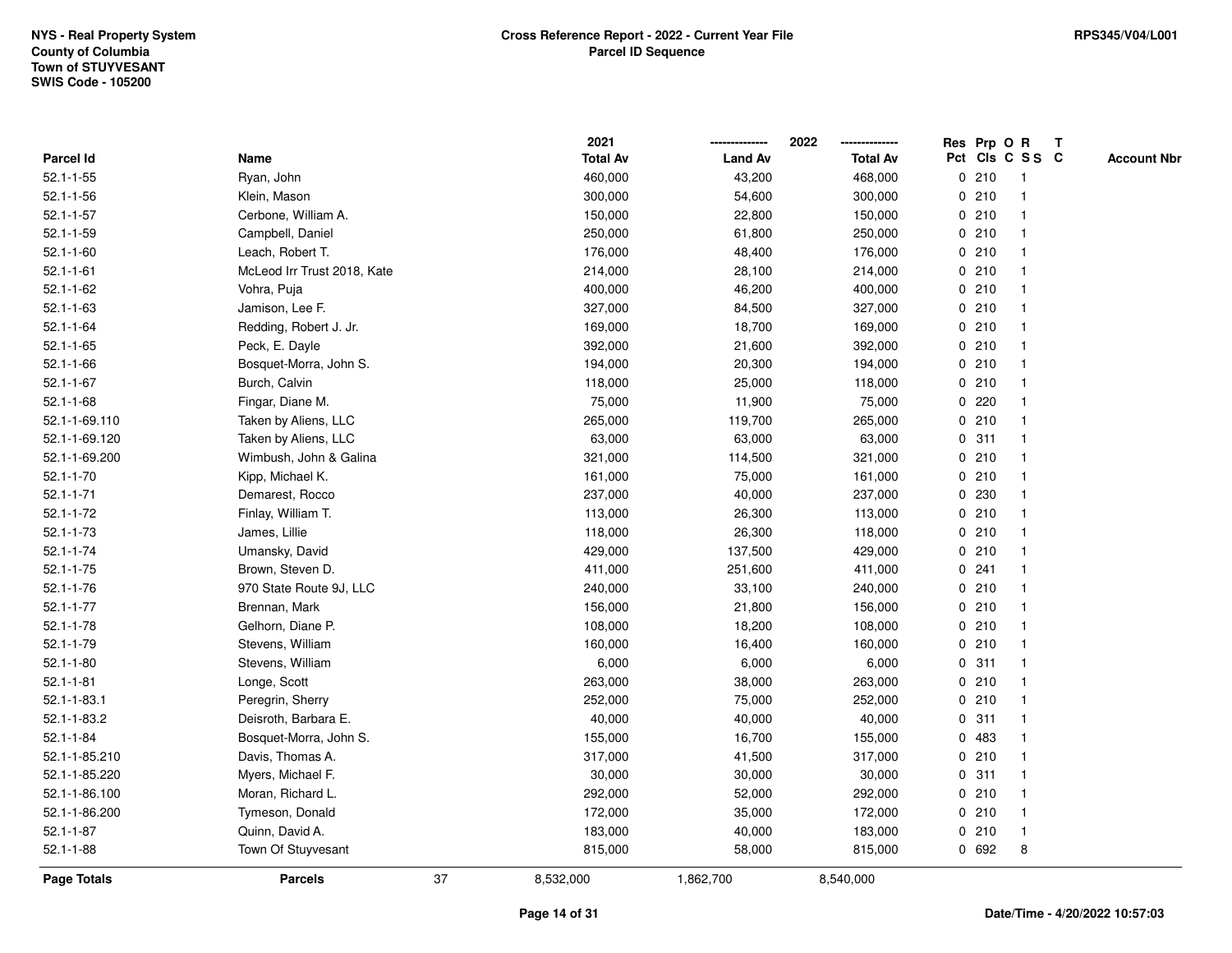|                 |                                           | 2021            |                | 2022            |   |       | Res Prp O R     | $\mathbf{T}$ |                    |
|-----------------|-------------------------------------------|-----------------|----------------|-----------------|---|-------|-----------------|--------------|--------------------|
| Parcel Id       | Name                                      | <b>Total Av</b> | <b>Land Av</b> | <b>Total Av</b> |   |       | Pct Cls C S S C |              | <b>Account Nbr</b> |
| $52.1 - 1 - 89$ | Fingar, Stephen A.                        | 35,000          | 35,000         | 35,000          | 0 | 311   | $\mathbf{1}$    |              |                    |
| $52.1 - 1 - 90$ | Kulisek, Ellen S.                         | 305,000         | 43,100         | 305,000         |   | 0210  |                 |              |                    |
| $52.1 - 1 - 91$ | Jakiela Family Trust                      | 275,000         | 46,600         | 275,000         |   | 0210  |                 |              |                    |
| $52.1 - 1 - 92$ | Horner-Stickles, Kristen                  | 1,800           | 1,800          | 1,800           |   | 0.311 |                 |              |                    |
| $52.1 - 1 - 93$ | Hunter, Sarah B.                          | 280,000         | 54,500         | 280,000         |   | 0210  |                 |              |                    |
| $52.1 - 1 - 94$ | Briscoe, Mark J.                          | 317,000         | 42,200         | 317,000         |   | 0210  |                 |              |                    |
| $52.1 - 1 - 95$ | Myers, Michael                            | 333,000         | 41,100         | 333,000         |   | 0210  | -1              |              |                    |
| $52.1 - 1 - 96$ | T of Stuyvesant Ken Hummel Pk             | 95,000          | 95,000         | 95,000          | 0 | 322   | 8               |              |                    |
| $52.1 - 1 - 97$ | Lane, James M.                            | 217,000         | 40,800         | 217,000         |   | 0210  |                 |              |                    |
| $52.1 - 1 - 98$ | Ouellette, Richard                        | 235,000         | 52,200         | 235,000         |   | 0210  |                 |              |                    |
| $52.1 - 2 - 1$  | Bruno, Steven R.                          | 194,000         | 23,600         | 194,000         |   | 0210  |                 |              |                    |
| $52.1 - 2 - 2$  | <b>Hudson River Valley Holdings</b>       | 25,000          | 25,000         | 25,000          |   | 0 310 |                 |              |                    |
| $52.1 - 2 - 3$  | Ellis, Christopher                        | 125,000         | 68,000         | 290,000         |   | 0210  |                 |              |                    |
| $52.1 - 2 - 4$  | Conway, James R.                          | 220,000         | 100,000        | 220,000         |   | 0.240 |                 |              |                    |
| $52.1 - 2 - 5$  | Smith, Brian D.                           | 102,000         | 26,300         | 102,000         | 0 | 210   |                 |              |                    |
| $52.1 - 2 - 6$  | Vega, Juliette                            | 161,000         | 35,000         | 161,000         | 0 | 210   |                 |              |                    |
| $52.1 - 2 - 7$  | Vega, Juliette                            | 3,000           | 3,000          | 3,000           |   | 0.311 | 1               |              |                    |
| 52.1-2-8.110    | Hogan, Donald G.                          | 65,000          | 57,000         | 65,000          |   | 0.312 |                 |              |                    |
| 52.1-2-8.120    | Hogan, Donald G.                          | 313,500         | 35,000         | 313,500         |   | 0210  |                 |              |                    |
| 52.1-2-8.210    | Anderson, Robert C.                       | 269,000         | 40,300         | 269,000         |   | 0210  |                 |              |                    |
| $52.1 - 2 - 9$  | Barber, Daniel W.                         | 139,000         | 27,700         | 139,000         |   | 0210  |                 |              |                    |
| $52.1 - 2 - 10$ | Haskett, Steven K.                        | 86,000          | 27,100         | 86,000          | 0 | 210   |                 |              |                    |
| $52.1 - 2 - 11$ | Stiller, Jamie M.                         | 220,000         | 32,800         | 220,000         |   | 0210  |                 |              |                    |
| $52.1 - 2 - 12$ | Smith, Ryan M.                            | 161,000         | 31,100         | 161,000         |   | 0210  |                 |              |                    |
| $52.1 - 2 - 13$ | Knott, Ronald L.                          | 175,000         | 24,500         | 175,000         |   | 0210  |                 |              |                    |
| $52.1 - 2 - 14$ | Belfry House LLC.                         | 226,000         | 33,700         | 226,000         |   | 0.220 |                 |              |                    |
| $52.1 - 2 - 16$ | Consolidated Communications, of NY Co, LL | 1,700           | 600            | 1,700           | 0 | 380   | 6               |              |                    |
| $52.1 - 2 - 17$ | Tannen, Lee F.                            | 320,000         | 31,900         | 320,000         |   | 0210  |                 |              |                    |
| $52.1 - 2 - 18$ | Woods, William G.                         | 251,000         | 41,000         | 251,000         | 0 | 210   |                 |              |                    |
| $52.1 - 2 - 19$ | Doyle, Mary Jane                          | 220,000         | 35,000         | 220,000         |   | 0210  |                 |              |                    |
| $52.1 - 2 - 20$ | Rolland, Clark E.                         | 145,000         | 15,500         | 145,000         |   | 0210  |                 |              |                    |
| $52.1 - 2 - 21$ | Hubert, Raymond E. Jr.                    | 85,000          | 45,500         | 85,000          |   | 0 270 |                 |              |                    |
| $52.1 - 2 - 22$ | Hubert, Brian E.                          | 81,000          | 15,500         | 81,000          |   | 0210  |                 |              |                    |
| $52.1 - 2 - 23$ | Stasi, Michael                            | 143,000         | 22,700         | 143,000         |   | 0210  |                 |              |                    |
| 52.1-2-24       | Naegeli, Michael J.                       | 151,000         | 19,100         | 158,000         |   | 0210  | $\overline{1}$  |              |                    |
| $52.1 - 2 - 25$ | St John's Lutheran Church                 | 210,000         | 55,100         | 210,000         | 0 | 620   | 8               |              |                    |
| $52.1 - 2 - 26$ | Benswanger, Lisa                          | 100,000         | 32,000         | 100,000         |   | 0210  | $\mathbf{1}$    |              |                    |
| Page Totals     | 37<br><b>Parcels</b>                      | 6,286,000       | 1,356,300      | 6,458,000       |   |       |                 |              |                    |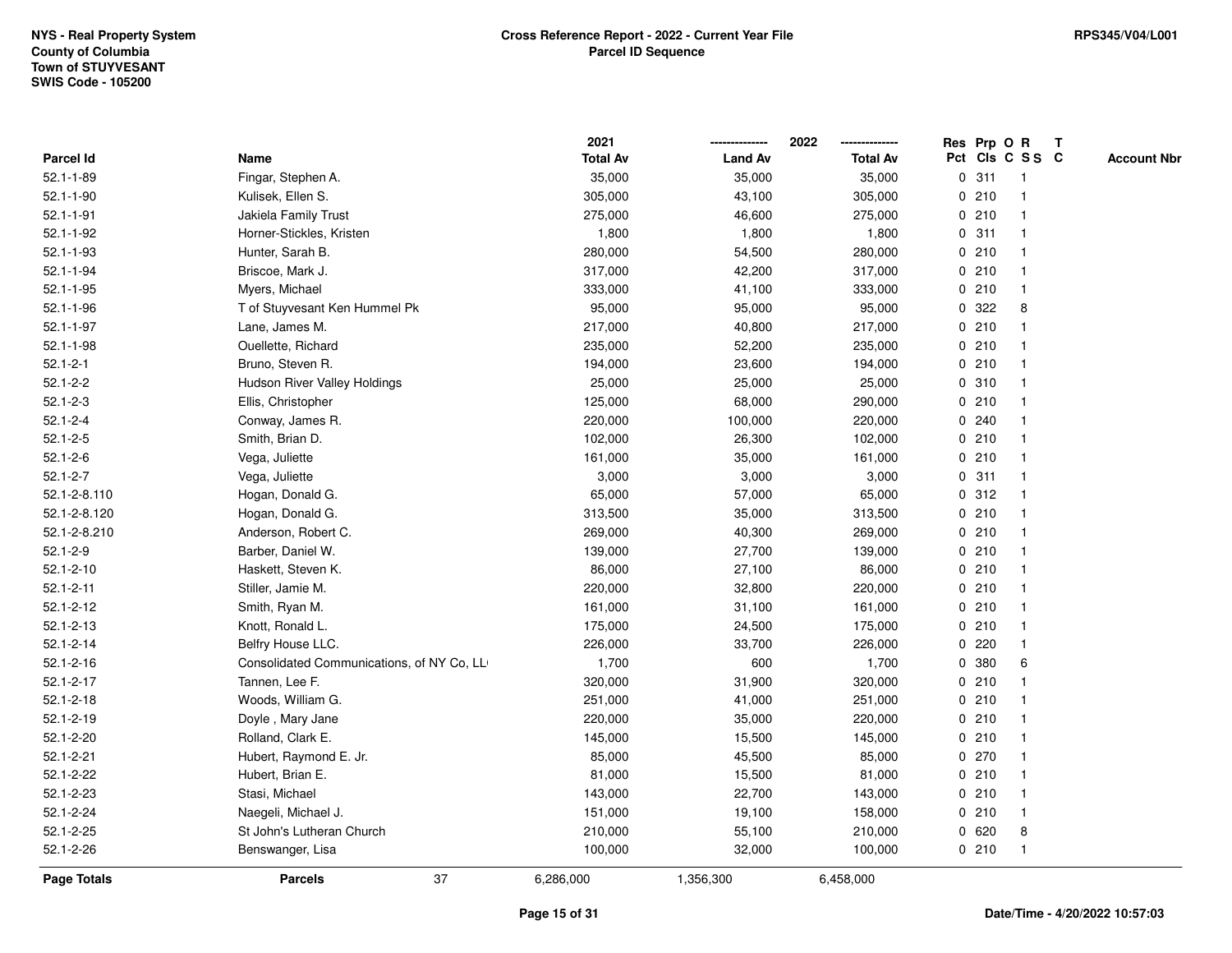|                  |                                |    | 2021            |                | 2022<br>-------------- | Res Prp O R     |                         | $\mathbf{T}$ |                    |
|------------------|--------------------------------|----|-----------------|----------------|------------------------|-----------------|-------------------------|--------------|--------------------|
| <b>Parcel Id</b> | Name                           |    | <b>Total Av</b> | <b>Land Av</b> | <b>Total Av</b>        | Pct Cls C S S C |                         |              | <b>Account Nbr</b> |
| 52.1-2-27        | Gibbons, Howard W. Jr.         |    | 258,000         | 45,000         | 258,000                | 0210            | -1                      |              |                    |
| $52.1 - 2 - 28$  | Lissauer, Geoffrey R.          |    | 298,000         | 64,000         | 298,000                | 0 449           |                         |              |                    |
| 52.1-2-29        | Hinkel, Jeanne                 |    | 258,000         | 58,000         | 258,000                | 0210            |                         |              |                    |
| $52.1 - 2 - 30$  | Stasi, Michael A.              |    | 310,000         | 89,000         | 310,000                | 0.281           | $\mathbf{1}$            |              |                    |
| $52.1 - 2 - 31$  | Sharac, William                |    | 177,000         | 41,000         | 177,000                | 0210            | $\overline{1}$          |              |                    |
| 52.1-2-32        | Jornov, Vincent A.             |    | 156,000         | 35,000         | 156,000                | 0210            |                         |              |                    |
| $52.1 - 2 - 33$  | Esposito, John                 |    | 310,000         | 42,500         | 310,000                | 0210            |                         |              |                    |
| 52.1-2-34        | Russo, Mary Ann                |    | 262,000         | 44,300         | 262,000                | 0210            |                         |              |                    |
| $52.1 - 2 - 35$  | Spaulding, Michael D.          |    | 219,000         | 46,000         | 219,000                | 0210            |                         |              |                    |
| 52.1-2-36        | Abrial, Micheal                |    | 204,000         | 33,500         | 204,000                | 0210            | $\overline{\mathbf{1}}$ |              |                    |
| 52.1-2-37        | Qua, Allen                     |    | 193,000         | 28,300         | 193,000                | 0210            | $\mathbf{1}$            |              |                    |
| 52.1-2-38        | Qua, Allen                     |    | 7,000           | 7,000          | 7,000                  | 0.311           | $\overline{1}$          |              |                    |
| $52.1 - 2 - 40$  | Bourscheidt, Randall           |    | 173,000         | 44,500         | 173,000                | 0210            |                         |              |                    |
| $52.1 - 2 - 41$  | Morrow, Janice P.              |    | 177,000         | 45,000         | 177,000                | 0210            |                         |              |                    |
| $52.1 - 2 - 42$  | Pinkowski, Jeffrey             |    | 10,000          | 10,000         | 10,000                 | 0.311           |                         |              |                    |
| $52.1 - 2 - 43$  | Bellerose, Matt                |    | 175,000         | 62,000         | 175,000                | 0210            |                         |              |                    |
| $52.1 - 2 - 44$  | Davis-Siemers, Mason           |    | 150,000         | 30,900         | 150,000                | 0210            | $\overline{1}$          |              |                    |
| $52.1 - 2 - 45$  | Kaloudis, Kostas               |    | 5,000           | 5,000          | 5,000                  | 0.311           | $\mathbf{1}$            |              |                    |
| $52.1 - 2 - 46$  | Walton, James P.               |    | 100,000         | 46,500         | 100,000                | 0270            | $\mathbf{1}$            |              |                    |
| $52.1 - 2 - 47$  | Stiffler, Charles K. Jr.       |    | 145,000         | 29,500         | 145,000                | 0210            |                         |              |                    |
| $52.1 - 2 - 48$  | Hinkel, Anita C.               |    | 194,000         | 31,300         | 194,000                | 0210            |                         |              |                    |
| 52.1-2-49        | Chapel,LLC, Art                |    | 140,000         | 22,700         | 140,000                | 0210            |                         |              |                    |
| $52.1 - 2 - 50$  | Fly Art Ltd.                   |    | 91,000          | 27,300         | 91,000                 | 0210            |                         |              |                    |
| $52.1 - 2 - 51$  | Montie, Steven T.              |    | 108,000         | 32,900         | 108,000                | 0210            | $\overline{1}$          |              |                    |
| $52.1 - 2 - 53$  | Allen, Peter                   |    | 174,000         | 23,600         | 174,000                | 0210            | $\mathbf{1}$            |              |                    |
| 52.1-2-54.1      | Allen, Peter                   |    | 45,000          | 30,800         | 45,000                 | 0.312           |                         |              |                    |
| 52.1-2-54.2      | Armstrong, George L.           |    | 161,000         | 35,000         | 161,000                | 0210            |                         |              |                    |
| $52.1 - 2 - 55$  | Davis, Katherine Anne          |    | 220,000         | 35,500         | 220,000                | 0210            |                         |              |                    |
| $52.1 - 2 - 56$  | Voelbel, Frederick W.          |    | 50,000          | 36,500         | 50,000                 | 0270            |                         |              |                    |
| $52.1 - 2 - 57$  | Hills, Robert E.               |    | 140,000         | 35,000         | 140,000                | 0210            | $\mathbf{1}$            |              |                    |
| $52.1 - 2 - 58$  | Jenrich, Dennis L.             |    | 123,000         | 38,500         | 123,000                | 0210            | $\mathbf{1}$            |              |                    |
| $52.1 - 2 - 59$  | The Stuyvesant Fire District # |    | 310,000         | 44,000         | 310,000                | 0 662           | 8                       |              |                    |
| 52.1-2-59.3      | Town Of Stuyvesant             |    |                 | 145,000        | 450,400                | 0 662           | 8                       |              |                    |
| $52.1 - 2 - 60$  | The Stuyvesant Fire District # |    | 10,000          | 10,000         | 10,000                 | 0 330           | 8                       |              |                    |
| $52.1 - 2 - 61$  | Gentleman, Rye                 |    | 290,000         | 61,000         | 290,000                | 0210            |                         |              |                    |
| 52.1-2-61.3      | Gentleman, Rye                 |    |                 | 61,000         | 290,000                | 0210            | $\overline{\mathbf{1}}$ |              |                    |
| 52.1-2-62.3      | Pinkowski, Jeffrey             |    | 240,000         | 129,900        | 240,000                | 0 449           | $\mathbf{1}$            |              |                    |
| Page Totals      | <b>Parcels</b>                 | 34 | 5,273,000       | 1,492,000      | 6,013,400              |                 |                         |              |                    |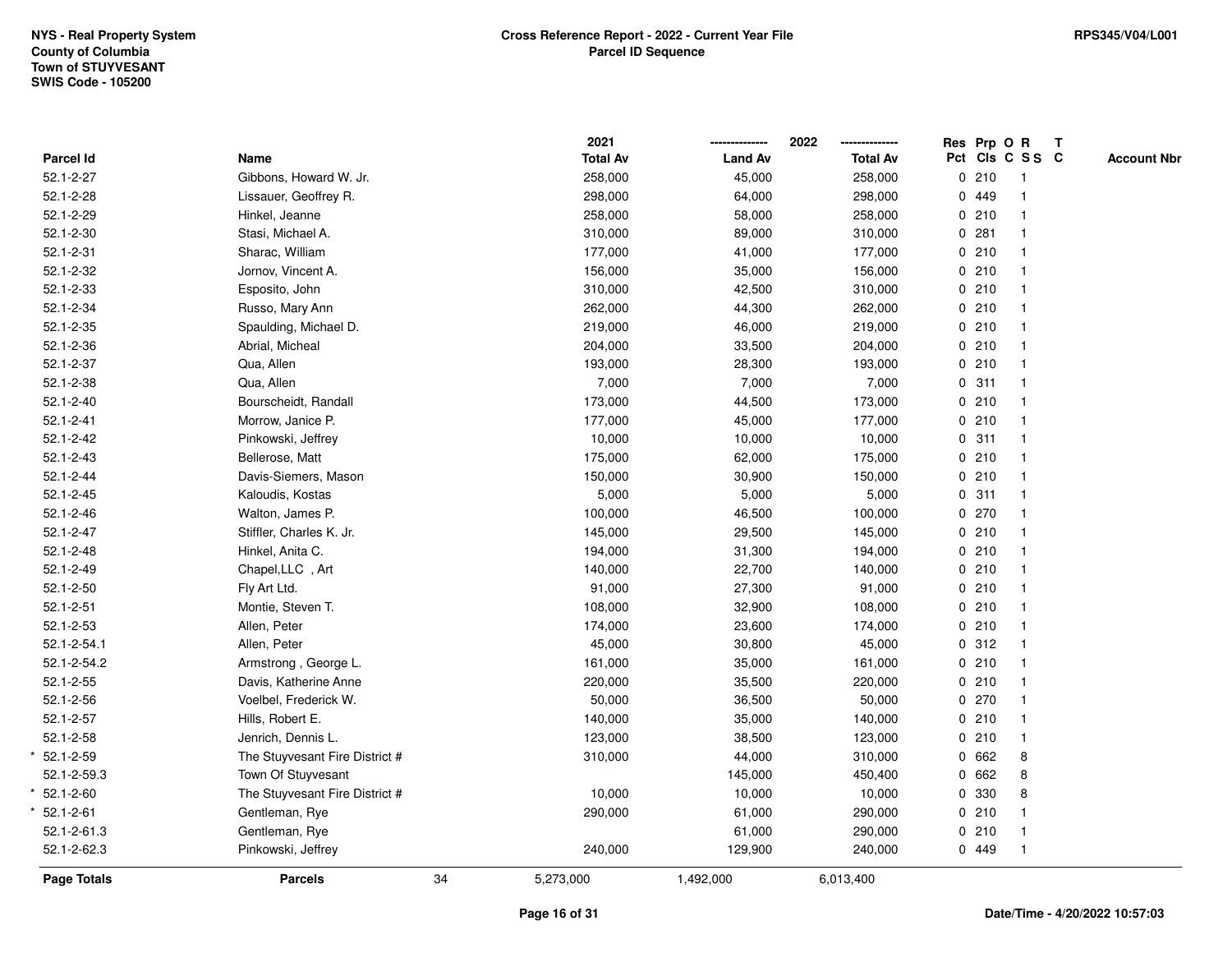|                 |                               | 2021            |                | 2022            |              | Res Prp O R |                 | T |                    |
|-----------------|-------------------------------|-----------------|----------------|-----------------|--------------|-------------|-----------------|---|--------------------|
| Parcel Id       | Name                          | <b>Total Av</b> | <b>Land Av</b> | <b>Total Av</b> |              |             | Pct Cls C S S C |   | <b>Account Nbr</b> |
| 52.1-2-62.4     | Pinkowski, Jeffrey            | 26,000          | 26,000         | 26,000          | $\mathbf{0}$ | 311         | $\overline{1}$  |   |                    |
| 52.1-2-62.5     | Edelstein, Bruce              | 25,000          | 25,000         | 25,000          | $\mathbf 0$  | 311         | $\mathbf{1}$    |   |                    |
| 52.1-2-62.120   | Town Of Stuyvesant            | 130,000         | 54,700         | 130,000         |              | 0.312       | 8               |   |                    |
| 52.1-2-62.210   | T of Stuyvesant Ken Hummel Pk | 89,000          | 89,000         | 89,000          |              | 0 105       | 8               |   |                    |
| 52.1-2-62.220   | Montie, Andrew F.             | 183,000         | 39,300         | 183,000         |              | 0210        | $\mathbf 1$     |   |                    |
| $52.1 - 2 - 64$ | Crocco, Frank P. Jr.          | 220,000         | 85,000         | 220,000         |              | 0210        |                 |   |                    |
| $52.1 - 2 - 65$ | Sharptown Ridge LLC           | 20,000          | 17,700         | 20,000          |              | 0270        | $\mathbf{1}$    |   |                    |
| $52.1 - 2 - 66$ | Sharptown Ridge LLC           | 25,000          | 14,000         | 25,000          |              | 0270        | $\mathbf{1}$    |   |                    |
| $52.1 - 2 - 67$ | Gerard, Melissa L.            | 161,000         | 37,500         | 161,000         |              | 0210        | $\mathbf{1}$    |   |                    |
| $52.1 - 2 - 70$ | Gelineau, Sherri              | 152,400         | 26,900         | 152,400         |              | 0210        | $\mathbf{1}$    |   |                    |
| $52.1 - 2 - 71$ | Gentleman, Rye                | 23,000          | 23,000         | 23,000          |              | 0.311       | 8               |   |                    |
| 52.1-2-74       | Scrum, Joseph C.              | 28,000          | 28,000         | 28,000          |              | 0.311       |                 |   |                    |
| $53.-1-1.111$   | American Bio Medica Corp.     | 1,400,000       | 222,550        | 1,400,000       |              | 0 449       |                 |   |                    |
| $53.-1-1.112$   | Flood, Gary E.                | 37,000          | 37,000         | 37,000          |              | 0.322       | $\mathbf{1}$    |   |                    |
| $53.-1-1.121$   | Green, Robert S.              | 487,000         | 129,200        | 487,000         |              | 0.240       | $\mathbf{1}$    |   |                    |
| 53.-1-1.200     | Flood, Gary E.                | 317,000         | 90,400         | 317,000         |              | 0.240       | $\mathbf{1}$    |   |                    |
| $53.-1-2$       | Brennan, Barry D.             | 199,000         | 35,200         | 199,000         |              | 0210        | 1               |   |                    |
| $53.-1-3$       | Wil-Roc Farms                 | 4,100,000       | 728,400        | 4,100,000       |              | $0$ 112     | 1               |   |                    |
| $53.-1-4$       | CTZK, LLC                     | 145,000         | 145,000        | 145,000         |              | 0.322       |                 |   |                    |
| $53.-1-5.111$   | Williams Farm Partnership     | 545,000         | 484,000        | 545,000         |              | $0$ 120     | $\mathbf 1$     |   |                    |
| $53.-1-5.112$   | Mulica, John                  | 346,000         | 68,300         | 346,000         |              | 0210        | $\mathbf{1}$    |   |                    |
| 53.-1-5.120     | Dick, Craig G.                | 263,000         | 77,200         | 263,000         |              | 0.240       | $\mathbf{1}$    |   |                    |
| 53.-1-5.200     | Rocks, Sandra M.              | 730,000         | 51,500         | 730,000         |              | 0210        | $\mathbf{1}$    |   |                    |
| $53.-1-6$       | Young, Mark W.                | 70,000          | 70,000         | 70,000          |              | 0 105       | $\mathbf{1}$    |   |                    |
| $53.-1-7$       | CTZK Farm, LLC                | 37,000          | 37,000         | 37,000          |              | 0.311       | 1               |   |                    |
| $53.-1-8$       | Young, Mark W.                | 699,000         | 63,200         | 699,000         |              | 0.240       |                 |   |                    |
| $53.-1-9$       | CTZK Farm, LLC                | 1,526,000       | 532,100        | 1,526,000       |              | 0 100       | $\mathbf{1}$    |   |                    |
| $53.-1-10$      | Handy, Kelly M.               | 306,000         | 43,300         | 306,000         |              | 0210        | $\mathbf{1}$    |   |                    |
| $53.-1-11$      | Niagara Mohawk Power Corp     | 27,800          | 27,800         | 27,800          |              | 0 380       | 6               |   |                    |
| $53.-1-12$      | Williams, Carl                | 161,000         | 24,800         | 161,000         |              | 0210        | $\mathbf{1}$    |   |                    |
| $53.-1-13$      | Cichello, Mona A.             | 247,000         | 41,400         | 247,000         |              | 0210        | 1               |   |                    |
| $53.-1-14$      | Williams Farm Patnership      | 40,000          | 37,000         | 40,000          |              | 0210        | 1               |   |                    |
| $53.-1-15$      | Kwacz, Kristina T.            | 167,000         | 55,000         | 167,000         |              | 0210        | $\mathbf{1}$    |   |                    |
| $53.-1-16$      | Gerkman, John                 | 36,000          | 35,000         | 36,000          |              | 0.312       | $\mathbf{1}$    |   |                    |
| $53.-1-17$      | Kuhnen, Karl E.               | 153,000         | 26,700         | 153,000         |              | 0210        | $\mathbf{1}$    |   |                    |
| $53.-1-18.3$    | Mulica, John T.               | 161,100         | 57,600         | 161,100         |              | 0.240       | $\mathbf{1}$    |   |                    |
| $53.-1-18.4$    | Mulica, Richard J.            | 186,400         | 55,100         | 186,400         |              | 0 433       | $\mathbf{1}$    |   |                    |
| Page Totals     | 34<br><b>Parcels</b>          | 13,400,700      | 3,586,150      | 13,400,700      |              |             |                 |   |                    |
|                 |                               |                 |                |                 |              |             |                 |   |                    |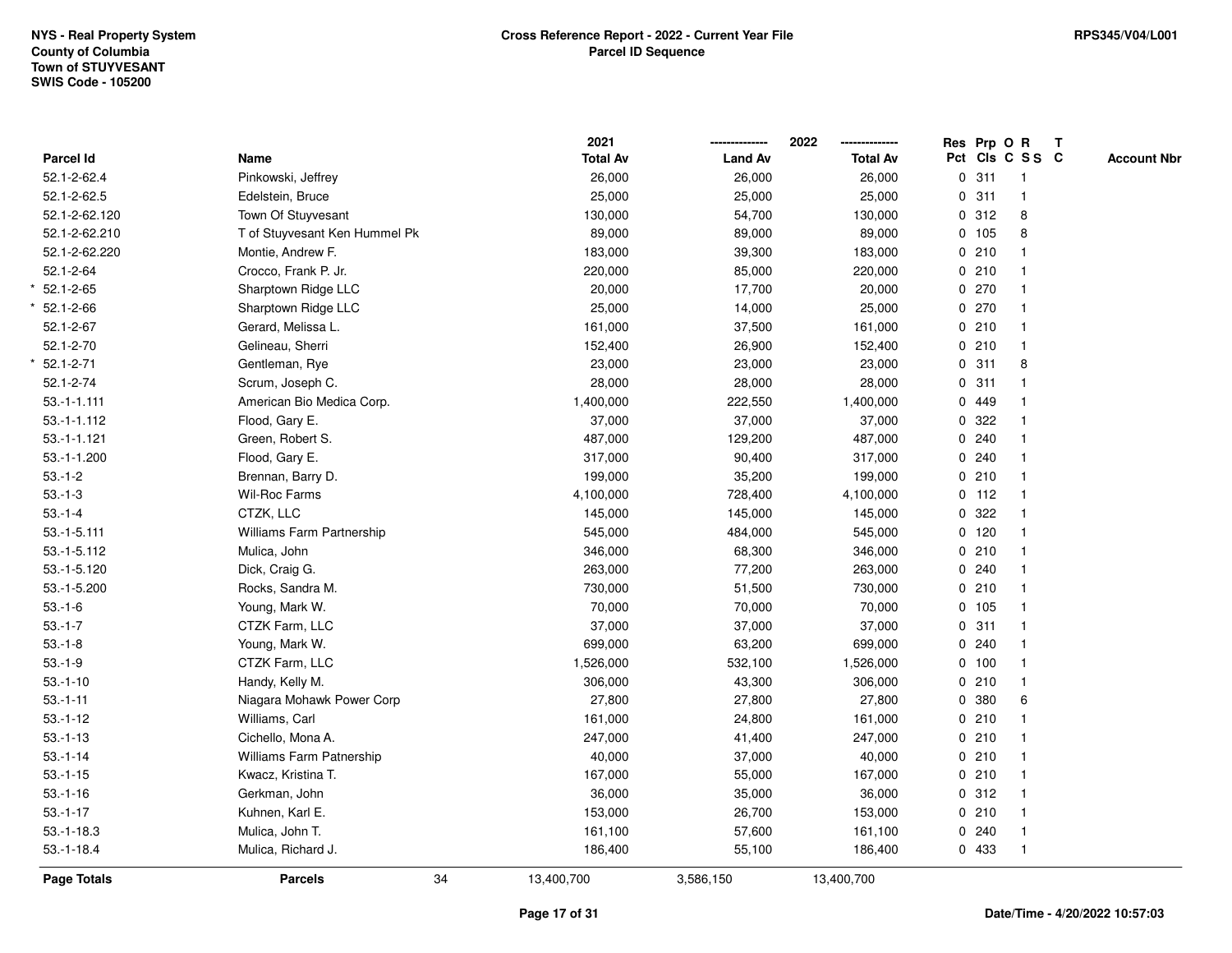|                 |                              |    | 2021            |                | 2022            |             |        | Res Prp O R             | T |                    |
|-----------------|------------------------------|----|-----------------|----------------|-----------------|-------------|--------|-------------------------|---|--------------------|
| Parcel Id       | Name                         |    | <b>Total Av</b> | <b>Land Av</b> | <b>Total Av</b> |             |        | Pct Cls C S S C         |   | <b>Account Nbr</b> |
| 53.-1-18.111    | CTZK Farm, LLC               |    | 490,000         | 490,000        | 490,000         |             | 0 105  | $\mathbf{1}$            |   |                    |
| 53.-1-18.112    | Mulica, Richard J.           |    | 75,000          | 61,000         | 75,000          | 0           | 270    | $\mathbf{1}$            |   |                    |
| 53.-1-18.200    | Mulica, Richard J.           |    | 283,000         | 40,500         | 283,000         |             | 0.220  | -1                      |   |                    |
| $53.-1-19$      | Dow, John E.                 |    | 314,000         | 71,500         | 314,000         |             | 80 240 |                         |   |                    |
| $53.-1-20.1$    | Flood, Brenda R.             |    | 305,000         | 62,800         | 305,000         |             | 90 210 |                         |   |                    |
| $53.-1-20.2$    | Unger, John C.               |    | 285,000         | 57,700         | 285,000         |             | 0210   |                         |   |                    |
| $53.-1-21$      | Mink, Robert J. Jr.          |    | 579,000         | 308,500        | 579,000         |             | 0220   |                         |   |                    |
| $53.1 - 1 - 1$  | Finkle, Barbara J.           |    | 297,000         | 46,700         | 297,000         | 0           | 210    |                         |   |                    |
| $53.1 - 1 - 2$  | Maul, Therese M.             |    | 344,000         | 45,500         | 344,000         | 0           | 210    | -1                      |   |                    |
| $53.1 - 1 - 3$  | Maul, Therese M.             |    | 25,000          | 25,000         | 25,000          |             | 0.311  | $\mathbf{1}$            |   |                    |
| $53.1 - 1 - 4$  | Seipp, Jamie J.              |    | 257,000         | 39,200         | 257,000         |             | 0210   |                         |   |                    |
| $53.1 - 1 - 5$  | Alessi, Carrie               |    | 280,000         | 38,900         | 280,000         |             | 0210   |                         |   |                    |
| $53.1 - 1 - 6$  | Garcia-Cabrera, Almaro       |    | 274,000         | 42,100         | 274,000         |             | 0210   |                         |   |                    |
| $53.1 - 1 - 7$  | Smith, Stephen               |    | 273,000         | 38,400         | 273,000         |             | 0210   |                         |   |                    |
| $53.1 - 1 - 9$  | McCarthy, Linda S.           |    | 376,000         | 35,000         | 376,000         | $\mathbf 0$ | 210    |                         |   |                    |
| $53.1 - 1 - 10$ | Siter, Charles F. Jr.        |    | 247,000         | 35,800         | 247,000         |             | 0210   | $\overline{\mathbf{1}}$ |   |                    |
| $53.1 - 1 - 12$ | Martino, Marc C.             |    | 194,000         | 35,000         | 194,000         |             | 0210   | $\mathbf{1}$            |   |                    |
| $53.1 - 1 - 13$ | Grover, John                 |    | 172,000         | 31,000         | 172,000         |             | 0210   |                         |   |                    |
| $53.1 - 1 - 14$ | O'neil, Thomas               |    | 199,000         | 28,800         | 199,000         |             | 0210   |                         |   |                    |
| $53.1 - 1 - 15$ | Denue, Wendy                 |    | 185,000         | 30,000         | 185,000         |             | 0210   |                         |   |                    |
| $53.1 - 1 - 16$ | Pierce, Jeanne               |    | 322,000         | 35,000         | 322,000         |             | 0210   |                         |   |                    |
| $53.1 - 1 - 17$ | Hamilton, Edward J.          |    | 10,000          | 10,000         | 10,000          |             | 0.311  |                         |   |                    |
| $53.1 - 1 - 18$ | Doyle, Vernon Jr.            |    | 204,000         | 29,800         | 204,000         | 0           | 210    | -1                      |   |                    |
| $53.1 - 1 - 20$ | Macintosh, Bruce A.          |    | 17,000          | 14,200         | 17,000          |             | 0.312  | $\overline{\mathbf{1}}$ |   |                    |
| $53.1 - 1 - 21$ | Macintosh, Bruce A.          |    | 210,000         | 33,500         | 210,000         |             | 0210   |                         |   |                    |
| $53.1 - 1 - 22$ | Vehlies, Karl W.             |    | 253,000         | 36,500         | 253,000         |             | 0210   |                         |   |                    |
| $53.1 - 1 - 23$ | Mckeon, Ann                  |    | 235,000         | 35,900         | 235,000         |             | 0210   |                         |   |                    |
| $53.1 - 1 - 24$ | Chaves, Filipe               |    | 295,000         | 37,400         | 295,000         |             | 0210   |                         |   |                    |
| $53.1 - 1 - 25$ | Close, Thomas                |    | 226,000         | 35,300         | 226,000         |             | 0210   |                         |   |                    |
| $53.1 - 1 - 26$ | Byrne, Barbara A.            |    | 183,000         | 32,600         | 183,000         | 0           | 210    | -1                      |   |                    |
| $53.1 - 1 - 27$ | Burke, James T.              |    | 156,000         | 32,800         | 156,000         |             | 0210   | -1                      |   |                    |
| $53.1 - 1 - 28$ | Bopp, Daniel J.              |    | 185,000         | 35,300         | 185,000         |             | 0210   | $\mathbf 1$             |   |                    |
| $53.1 - 1 - 30$ | Laughlin, Erin C. & Brian M. |    | 235,000         | 35,700         | 235,000         |             | 0210   |                         |   |                    |
| $53.1 - 1 - 31$ | Genovese-Crippen, Sarah      |    | 199,000         | 30,500         | 199,000         |             | 0210   |                         |   |                    |
| $53.1 - 1 - 32$ | Hall, Sharon M.              |    | 145,000         | 27,300         | 145,000         |             | 0210   | -1                      |   |                    |
| $53.1 - 1 - 33$ | Donoso, Francisco            |    | 180,000         | 28,000         | 180,000         |             | 0210   | -1                      |   |                    |
| $53.1 - 1 - 34$ | Aiello, Thomas               |    | 183,000         | 28,500         | 183,000         |             | 0210   | $\mathbf{1}$            |   |                    |
| Page Totals     | <b>Parcels</b>               | 37 | 8,692,000       | 2,081,700      | 8,692,000       |             |        |                         |   |                    |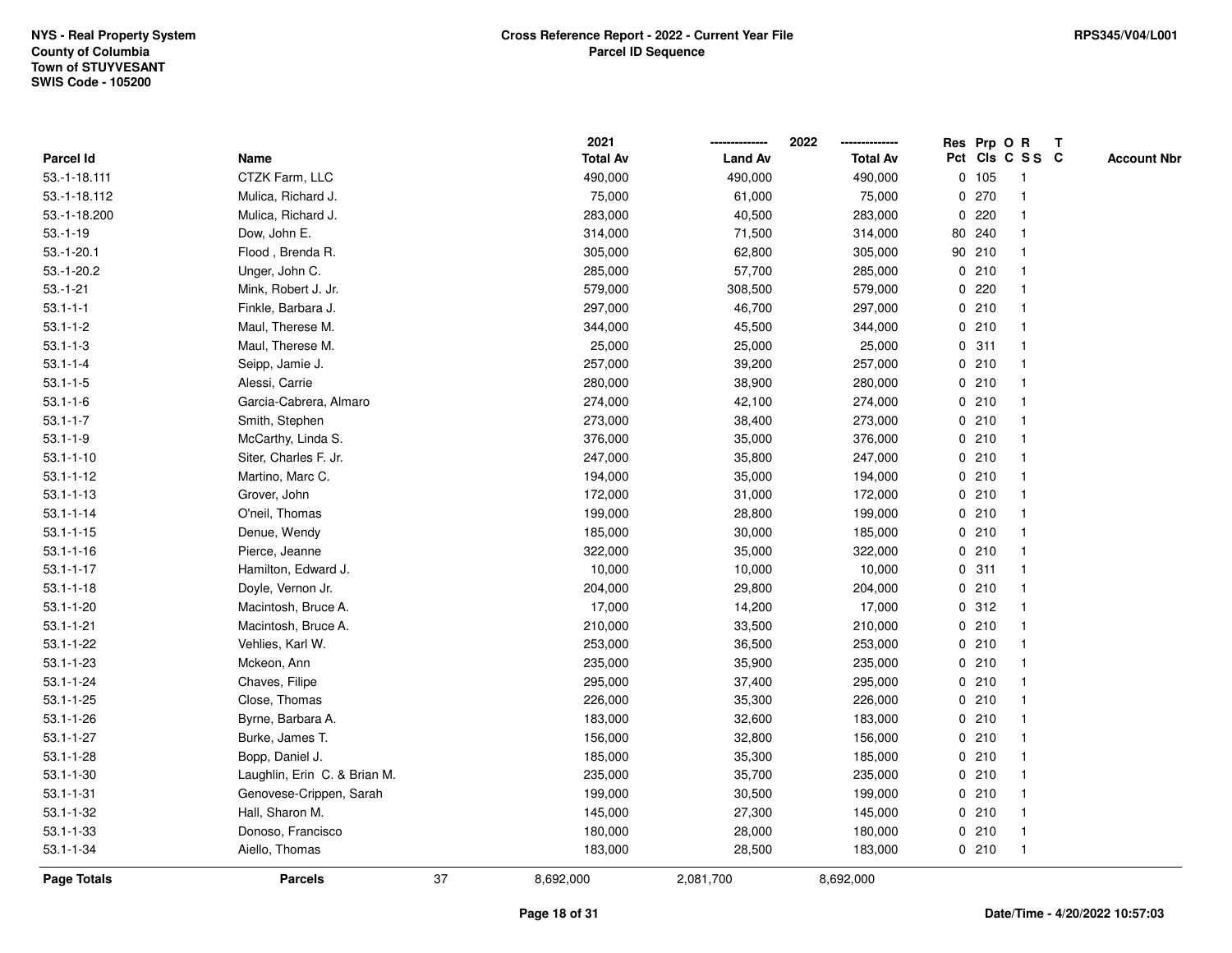|                    |                          |    | 2021            |                | 2022            | Res Prp O R |                 | Т |                    |
|--------------------|--------------------------|----|-----------------|----------------|-----------------|-------------|-----------------|---|--------------------|
| Parcel Id          | Name                     |    | <b>Total Av</b> | <b>Land Av</b> | <b>Total Av</b> |             | Pct Cls C S S C |   | <b>Account Nbr</b> |
| $53.1 - 1 - 35$    | Carty, John J. Jr.       |    | 199,000         | 27,800         | 199,000         | 0210        | $\overline{1}$  |   |                    |
| $53.1 - 1 - 36$    | Race, Jeffrey P. Sr.     |    | 177,000         | 29,500         | 177,000         | 0210        | $\overline{1}$  |   |                    |
| $53.1 - 1 - 37$    | Thomas, Jamie            |    | 200,000         | 30,500         | 200,000         | 0210        | $\mathbf{1}$    |   |                    |
| $53.1 - 1 - 38$    | Kaminski, Jack           |    | 161,000         | 30,300         | 161,000         | 0210        |                 |   |                    |
| $53.1 - 1 - 39$    | Blish, Jean              |    | 177,000         | 26,800         | 177,000         | 0210        |                 |   |                    |
| $53.1 - 1 - 40$    | Mac Cormack, Derrick B.  |    | 156,000         | 33,800         | 156,000         | 0210        |                 |   |                    |
| $53.1 - 1 - 41$    | Staiger, Paul Jr         |    | 180,000         | 31,700         | 180,000         | 0210        | $\mathbf{1}$    |   |                    |
| $53.1 - 1 - 42$    | Cohn, Terra L.           |    | 199,000         | 28,000         | 199,000         | 0210        | $\mathbf{1}$    |   |                    |
| $53.1 - 1 - 43$    | Canonica, Todd M.        |    | 226,000         | 26,800         | 226,000         | 0210        | -1              |   |                    |
| $53.1 - 1 - 44$    | MacFarlane, Audra L.     |    | 160,000         | 28,800         | 160,000         | 0210        | $\mathbf{1}$    |   |                    |
| $53.1 - 1 - 45$    | Ogden, David W.          |    | 188,000         | 34,900         | 188,000         | 0210        |                 |   |                    |
| $53.1 - 1 - 46$    | Johnson, Michael W.      |    | 183,000         | 28,300         | 183,000         | 0210        |                 |   |                    |
| $53.1 - 1 - 47$    | Bruce, George            |    | 177,000         | 37,100         | 177,000         | 0210        |                 |   |                    |
| $53.1 - 1 - 48$    | Friss, Nancy T.          |    | 151,000         | 32,000         | 151,000         | 0210        | 1               |   |                    |
| $53.1 - 1 - 49$    | Webster, Raymond         |    | 151,000         | 31,300         | 151,000         | 0210        | $\mathbf{1}$    |   |                    |
| $53.1 - 1 - 50$    | Barber, Timothy P.       |    | 177,000         | 27,500         | 177,000         | 0210        | $\overline{1}$  |   |                    |
| $53.1 - 1 - 51$    | Lankhof, Frederik        |    | 167,000         | 27,000         | 167,000         | 0210        | $\mathbf{1}$    |   |                    |
| $53.1 - 1 - 52$    | Close, Thomas            |    | 167,000         | 22,900         | 167,000         | 0210        |                 |   |                    |
| $53.1 - 1 - 53$    | Speed, Frank Edward      |    | 156,000         | 25,500         | 156,000         | 0210        |                 |   |                    |
| $53.1 - 1 - 54$    | Hallock, Kenneth B. III. |    | 167,000         | 31,300         | 167,000         | 0210        |                 |   |                    |
| $53.1 - 1 - 55$    | Race, Jeffrey P. Sr.     |    | 183,000         | 29,000         | 183,000         | 0210        | $\mathbf{1}$    |   |                    |
| $53.1 - 1 - 56$    | Preyor, Ronald P. Jr.    |    | 170,000         | 32,200         | 170,000         | 0210        | -1              |   |                    |
| $53.1 - 1 - 57$    | Baumeister, Robert F.    |    | 167,000         | 31,000         | 167,000         | 0210        | $\overline{1}$  |   |                    |
| 53.1-1-57.200      | Baumeister, Robert F.    |    | 1,000           | 1,000          | 1,000           | 0.311       | $\mathbf{1}$    |   |                    |
| $53.1 - 1 - 58$    | Rizzi, Frank             |    | 135,000         | 25,000         | 135,000         | 0210        | $\mathbf 1$     |   |                    |
| $53.1 - 1 - 59$    | CTZK Farm, LLC.          |    | 156,000         | 32,300         | 156,000         | 0210        |                 |   |                    |
| $53.1 - 1 - 60$    | Melanson, Robert         |    | 195,000         | 32,200         | 195,000         | 0210        |                 |   |                    |
| $53.1 - 1 - 61$    | O'hare, Carrie A.        |    | 153,000         | 35,000         | 153,000         | 0210        |                 |   |                    |
| $53.1 - 1 - 62$    | CTZK, LLC                |    | 80,000          | 89,500         | 89,500          | 0455        | $\mathbf{1}$    |   |                    |
| 53.1-1-63.100      | Hamilton, Ed             |    | 6,000           | 6,000          | 6,000           | 0.311       | -1              |   |                    |
| 53.1-1-63.200      | Smith Family Trust       |    | 201,000         | 36,500         | 201,000         | 0210        | $\mathbf 1$     |   |                    |
| $53.1 - 1 - 64$    | Barber, Clifford R.      |    | 194,000         | 29,000         | 194,000         | 0210        | 1               |   |                    |
| $53.1 - 1 - 65$    | Hamilton, Edward         |    | 1,000           | 1,000          | 1,000           | 0.311       |                 |   |                    |
| $53.1 - 2 - 1$     | Wil-Roc Farms            |    | 42,000          | 42,000         | 42,000          | 0, 105      |                 |   |                    |
| $53.1 - 2 - 2$     | Novak, Cindy M.          |    | 125,000         | 40,000         | 125,000         | 0210        | $\mathbf{1}$    |   |                    |
| $53.1 - 2 - 3$     | Rohrer, Bryan            |    | 215,000         | 35,500         | 215,000         | 0210        | $\overline{1}$  |   |                    |
| $53.1 - 2 - 4$     | Novak, Cindy M.          |    | 20,000          | 20,000         | 20,000          | 0.311       | $\overline{1}$  |   |                    |
| <b>Page Totals</b> | <b>Parcels</b>           | 37 | 5,563,000       | 1,109,000      | 5,572,500       |             |                 |   |                    |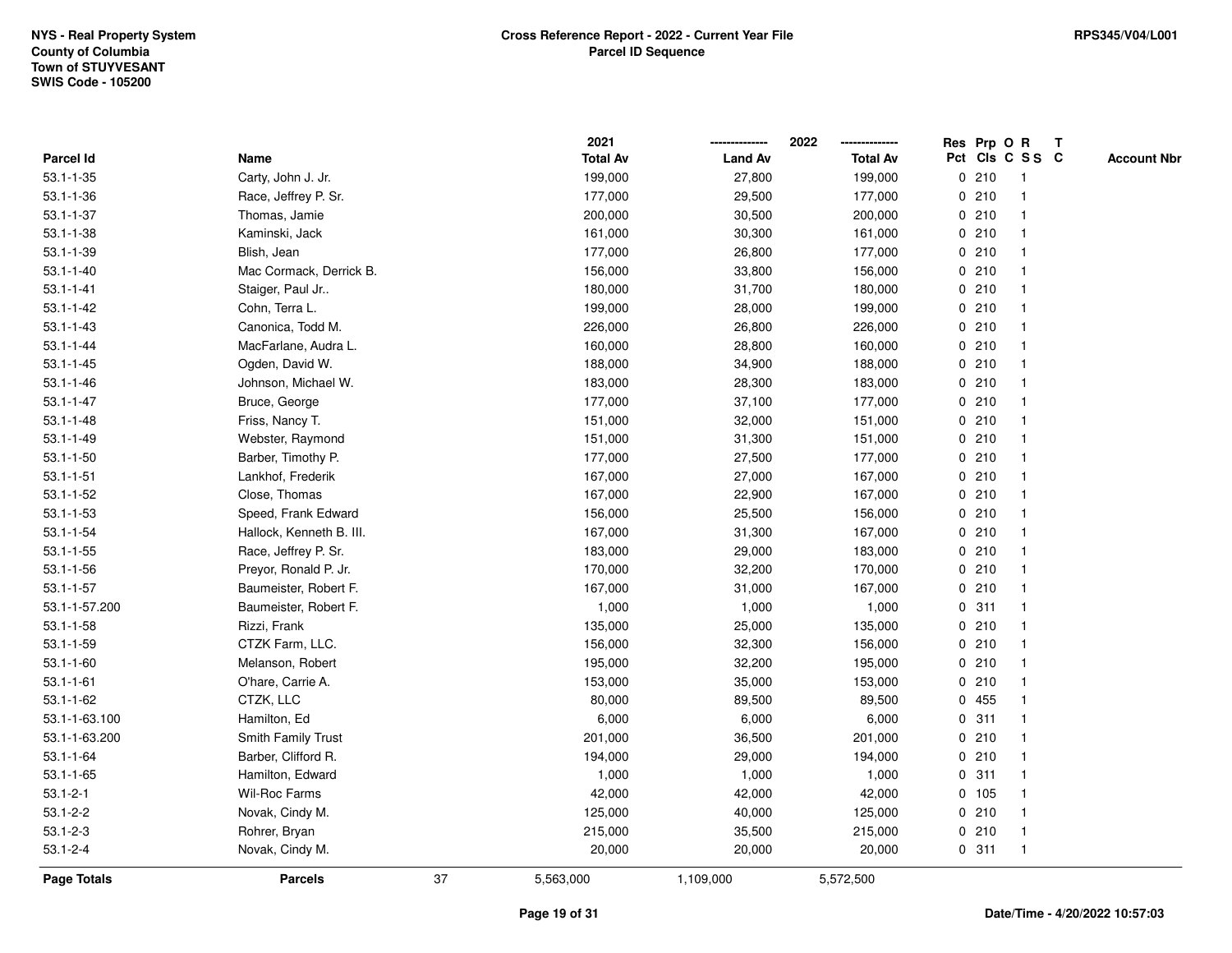|                 |                                |    | 2021            |                | 2022            |   |        | Res Prp O R     | Т |                    |
|-----------------|--------------------------------|----|-----------------|----------------|-----------------|---|--------|-----------------|---|--------------------|
| Parcel Id       | Name                           |    | <b>Total Av</b> | <b>Land Av</b> | <b>Total Av</b> |   |        | Pct Cls C S S C |   | <b>Account Nbr</b> |
| $53.1 - 2 - 5$  | Thomas, William Hunter         |    | 151,000         | 33,500         | 151,000         |   | 0210   | $\mathbf 1$     |   |                    |
| $53.1 - 2 - 6$  | Gomez, Jesus                   |    | 183,000         | 40,300         | 183,000         | 0 | 210    |                 |   |                    |
| $53.1 - 2 - 7$  | Liptak, Jonathan               |    | 140,000         | 34,300         | 140,000         |   | 0.281  |                 |   |                    |
| $53.1 - 2 - 8$  | Glass, Patrick                 |    | 220,000         | 37,400         | 220,000         |   | 0210   |                 |   |                    |
| $53.1 - 2 - 9$  | Baseheart, George              |    | 28,500          | 27,500         | 28,500          |   | 0.311  |                 |   |                    |
| $53.1 - 2 - 10$ | Baseheart, George              |    | 237,000         | 28,300         | 237,000         |   | 0210   |                 |   |                    |
| $53.1 - 2 - 11$ | Rickard, Lawrence V.           |    | 156,000         | 26,300         | 156,000         |   | 0210   |                 |   |                    |
| $53.1 - 2 - 12$ | Coons, Melody A.               |    | 35,000          | 22,400         | 35,000          |   | 0270   |                 |   |                    |
| $53.1 - 2 - 13$ | <b>Clermont Properties LLC</b> |    | 240,000         | 25,900         | 285,000         |   | 0411   |                 |   |                    |
| $53.1 - 2 - 14$ | Liberta, Anthony               |    | 118,000         | 33,500         | 118,000         |   | 0210   |                 |   |                    |
| $53.1 - 2 - 15$ | Bergtold, Mary                 |    | 200,000         | 38,000         | 200,000         |   | 0210   |                 |   |                    |
| $53.1 - 2 - 16$ | Doyle, Kimberly A.             |    | 139,000         | 23,600         | 139,000         |   | 0210   |                 |   |                    |
| $53.1 - 2 - 17$ | Smith, Chester P. Jr.          |    | 268,000         | 33,800         | 268,000         |   | 0210   |                 |   |                    |
| $53.1 - 2 - 18$ | Gannon, Maureen                |    | 161,000         | 28,900         | 161,000         |   | 0210   |                 |   |                    |
| $53.1 - 2 - 19$ | St Onge, Marcel                |    | 245,000         | 31,300         | 245,000         |   | 0411   |                 |   |                    |
| 53.1-2-20       | St Onge, Marcel                |    | 245,000         | 32,200         | 245,000         |   | 0411   |                 |   |                    |
| $53.1 - 2 - 21$ | Chase, Andrew                  |    | 225,000         | 43,000         | 225,000         |   | 0210   |                 |   |                    |
| 53.1-2-22       | Smith, Timothy                 |    | 231,000         | 34,300         | 231,000         |   | 0210   |                 |   |                    |
| 53.1-2-23       | Fitzgerald, Brian              |    | 156,000         | 44,500         | 156,000         |   | 0210   |                 |   |                    |
| 53.1-2-24       | Kilcer, Thomas                 |    | 258,000         | 35,100         | 258,000         |   | 0210   |                 |   |                    |
| 53.1-2-25       | Deane, John E.                 |    | 194,000         | 35,200         | 194,000         |   | 0210   |                 |   |                    |
| 53.1-2-26       | <b>Christian Community</b>     |    | 493,000         | 79,000         | 493,000         | 0 | 620    | 8               |   |                    |
| 53.1-2-27       | Dumont, Leslie S.              |    | 270,000         | 40,800         | 270,000         | 0 | 485    |                 |   |                    |
| 53.1-2-28       | Ross, Lauren Lee               |    | 177,000         | 28,900         | 177,000         | 0 | 210    |                 |   |                    |
| $61 - 1 - 1$    | Ponkos, Raymond                |    | 151,000         | 17,500         | 151,000         |   | 0210   |                 |   |                    |
| $61 - 1 - 2$    | Hutchings, Tina                |    | 113,000         | 17,500         | 113,000         |   | 0210   |                 |   |                    |
| $61 - 1 - 3$    | Heusdens II, John R.           |    | 158,000         | 40,000         | 158,000         |   | 0.220  |                 |   |                    |
| $61 - 1 - 4$    | People of State of New York    |    | 11,000          | 11,000         | 11,000          | 0 | 314    | 8               |   |                    |
| $61.-1-5$       | State Of New York              |    | 856,000         | 648,400        | 856,000         | 0 |        | 240 W 8         |   |                    |
| $61.-1-8$       | Hutchinson, Martin J.          |    | 253,000         | 32,000         | 253,000         | 0 | 210    | $\mathbf 1$     |   |                    |
| $61.-1-9$       | McNulty, Michael               |    | 231,000         | 29,500         | 231,000         |   | 0210   |                 |   |                    |
| $61.-1-10$      | Rosen, Joseph Curt             |    | 113,000         | 40,000         | 113,000         |   | 0210   |                 |   |                    |
| $61.-1-11$      | Jamison, Lee F.                |    | 37,000          | 31,300         | 37,000          |   | 0210   |                 |   |                    |
| $62.-1-1$       | <b>VXOP Farmstead</b>          |    | 190,000         | 190,000        | 190,000         |   | 0, 105 |                 |   |                    |
| $62.-1-2$       | VXOP Farmstead                 |    | 1,976,000       | 304,000        | 1,976,000       |   | 0.250  |                 |   |                    |
| $62 - 1 - 3$    | <b>VXOP Farmstead</b>          |    | 600,000         | 173,100        | 600,000         |   | 0210   |                 |   |                    |
| 62.-1-4.100     | Landmax Inc                    |    | 200,000         | 52,700         | 200,000         |   | 0 449  |                 |   |                    |
| Page Totals     | <b>Parcels</b>                 | 37 | 9,659,500       | 2,425,000      | 9,704,500       |   |        |                 |   |                    |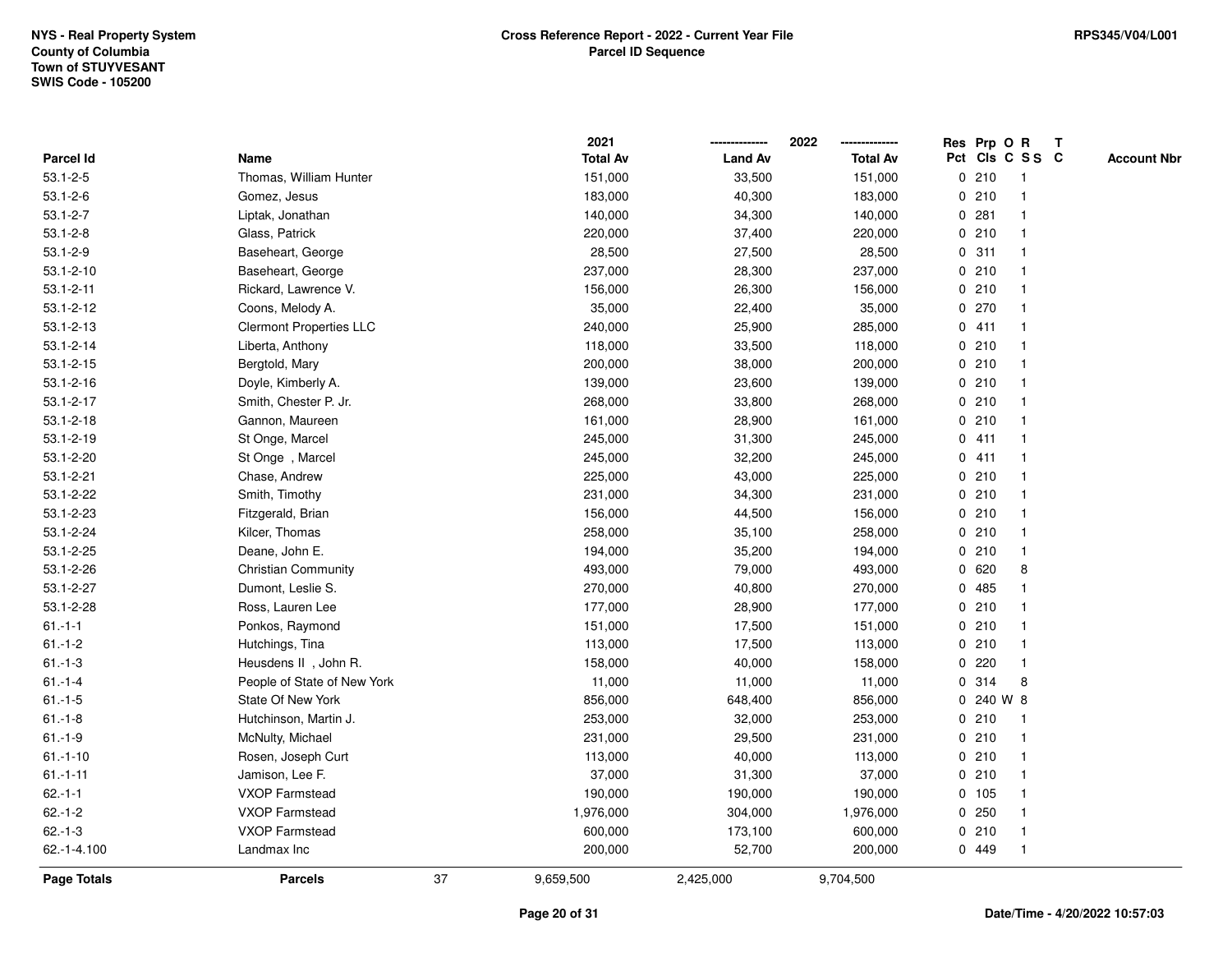|                  |                                |    | 2021            |                | 2022            |             |        | Res Prp O R     | T |                    |
|------------------|--------------------------------|----|-----------------|----------------|-----------------|-------------|--------|-----------------|---|--------------------|
| <b>Parcel Id</b> | Name                           |    | <b>Total Av</b> | <b>Land Av</b> | <b>Total Av</b> |             |        | Pct Cls C S S C |   | <b>Account Nbr</b> |
| 62.-1-4.200      | Baldini, Roberta M.            |    | 238,600         | 81,000         | 238,600         | 0           | 210    | $\mathbf{1}$    |   |                    |
| $62.-1-5$        | Samuels, Rachel L.             |    | 274,000         | 60,100         | 274,000         | 0           | 210    | -1              |   |                    |
| $62.-1-6$        | Jacoby, Scott                  |    | 380,000         | 85,000         | 380,000         |             | 0210   | $\mathbf 1$     |   |                    |
| 62.-1-7.100      | Leiser, Anne Marie             |    | 4,000           | 4,000          | 4,000           |             | 0.312  |                 |   |                    |
| $62.-1-8.100$    | Hohmann, Andrew                |    | 247,000         | 85,000         | 247,000         |             | 0210   |                 |   |                    |
| 62.-1-8.200      | McDonald, Tom                  |    | 278,000         | 97,000         | 278,000         |             | 0210   |                 |   |                    |
| $62.-1-9$        | Riley, Thomas                  |    | 600,000         | 104,000        | 600,000         |             | 0210   |                 |   |                    |
| $62.-1-10$       | Janesko LLC                    |    | 410,000         | 410,000        | 410,000         |             | 0 105  |                 |   |                    |
| 62.-1-11.111     | Third Day Farm, LLC            |    | 460,000         | 460,000        | 460,000         |             | 0 105  | -1              |   |                    |
| 62.-1-11.120     | Hamilton, Anne Marie           |    | 233,500         | 55,300         | 233,500         |             | 0210   | -1              |   |                    |
| 62.-1-11.200     | Leiser, Harold M.              |    | 312,000         | 73,900         | 312,000         |             | 0.240  |                 |   |                    |
| $62.-1-12$       | Birdsell, Ben                  |    | 12,000          | 12,000         | 12,000          |             | 0.314  |                 |   |                    |
| $62.-1-13$       | Birdsell, Ben                  |    | 335,000         | 71,800         | 335,000         |             | 0210   |                 |   |                    |
| $62.-1-14$       | Kay, Norman W.                 |    | 272,000         | 97,000         | 272,000         |             | 0210   |                 |   |                    |
| $62.-1-15$       | Kay, Mark W.                   |    | 219,000         | 102,600        | 219,000         | $\mathbf 0$ | 210    |                 |   |                    |
| $62.-1-17$       | Kay, Troy Douglas              |    | 35,000          | 35,000         | 35,000          |             | 0.314  | $\mathbf{1}$    |   |                    |
| $62.-1-18$       | Nutten Hook Living, LLC        |    | 204,000         | 52,500         | 204,000         |             | 0210   | $\mathbf{1}$    |   |                    |
| $62.-1-19$       | Kehrer, David L. II.           |    | 183,000         | 27,800         | 183,000         |             | 0210   |                 |   |                    |
| $62.-1-20$       | Kehrer, David L.               |    | 5,000           | 5,000          | 5,000           |             | 0.311  |                 |   |                    |
| $62.-1-21$       | Hodges, Kelly L.               |    | 134,000         | 28,900         | 134,000         |             | 0210   |                 |   |                    |
| $62.-1-22$       | Better, William                |    | 25,000          | 13,000         | 25,000          |             | 0210   |                 |   |                    |
| $62.-1-23$       | Yerden, Christopher            |    | 4,500           | 3,000          | 4,500           | 0           | 312    |                 |   |                    |
| $62.-1-26$       | Yerden, Christopher            |    | 160,000         | 38,000         | 160,000         |             | 99 483 | -1              |   |                    |
| $62.-1-27$       | Cantello, Linda D.             |    | 248,000         | 41,000         | 248,000         | $\mathbf 0$ | 210    |                 |   |                    |
| $62.-1-28$       | Gardner, Marvin A. III.        |    | 193,000         | 40,000         | 193,000         |             | 0210   |                 |   |                    |
| $62.-1-29$       | O'Connor, Gerald T.            |    | 167,000         | 35,000         | 167,000         |             | 0210   |                 |   |                    |
| $62.-1-30$       | Wied, David & O'Conner, Connie |    | 220,000         | 56,000         | 220,000         |             | 0210   |                 |   |                    |
| 62.-1-31.11      | Third Day Farm, LLC            |    | 140,000         | 140,000        | 140,000         |             | 0 105  |                 |   |                    |
| 62.-1-31.112     | Tupper, Joshua                 |    | 563,000         | 304,400        | 563,000         |             | 0210   |                 |   |                    |
| 62.-1-31.120     | Harpis, Paul Frederick Jr.     |    | 396,000         | 28,300         | 396,000         | 0           | 210    |                 |   |                    |
| 62.-1-31.200     | Bickerton, Phillip M.          |    | 89,000          | 89,000         | 89,000          | 0           | 322    |                 |   |                    |
| $62.-1-32$       | Third Day Farm, LLC            |    | 30,000          | 30,000         | 30,000          |             | 0 314  | $\mathbf 1$     |   |                    |
| $62.-1-33$       | Glencadia, Rod                 |    | 200,000         | 126,100        | 200,000         |             | 0 557  |                 |   |                    |
| $62.-1-34$       | Glencadia Rod & Gun Club       |    | 94,000          | 85,000         | 94,000          |             | 0.260  |                 |   |                    |
| $62 - 1 - 35$    | Johnson, Lawrence Sheila S     |    | 180,000         | 180,000        | 180,000         |             | 0.321  |                 |   |                    |
| $62.-1-36$       | Earney, Mona                   |    | 11,000          | 11,000         | 11,000          |             | 0.314  | -1              |   |                    |
| $62.-1-37$       | Carpenter, Devin Alexander     |    | 40,000          | 40,000         | 40,000          |             | 0.311  | $\mathbf{1}$    |   |                    |
| Page Totals      | <b>Parcels</b>                 | 37 | 7,596,600       | 3,207,700      | 7,596,600       |             |        |                 |   |                    |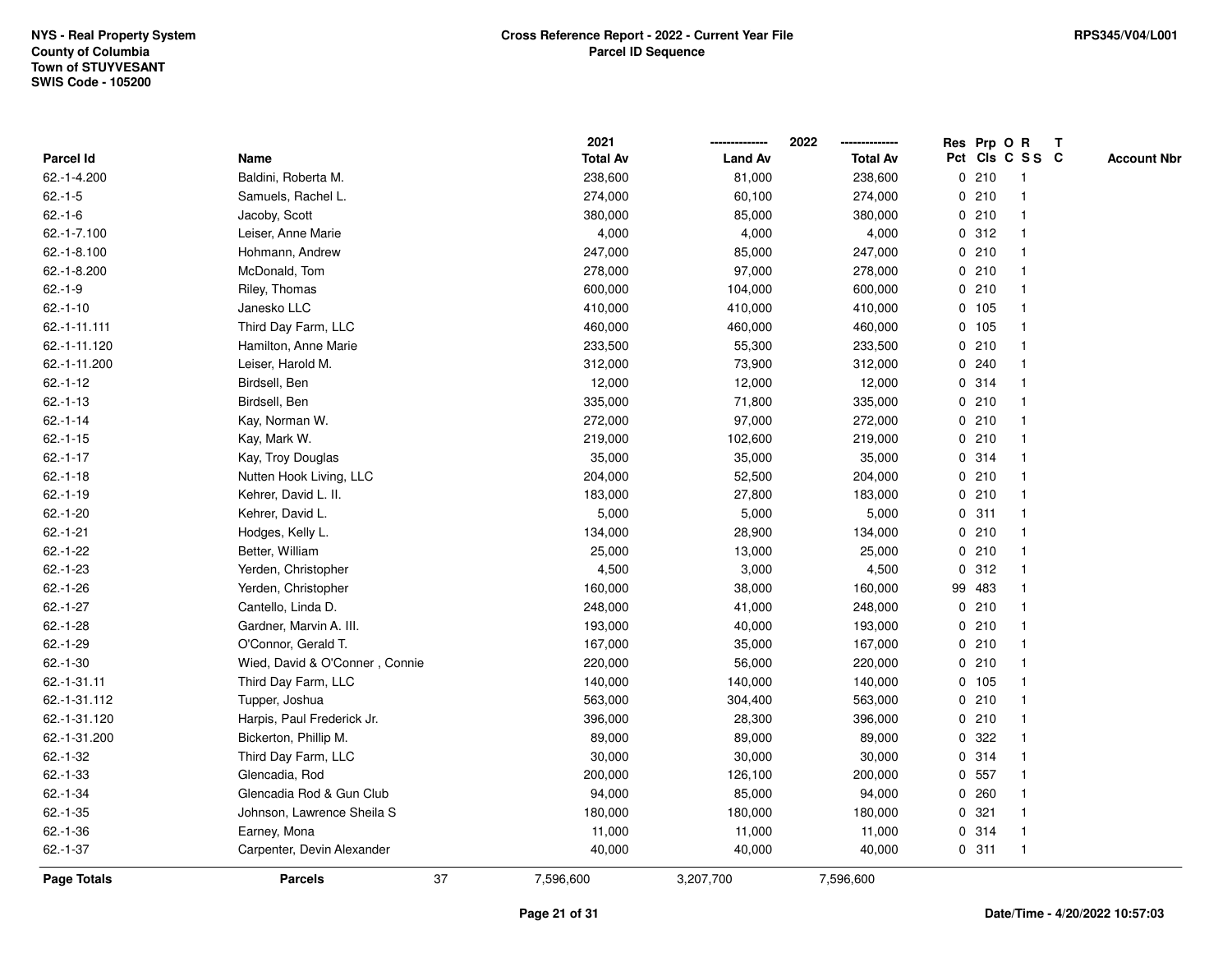|               |                                     |    | 2021            |                | 2022            |             |         | Res Prp O R             | T |                    |
|---------------|-------------------------------------|----|-----------------|----------------|-----------------|-------------|---------|-------------------------|---|--------------------|
| Parcel Id     | Name                                |    | <b>Total Av</b> | <b>Land Av</b> | <b>Total Av</b> |             |         | Pct Cls C S S C         |   | <b>Account Nbr</b> |
| 62.-1-38.110  | Third Day Farm LLC                  |    | 475,000         | 439,900        | 475,000         |             | $0$ 113 | $\mathbf{1}$            |   |                    |
| 62.-1-38.112  | Bertram, Scott J.                   |    | 300,000         | 62,000         | 300,000         | 0           | 210     | -1                      |   |                    |
| 62.-1-38.120  | Carpenter, Scott                    |    | 296,000         | 55,000         | 296,000         |             | 0210    | $\mathbf 1$             |   |                    |
| 62.-1-38.200  | Mayer, Douglas K.                   |    | 290,000         | 95,600         | 290,000         |             | 0.240   |                         |   |                    |
| $62.-1-39$    | Swanson, David                      |    | 124,000         | 35,000         | 124,000         |             | 0210    |                         |   |                    |
| $62 - 1 - 40$ | Smith, Sharon                       |    | 242,000         | 100,500        | 242,000         |             | 0.240   |                         |   |                    |
| $62.-1-41$    | Smith, Kimberly C.                  |    | 247,000         | 36,700         | 247,000         |             | 0210    |                         |   |                    |
| $62.-1-42$    | Strattman, Randy J.                 |    | 156,000         | 29,700         | 156,000         | 0           | 210     |                         |   |                    |
| $62.-1-43$    | Pellnat, Christopher                |    | 177,000         | 47,500         | 177,000         |             | 0210    | -1                      |   |                    |
| $62 - 1 - 44$ | Groat, Douglas                      |    | 339,000         | 55,000         | 339,000         |             | 0210    | $\mathbf 1$             |   |                    |
| $62 - 1 - 45$ | Groat, Douglas E.                   |    | 46,600          | 46,600         | 46,600          |             | 0.314   |                         |   |                    |
| $62.-1-46$    | Altomer, Charles E.                 |    | 157,000         | 40,000         | 157,000         |             | 0210    |                         |   |                    |
| $62.-1-47.1$  | Altomer, Charles                    |    | 345,000         | 345,000        | 345,000         |             | 0 105   |                         |   |                    |
| $62.-1-47.2$  | Scheriff, John T.                   |    | 28,000          | 28,000         | 28,000          |             | 0.314   |                         |   |                    |
| $62.-1-48$    | Altomer, James Jr.                  |    | 188,000         | 36,000         | 188,000         |             | 0210    |                         |   |                    |
| 62.-1-49.110  | Heron, Frederick J.                 |    | 387,000         | 139,900        | 387,000         |             | 0.240   | $\overline{\mathbf{1}}$ |   |                    |
| 62.-1-49.120  | Keegan, Cindy                       |    | 11,000          | 11,000         | 11,000          |             | 0 314   | $\mathbf{1}$            |   |                    |
| 62.-1-49.200  | Keegan, Patrick                     |    | 185,000         | 45,700         | 185,000         |             | 0210    |                         |   |                    |
| 62.-1-50.2    | People of the State of N.Y., D.E.C. |    | 12,000          | 12,000         | 12,000          |             | 0 314   | 8                       |   |                    |
| 62.-1-50.11   | People of the State of N.Y., D.E.C. |    | 530,000         | 530,000        | 530,000         | 0           | 323     | 8                       |   |                    |
| 62.-1-50.12   | People of the State of N.Y., D.E.C. |    | 211,000         | 211,000        | 211,000         |             | 0 323   | 8                       |   |                    |
| $62.-1-51$    | Vincini, Robert                     |    | 7,000           | 7,000          | 7,000           |             | 0.321   |                         |   |                    |
| $62.-1-52$    | Scott, Anthony M.                   |    | 6,000           | 6,000          | 6,000           |             | 0.311   | $\mathbf 1$             |   |                    |
| $62.-1-53$    | Breen, Michael                      |    | 315,000         | 42,600         | 315,000         | $\mathbf 0$ | 220     |                         |   |                    |
| $62.-1-54$    | Paone, Joseph S.                    |    | 188,500         | 36,500         | 188,500         |             | 0210    |                         |   |                    |
| $62.-1-55$    | Murray, Raymond F.                  |    | 199,000         | 40,000         | 199,000         |             | 0210    |                         |   |                    |
| $62.-1-56$    | Wied, Steven C.                     |    | 15,000          | 7,000          | 15,000          |             | 0.312   |                         |   |                    |
| $62.-1-57$    | Carpenter, Devin Alexander          |    | 16,000          | 16,000         | 16,000          |             | 0.322   |                         |   |                    |
| $62.-1-58$    | Red Barn FCR, LLC                   |    | 155,000         | 37,000         | 155,000         | $\mathbf 0$ | 312     |                         |   |                    |
| 62.-1-59.2    | Pinkowski Builders Inc              |    | 130,000         | 120,000        | 130,000         | 0           | 312     | -1                      |   |                    |
| 62.-1-59.12   | Friedman-Cohen, Zoe                 |    | 699,000         | 195,400        | 699,000         |             | 0.240   | -1                      |   |                    |
| 62.-1-59.112  | Sorisi, Michael J.                  |    | 566,000         | 125,000        | 566,000         |             | 0210    | $\mathbf 1$             |   |                    |
| $62.-1-60$    | Windfall Realty, LLC                |    | 218,000         | 218,000        | 218,000         |             | 0.322   |                         |   |                    |
| $62.-1-61$    | Spurge, Thomas                      |    | 180,000         | 180,000        | 180,000         |             | 0 322   |                         |   |                    |
| $62 - 1 - 62$ | Simpkins, Gary W.                   |    | 42,300          | 42,300         | 42,300          |             | 0 322   |                         |   |                    |
| $62.-1-63$    | Wied, David & O'Conner, Connie      |    | 1,800           | 1,800          | 1,800           |             | 0.314   | -1                      |   |                    |
| $62.-1-64$    | Third Day Farm LLC                  |    | 722,000         | 268,700        | 722,000         |             | 0.240   | $\mathbf{1}$            |   |                    |
| Page Totals   | <b>Parcels</b>                      | 37 | 8,207,200       | 3,745,400      | 8,207,200       |             |         |                         |   |                    |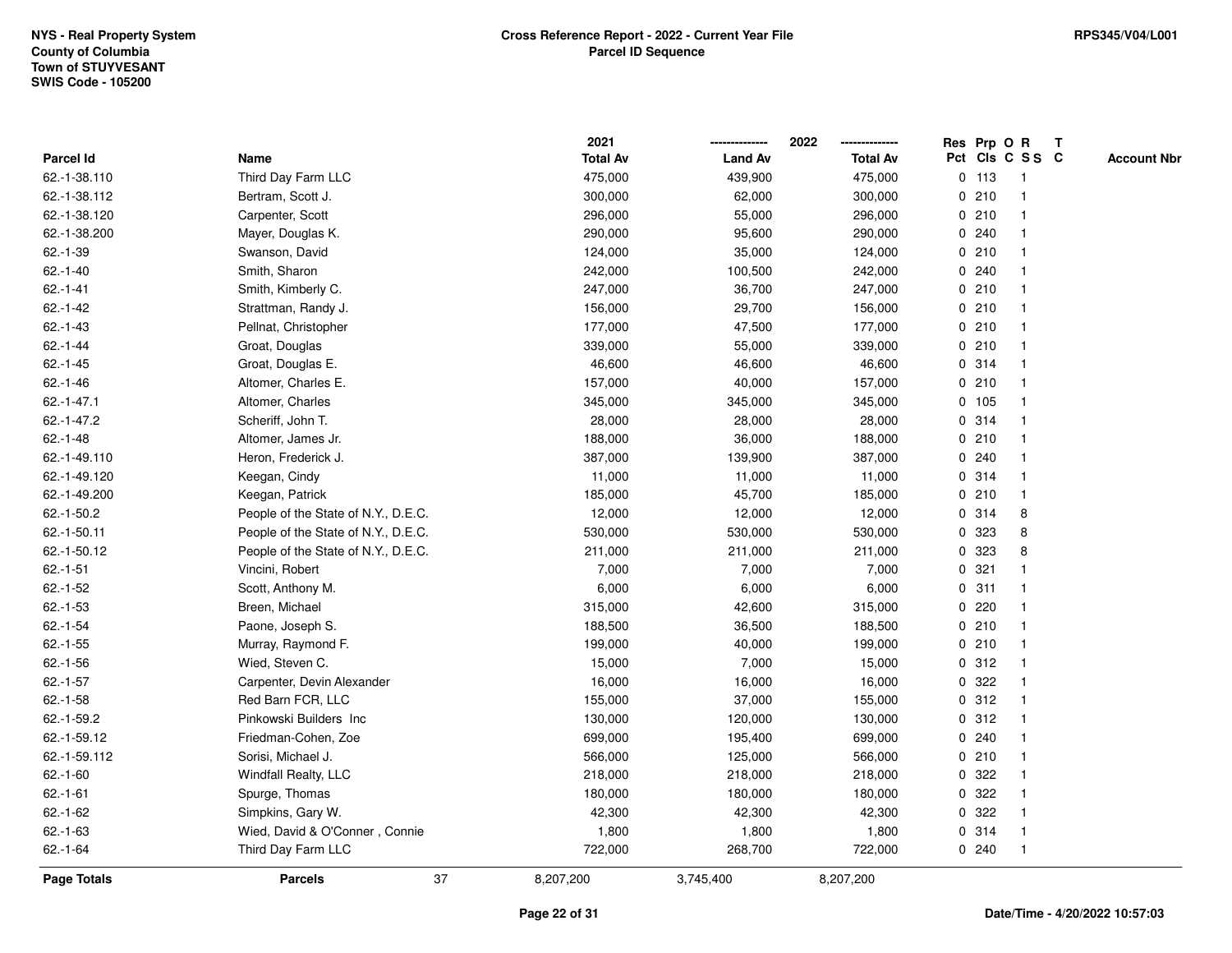|                    |                                  |    | 2021            |                | 2022            | Res Prp O R     |                         | T |                    |
|--------------------|----------------------------------|----|-----------------|----------------|-----------------|-----------------|-------------------------|---|--------------------|
| Parcel Id          | Name                             |    | <b>Total Av</b> | <b>Land Av</b> | <b>Total Av</b> | Pct Cls C S S C |                         |   | <b>Account Nbr</b> |
| $62.-1-65$         | Wied, David M.                   |    | 38,000          | 38,000         | 38,000          | 0.322           | $\overline{\mathbf{1}}$ |   |                    |
| $63.-1-1$          | Red Oak Farm of Stuy. Land       |    | 155,000         | 155,000        | 155,000         | 0 105           | $\overline{\mathbf{1}}$ |   |                    |
| $63.-1-2$          | <b>Williams Farm Partnership</b> |    | 120,000         | 120,000        | 120,000         | 0 105           | 1                       |   |                    |
| $63.-1-3.2$        | Belline, Joseph                  |    | 192,000         | 53,800         | 192,000         | 0210            | -1                      |   |                    |
| $63.-1-3.11$       | Fredman, Alexander               |    | 668,000         | 366,600        | 668,000         | 0.240           |                         |   |                    |
| $63.-1-3.12$       | June, Arthur H. Sr.              |    | 226,000         | 50,500         | 226,000         | 0210            |                         |   |                    |
| 63.-1-4.110        | Tenebaum, Marty                  |    | 118,000         | 68,200         | 118,000         | 0210            |                         |   |                    |
| 63.-1-4.120        | Foote Family Irr Trust           |    | 442,000         | 180,900        | 442,000         | 0.240           | $\overline{\mathbf{1}}$ |   |                    |
| 63.-1-4.200        | Delaney, Adrianna A.             |    | 183,000         | 38,000         | 183,000         | 0210            | -1                      |   |                    |
| $63.-1-5$          | Fingar, Clay H.                  |    | 247,000         | 104,000        | 247,000         | 0.240           | -1                      |   |                    |
| $63.-1-6$          | CTZK Farm, LLC                   |    | 315,000         | 303,100        | 315,000         | 0 105           | -1                      |   |                    |
| $63.-1-7$          | Novak, Donald                    |    | 5,000           | 5,000          | 5,000           | 0 311 W 1       |                         |   |                    |
| $63.-1-8.2$        | Bortugno, Micheal J.             |    | 342,000         | 129,100        | 342,000         | 0.241           | -1                      |   |                    |
| $63.-1-8.11$       | CTZK Farm, LLC                   |    | 768,000         | 408,600        | 768,000         | $0$ 112         | $\overline{\mathbf{1}}$ |   |                    |
| $63.-1-8.12$       | Bortugno, Christopher            |    | 226,000         | 49,000         | 226,000         | 0210            | $\mathbf{1}$            |   |                    |
| $63.-1-9$          | Francis, John T.                 |    | 281,000         | 41,500         | 281,000         | 0210            | -1                      |   |                    |
| 63.-1-10.100       | Gumaer, Mary A.                  |    | 250,000         | 250,000        | 250,000         | 0, 105          | -1                      |   |                    |
| 63.-1-10.200       | Grannis, Aenne                   |    | 424,000         | 68,500         | 424,000         | 0.240           |                         |   |                    |
| 63.-1-11.100       | Curran, Carole A.                |    | 199,000         | 36,900         | 199,000         | 0210            |                         |   |                    |
| 63.-1-11.200       | Vlad, Nicusor C.                 |    | 210,000         | 56,000         | 210,000         | 0210            |                         |   |                    |
| $63.-1-12$         | Heath, Wendle P.                 |    | 169,000         | 27,500         | 169,000         | 0210            | $\overline{1}$          |   |                    |
| $63.-1-13$         | <b>Grannis Family Rev. Trust</b> |    | 295,000         | 50,200         | 295,000         | 0210            | -1                      |   |                    |
| 63.-1-14.111       | Schrom, William E.               |    | 360,000         | 85,800         | 360,000         | 0.240           | -1                      |   |                    |
| 63.-1-14.112       | Clemens, Holly                   |    | 85,000          | 85,000         | 85,000          | 0 105           | -1                      |   |                    |
| 63.-1-14.120       | Clemens, Holly                   |    | 60,000          | 60,000         | 60,000          | 0 105           |                         |   |                    |
| 63.-1-14.200       | VanTassel, Stephen J.            |    | 320,000         | 70,200         | 320,000         | $0$ 112         |                         |   |                    |
| $63.-1-16$         | Haberland, Laurice               |    | 258,000         | 128,800        | 258,000         | 0.240           |                         |   |                    |
| $63.-1-17$         | Sisco, Aja                       |    | 2,000           | 2,000          | 2,000           | 0.311           | -1                      |   |                    |
| $63.1 - 1 - 1$     | Leader, Bradley                  |    | 220,000         | 23,300         | 220,000         | 0210            | -1                      |   |                    |
| $63.1 - 1 - 2$     | Stewart, Ardelle I.              |    | 165,000         | 20,600         | 165,000         | 0210            | -1                      |   |                    |
| $63.1 - 1 - 3$     | Toutain, David                   |    | 165,000         | 20,900         | 165,000         | 0210            |                         |   |                    |
| $63.1 - 1 - 4$     | Rex, David G.                    |    | 185,000         | 20,900         | 185,000         | 0210            |                         |   |                    |
| $63.1 - 1 - 5$     | Scheitinger, John                |    | 160,000         | 20,300         | 160,000         | 0210            |                         |   |                    |
| $63.1 - 1 - 6$     | Kiernan, Edward K.               |    | 170,000         | 20,600         | 170,000         | 0210            | $\mathbf{1}$            |   |                    |
| $63.1 - 1 - 7$     | Tapia, Josue D. Cruz             |    | 165,000         | 20,900         | 165,000         | 0210            | -1                      |   |                    |
| $63.1 - 1 - 8$     | Diaz, Diego                      |    | 175,000         | 26,300         | 175,000         | 0210            | $\overline{\mathbf{1}}$ |   |                    |
| $63.1 - 1 - 9$     | Beede, Clifford P.               |    | 185,000         | 20,300         | 185,000         | 0210            | $\overline{\mathbf{1}}$ |   |                    |
| <b>Page Totals</b> | <b>Parcels</b>                   | 37 | 8,548,000       | 3,226,300      | 8,548,000       |                 |                         |   |                    |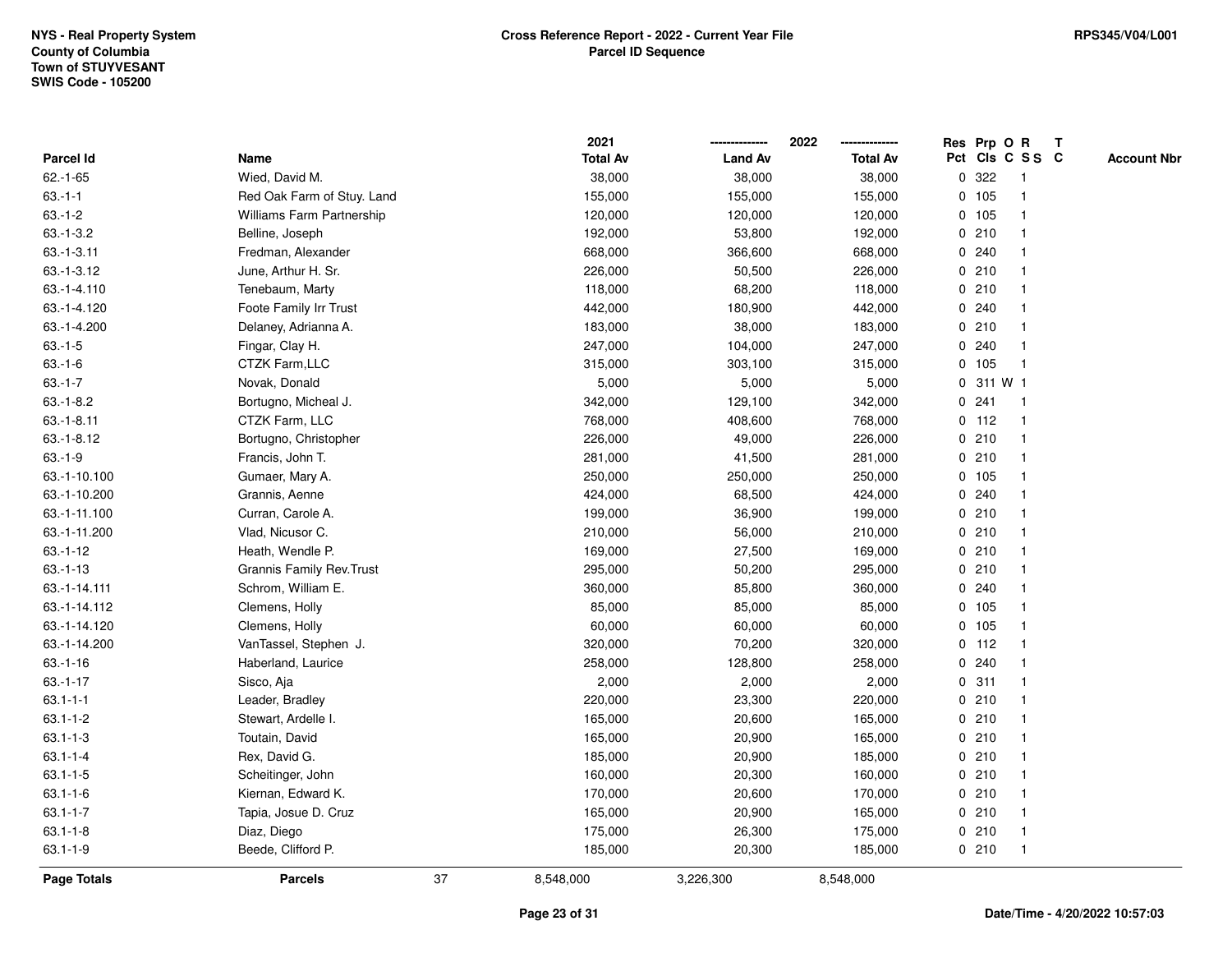|                    |                           |    | 2021            |                | 2022            | Res Prp O R |                         | Т |                    |
|--------------------|---------------------------|----|-----------------|----------------|-----------------|-------------|-------------------------|---|--------------------|
| Parcel Id          | Name                      |    | <b>Total Av</b> | <b>Land Av</b> | <b>Total Av</b> |             | Pct Cls C S S C         |   | <b>Account Nbr</b> |
| $63.1 - 1 - 10$    | Porpa, Lisa M.            |    | 190,000         | 20,300         | 190,000         | 0210        | $\overline{\mathbf{1}}$ |   |                    |
| $63.1 - 1 - 11$    | Soulier, Earle F.         |    | 155,000         | 20,300         | 155,000         | 0210        | $\overline{\mathbf{1}}$ |   |                    |
| $63.1 - 1 - 12$    | Cussen, Esther F.         |    | 160,000         | 20,300         | 160,000         | 0210        | -1                      |   |                    |
| $63.1 - 1 - 13$    | Smith, Paul Jay           |    | 170,000         | 20,300         | 170,000         | 0210        |                         |   |                    |
| $63.1 - 1 - 14$    | Zyryi, Emily              |    | 175,000         | 20,300         | 175,000         | 0210        |                         |   |                    |
| $63.1 - 1 - 15$    | Fores, Brian              |    | 165,000         | 20,300         | 165,000         | 0210        |                         |   |                    |
| $63.1 - 1 - 16$    | Karic, John M.            |    | 160,000         | 20,300         | 160,000         | 0210        |                         |   |                    |
| $63.1 - 1 - 17$    | Samarotto, Donna          |    | 160,000         | 21,500         | 160,000         | 0210        | $\overline{\mathbf{1}}$ |   |                    |
| $63.1 - 1 - 18$    | Dorsey, John A.           |    | 125,000         | 20,600         | 125,000         | 0210        | -1                      |   |                    |
| $63.1 - 1 - 19$    | Siemers, Todd             |    | 180,000         | 22,400         | 180,000         | 0210        | $\mathbf{1}$            |   |                    |
| $63.1 - 1 - 20$    | Den Besten, Leroy         |    | 200,000         | 21,200         | 200,000         | 0210        |                         |   |                    |
| $63.1 - 1 - 21$    | Richards, Randy C.        |    | 200,000         | 21,500         | 200,000         | 0210        |                         |   |                    |
| 63.1-1-22          | Rigg, Matthew David       |    | 225,000         | 20,300         | 225,000         | 0210        |                         |   |                    |
| 63.1-1-23          | Park, Douglas B.          |    | 155,000         | 20,300         | 155,000         | 0210        |                         |   |                    |
| $63.1 - 1 - 24$    | Groat, Warren             |    | 165,000         | 20,300         | 165,000         | 0210        |                         |   |                    |
| $63.1 - 1 - 25$    | Berner, Derek             |    | 180,000         | 20,300         | 180,000         | 0210        | $\overline{\mathbf{1}}$ |   |                    |
| $63.1 - 1 - 26$    | Louie, Allen H.           |    | 185,000         | 20,300         | 185,000         | 0210        |                         |   |                    |
| 63.1-1-27          | Masella, Alice K.         |    | 195,000         | 20,300         | 195,000         | 0210        |                         |   |                    |
| 63.1-1-28          | Van Eck, Sandra           |    | 35,000          | 20,300         | 35,000          | 0.312       |                         |   |                    |
| 63.1-1-29          | Bashford, Brian           |    | 165,000         | 20,300         | 165,000         | 0210        |                         |   |                    |
| $63.1 - 1 - 30$    | Morrissey, Jeffrey J.     |    | 165,000         | 26,000         | 165,000         | 0210        |                         |   |                    |
| 63.1-1-31.100      | Trowbridge, Timothy J.    |    | 180,000         | 21,500         | 180,000         | 0210        | -1                      |   |                    |
| 63.1-1-31.200      | Moore, Michelle Elizabeth |    | 185,000         | 20,600         | 185,000         | 0210        | $\overline{\mathbf{1}}$ |   |                    |
| 63.1-1-32          | Moore, Thomas Joseph Jr.  |    | 180,000         | 20,600         | 180,000         | 0210        |                         |   |                    |
| 63.1-1-33          | Colwell, Linda            |    | 190,000         | 20,600         | 190,000         | 0210        |                         |   |                    |
| 63.1-1-34          | Burger, Steven            |    | 175,000         | 20,600         | 175,000         | 0210        |                         |   |                    |
| $63.1 - 1 - 35$    | Lundquest, Joan A.        |    | 185,000         | 20,600         | 185,000         | 0210        |                         |   |                    |
| 63.1-1-36          | Williams, Craig S.        |    | 165,000         | 25,500         | 165,000         | 0210        |                         |   |                    |
| 63.1-1-37          | Colatrella, Paul J.       |    | 455,000         | 119,700        | 455,000         | 0.240       |                         |   |                    |
| 63.1-1-39          | Hedrick, James N.         |    | 165,000         | 38,500         | 165,000         | 0210        | -1                      |   |                    |
| 63.1-1-40.11       | Barr, Jeffrey             |    | 253,000         | 40,800         | 253,000         | 0210        | -1                      |   |                    |
| 63.1-1-40.120      | Barr, Jeffrey             |    | 2,000           | 2,000          | 2,000           | 0 323       |                         |   |                    |
| 63.1-1-40.200      | Barr, Jeffrey             |    | 177,000         | 43,600         | 177,000         | 0210        |                         |   |                    |
| $63.1 - 1 - 41$    | Griffin, Diana M.         |    | 125,000         | 35,000         | 125,000         | $0$ 270     |                         |   |                    |
| $63.1 - 1 - 42$    | Griffin, Diana M.         |    | 5,000           | 5,000          | 5,000           | 0.311       | -1                      |   |                    |
| $63.1 - 1 - 43$    | Fingar, Clay H.           |    | 161,000         | 40,000         | 161,000         | 0210        | $\overline{\mathbf{1}}$ |   |                    |
| 63.1-1-44          | Fingar, Clay H.           |    | 177,000         | 38,000         | 177,000         | 0210        | $\overline{1}$          |   |                    |
| <b>Page Totals</b> | <b>Parcels</b>            | 37 | 6,290,000       | 950,300        | 6,290,000       |             |                         |   |                    |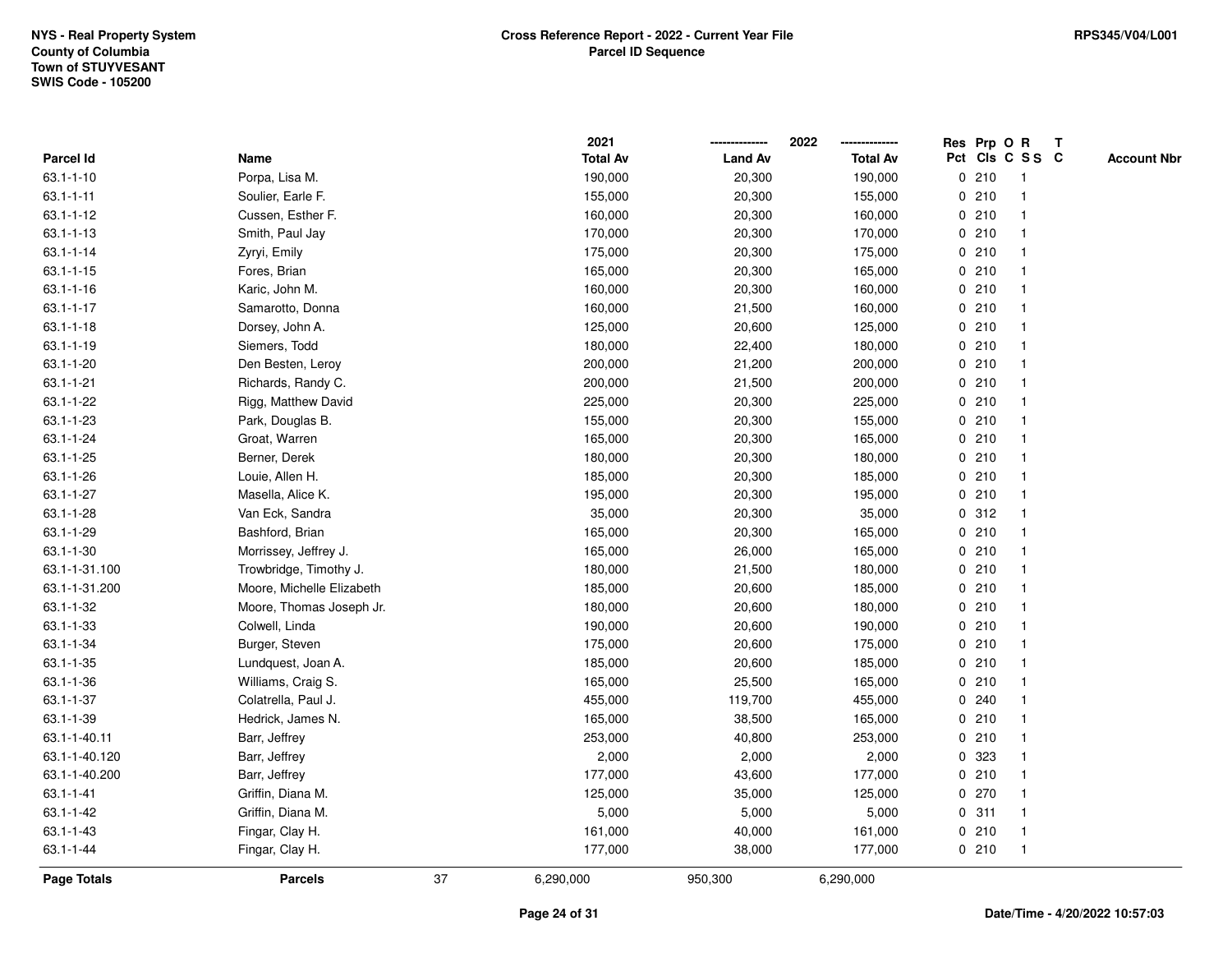|                 |                         |    | 2021            |                | 2022            |             | Res Prp O R |                         | $\mathbf{T}$ |                    |
|-----------------|-------------------------|----|-----------------|----------------|-----------------|-------------|-------------|-------------------------|--------------|--------------------|
| Parcel Id       | Name                    |    | <b>Total Av</b> | <b>Land Av</b> | <b>Total Av</b> |             |             | Pct Cls C S S C         |              | <b>Account Nbr</b> |
| $63.1 - 1 - 45$ | Cota, Jerko             |    | 231,000         | 46,500         | 231,000         |             | 38 431      | $\overline{1}$          |              |                    |
| $63.1 - 1 - 46$ | Kuhnen, Joshua P.       |    | 333,000         | 36,000         | 333,000         |             | 0210        | $\mathbf{1}$            |              |                    |
| $63.1 - 1 - 47$ | Turner, Tracee L.       |    | 175,000         | 34,500         | 175,000         |             | 0210        | $\mathbf{1}$            |              |                    |
| $63.1 - 1 - 48$ | Calkins, Marke          |    | 188,000         | 44,500         | 188,000         |             | 0210        |                         |              |                    |
| 63.1-1-49       | Jablanski, Jay C. Jr.   |    | 130,000         | 28,900         | 130,000         |             | 0210        |                         |              |                    |
| $63.1 - 1 - 50$ | Ashdown, Leonard        |    | 91,000          | 25,400         | 91,000          |             | 0210        |                         |              |                    |
| $63.1 - 1 - 51$ | King, James             |    | 325,000         | 37,000         | 325,000         |             | 0210        |                         |              |                    |
| $63.1 - 1 - 52$ | Yezzi, Maria            |    | 134,000         | 31,100         | 134,000         |             | 0210        | $\overline{\mathbf{1}}$ |              |                    |
| $63.1 - 1 - 53$ | Stuy. Falls Fire Dist.  |    | 25,000          | 25,000         | 25,000          |             | 0 330       | 8                       |              |                    |
| 63.1-1-54       | <b>Stuyvesant Falls</b> |    | 100             | 100            | 100             |             | 0 330       | 8                       |              |                    |
| $63.1 - 1 - 55$ | Riversandlakes, LLC     |    | 179,000         | 41,600         | 179,000         |             | 0210        |                         |              |                    |
| $63.1 - 1 - 56$ | Mate, Benjamin          |    | 500             | 500            | 500             |             | 0.311       |                         |              |                    |
| $63.1 - 1 - 57$ | Riversandlakes, LLC     |    | 477,000         | 88,800         | 477,000         |             | 0210        |                         |              |                    |
| 63.1-1-59       | Mc Hale, Kevin J.       |    | 180,000         | 26,600         | 180,000         |             | 0210        |                         |              |                    |
| 63.1-1-60       | Schmidt, Erich K.       |    | 250,000         | 35,700         | 250,000         |             | 0210        | $\overline{\mathbf{1}}$ |              |                    |
| $63.1 - 1 - 61$ | Gibson, Cynthia Mary    |    | 165,000         | 19,600         | 165,000         |             | 0210        | $\overline{1}$          |              |                    |
| $63.1 - 2 - 1$  | Wahlers, Heather Marie  |    | 155,000         | 35,000         | 155,000         |             | 0210        | $\overline{1}$          |              |                    |
| $63.1 - 2 - 2$  | Keil, Edwin A.          |    | 102,000         | 35,000         | 102,000         |             | 0210        |                         |              |                    |
| $63.1 - 2 - 3$  | D'Onofrio, Katharine    |    | 108,000         | 20,000         | 108,000         |             | 0210        |                         |              |                    |
| $63.1 - 2 - 4$  | Keil, Edwin A.          |    | 351,000         | 32,900         | 351,000         |             | 5 484       |                         |              |                    |
| $63.1 - 2 - 5$  | Keil, Edwin A.          |    | 21,000          | 21,000         | 21,000          |             | 0.311       |                         |              |                    |
| $63.1 - 2 - 6$  | Porreca, Juanita C.     |    | 112,000         | 27,500         | 112,000         |             | 0210        | -1                      |              |                    |
| $63.1 - 2 - 7$  | Keil, Edwin A.          |    | 10,000          | 10,000         | 10,000          | $\mathbf 0$ | 311         | $\mathbf{1}$            |              |                    |
| $63.1 - 2 - 8$  | Keil, Edwin A.          |    | 9,000           | 9,000          | 9,000           |             | 0.311       | $\mathbf{1}$            |              |                    |
| 63.1-2-9        | Balint, Dale            |    | 116,000         | 25,100         | 116,000         |             | 0210        |                         |              |                    |
| 63.1-2-10       | Clark, Tracey           |    | 8,000           | 8,000          | 8,000           |             | 0.311       |                         |              |                    |
| $63.1 - 2 - 11$ | Clark, Tracey T.        |    | 151,000         | 24,800         | 151,000         |             | 0210        |                         |              |                    |
| 63.1-2-12       | Van Wagner, Jami Lynn   |    | 151,000         | 27,900         | 151,000         |             | 0210        |                         |              |                    |
| 63.1-2-13       | Rettig, Glenn           |    | 134,000         | 25,500         | 134,000         |             | 0210        |                         |              |                    |
| 63.1-2-14       | Ugenti, Vito F. Jr.     |    | 200,000         | 24,800         | 200,000         |             | 0210        | $\overline{1}$          |              |                    |
| 63.1-2-15       | De Cicco, Thomas A.     |    | 238,000         | 31,100         | 238,000         |             | 0411        | $\mathbf{1}$            |              |                    |
| 63.1-2-16       | Augello, Richard F.     |    | 151,000         | 26,900         | 151,000         |             | 0210        |                         |              |                    |
| 63.1-2-18       | Jessica, Ellison        |    | 179,000         | 37,600         | 179,000         |             | 0210        |                         |              |                    |
| 63.1-2-19       | Austin, Jacob T.        |    | 134,000         | 34,200         | 134,000         |             | 0210        |                         |              |                    |
| 63.1-2-19.3     | Austin, Jacob T.        |    |                 | 36,100         | 135,900         |             | 0210        |                         |              |                    |
| 63.1-2-20       | Austin, Jacob T.        |    | 48,000          | 48,000         | 48,000          | 0           | 311         | $\overline{1}$          |              |                    |
| 63.1-2-20.1     | Austin, Jacob T.        |    |                 | 26,400         | 26,400          |             | 0.311       | $\overline{1}$          |              |                    |
| Page Totals     | <b>Parcels</b>          | 35 | 5,079,600       | 1,006,400      | 5,241,900       |             |             |                         |              |                    |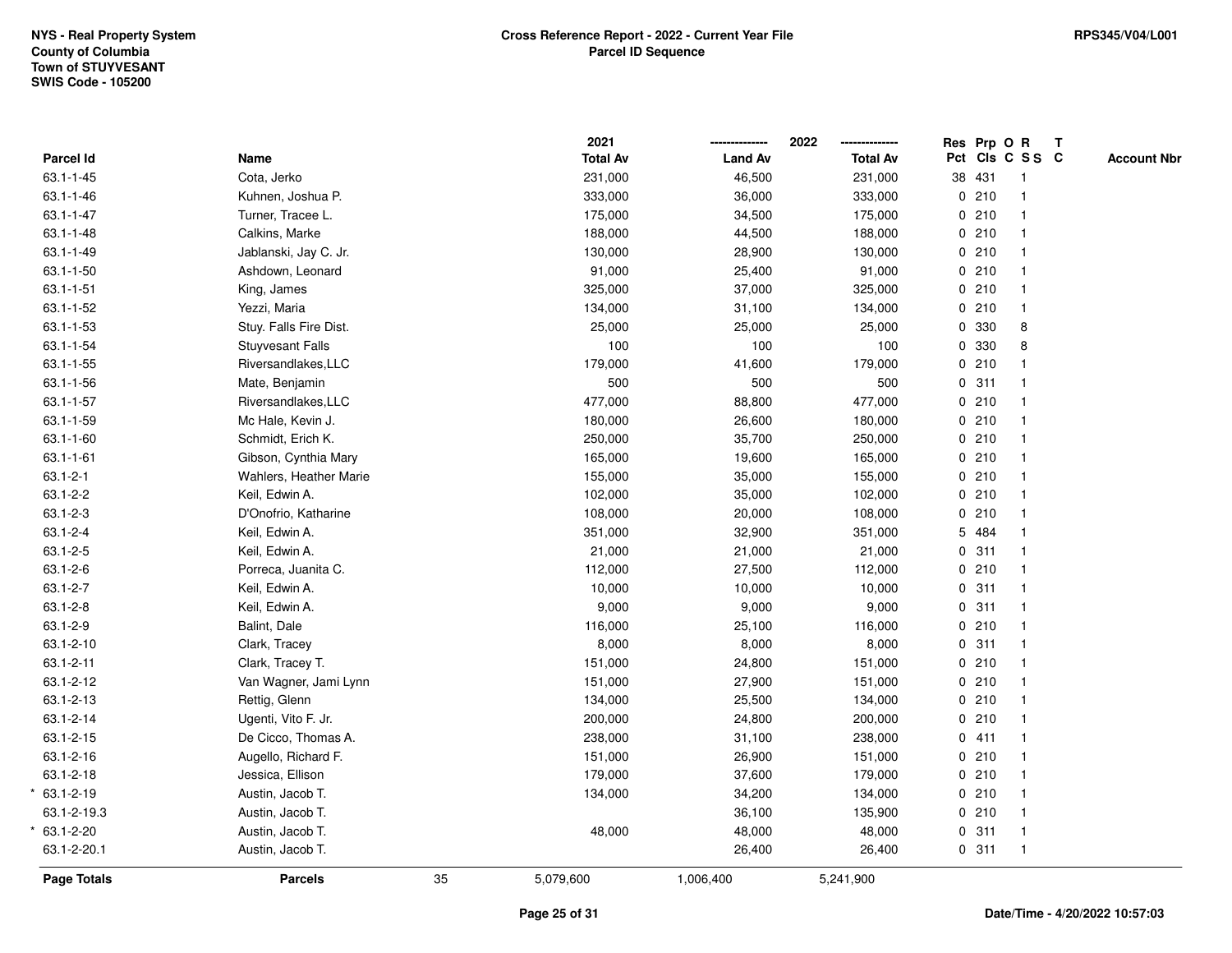|                    |                             |    | 2021            |                | 2022            | Res Prp O R |                 | Т |                    |
|--------------------|-----------------------------|----|-----------------|----------------|-----------------|-------------|-----------------|---|--------------------|
| Parcel Id          | Name                        |    | <b>Total Av</b> | <b>Land Av</b> | <b>Total Av</b> |             | Pct Cls C S S C |   | <b>Account Nbr</b> |
| 63.1-2-20.2        | Austin, Jacob T.            |    |                 | 27,200         | 27,200          | 0.311       | $\overline{1}$  |   |                    |
| 63.1-2-20.3        | Austin, Jacob T.            |    |                 | 24,600         | 24,600          | 0.311       | $\overline{1}$  |   |                    |
| 63.1-2-20.4        | Austin, Jacob T.            |    |                 | 22,800         | 22,800          | 0.311       | $\mathbf{1}$    |   |                    |
| 63.1-2-21          | Chowenhill, John P.         |    | 161,000         | 34,200         | 161,000         | 0210        | $\mathbf{1}$    |   |                    |
| 63.1-2-22          | McCool, John C. Sr.         |    | 137,000         | 28,500         | 137,000         | 0210        | $\mathbf{1}$    |   |                    |
| 63.1-2-23          | Donahoe, Peter M.           |    | 22,000          | 22,000         | 22,000          | 0.311       |                 |   |                    |
| 63.1-2-24          | Donahoe, Peter M.           |    | 2,000           | 2,000          | 2,000           | 0.311       | $\mathbf{1}$    |   |                    |
| 63.1-2-25.100      | Donahoe, Peter M.           |    | 177,000         | 45,400         | 177,000         | 0210        | $\mathbf{1}$    |   |                    |
| 63.1-2-25.200      | Martino, Louis              |    | 2,000           | 2,000          | 2,000           | 0.311       | $\mathbf{1}$    |   |                    |
| 63.1-2-26          | Martino, Louis              |    | 183,000         | 29,300         | 189,000         | 0210        | $\mathbf{1}$    |   |                    |
| 63.1-2-27.3        | Brown, Everett D.           |    | 97,200          | 54,100         | 97,200          | 0210        | $\mathbf 1$     |   |                    |
| 63.1-2-28.3        | Dilley, Nancy               |    | 168,700         | 37,000         | 168,700         | 0210        |                 |   |                    |
| 63.1-2-29          | Quualtieri, John            |    | 204,000         | 40,000         | 204,000         | 0210        |                 |   |                    |
| 63.1-2-30          | Qualtieri, John             |    | 172,000         | 33,400         | 172,000         | 0210        | 1               |   |                    |
| 63.1-2-31          | St. Joseph Church           |    | 215,000         | 36,200         | 215,000         | 0210        | 8               |   |                    |
| 63.1-2-32          | St. Joseph Church           |    | 525,000         | 60,500         | 525,000         | 0620        | 8               |   |                    |
| 63.1-2-33          | Holt, Lester H. JR.         |    | 2,000           | 2,000          | 2,000           | 0.311       | $\mathbf{1}$    |   |                    |
| 63.1-2-34          | Holt, Lester H. JR.         |    | 113,000         | 22,100         | 113,000         | 0210        | $\mathbf 1$     |   |                    |
| 63.1-2-35          | Halnon, Francis             |    | 134,000         | 21,500         | 134,000         | 0210        |                 |   |                    |
| 63.1-2-36          | Ennis, Gerald L.            |    | 215,000         | 19,200         | 215,000         | 0210        |                 |   |                    |
| 63.1-2-37          | The Eye Consulting, LLC.    |    | 15,000          | 9,200          | 15,000          | 0.312       | 1               |   |                    |
| 63.1-2-38          | Wall, Gretchen              |    | 188,000         | 37,500         | 188,000         | 0210        | -1              |   |                    |
| 63.1-2-39          | Groat, Rynee J.             |    | 170,000         | 35,000         | 170,000         | 0210        | $\mathbf{1}$    |   |                    |
| $63.3 - 1 - 1$     | Williams, Donna A.          |    | 164,000         | 35,000         | 164,000         | 0210        | $\mathbf{1}$    |   |                    |
| $63.3 - 1 - 2$     | Yates, George               |    | 194,000         | 38,500         | 194,000         | 0210        | $\mathbf{1}$    |   |                    |
| $63.3 - 1 - 3$     | Wilson, Rosemary            |    | 226,000         | 35,000         | 226,000         | 0210        | $\mathbf 1$     |   |                    |
| $63.3 - 1 - 4$     | Faison-Roe, Dacia           |    | 290,000         | 37,500         | 290,000         | 0 283       |                 |   |                    |
| $63.3 - 1 - 5$     | Udwary, Kara E.             |    | 172,000         | 29,500         | 172,000         | 0210        | 1               |   |                    |
| $63.3 - 1 - 6$     | Emmanuel Luthern Church     |    | 50,000          | 13,700         | 50,000          | 0 620       | 8               |   |                    |
| $63.3 - 1 - 7$     | Russo, Frank                |    | 190,000         | 35,000         | 190,000         | 0210        | $\mathbf{1}$    |   |                    |
| 63.3-1-8.111       | Kopec, Michelle             |    | 186,400         | 38,500         | 186,400         | 0220        | $\mathbf{1}$    |   |                    |
| 63.3-1-8.120       | Gottlieb, Bryan             |    | 237,000         | 42,100         | 237,000         | 0210        | $\mathbf{1}$    |   |                    |
| 63.3-1-8.200       | Frick, Richard & Linda      |    | 177,000         | 37,000         | 177,000         | 0210        | $\mathbf{1}$    |   |                    |
| $63.3 - 1 - 9$     | Alamillo, Daniel & Michelle |    | $\mathbf 0$     | $\pmb{0}$      | 0               | 0.311       | $\mathbf{1}$    |   |                    |
| 63.3-1-10          | Pace, Angella               |    | 1,500           | 1,500          | 1,500           | 0.311       | $\mathbf{1}$    |   |                    |
| $63.3 - 1 - 11$    | Nut Biz, LLC                |    | 102,000         | 43,600         | 102,000         | 0210        | $\overline{1}$  |   |                    |
| 63.3-1-12          | Dieckhoff, Ralf             |    | 202,000         | 57,500         | 202,000         | 0.281       | $\overline{1}$  |   |                    |
| <b>Page Totals</b> | <b>Parcels</b>              | 37 | 5,094,800       | 1,090,100      | 5,175,400       |             |                 |   |                    |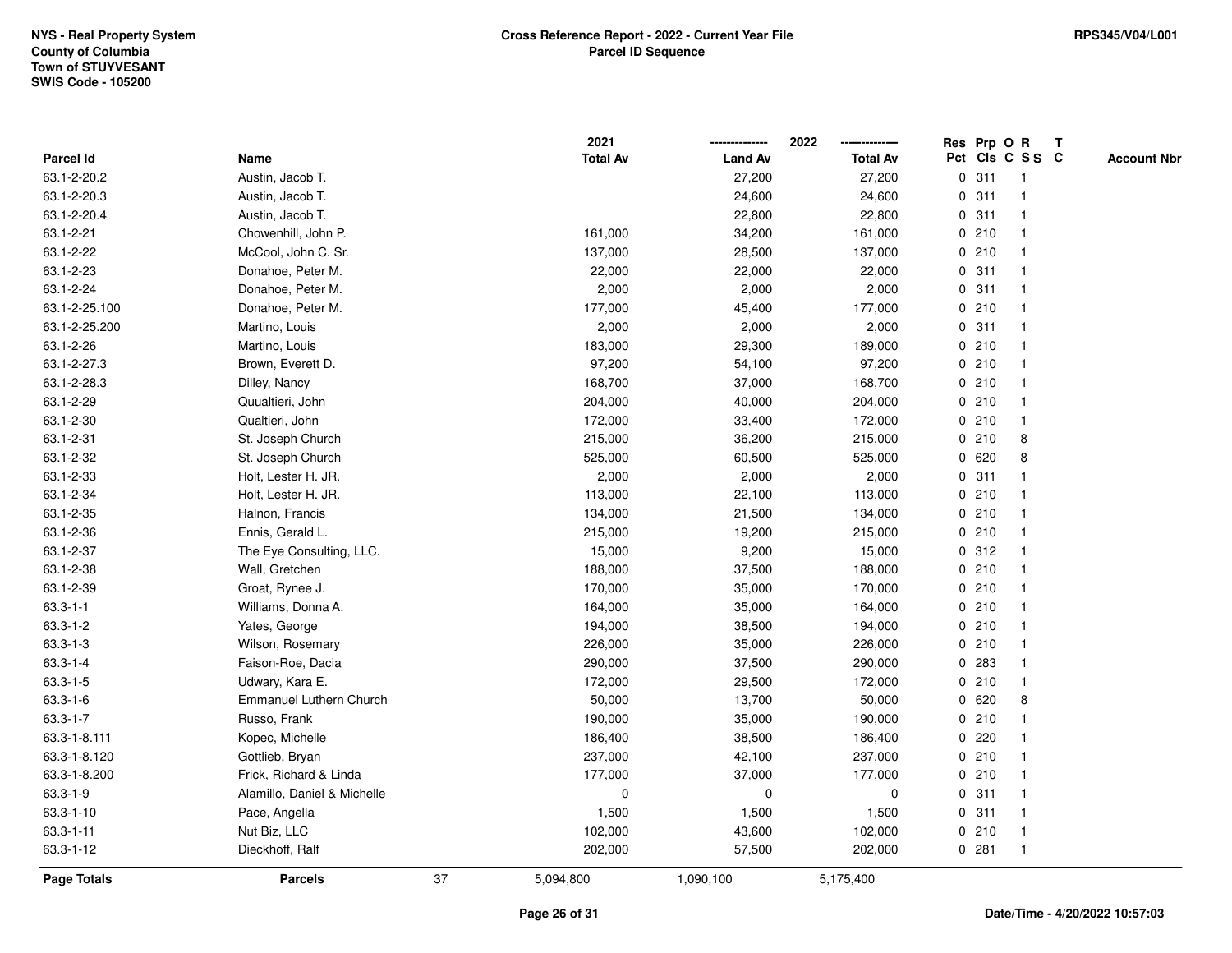|                 |                          |    | 2021            |                | 2022            |              | Res Prp O R |                 | T |                    |
|-----------------|--------------------------|----|-----------------|----------------|-----------------|--------------|-------------|-----------------|---|--------------------|
| Parcel Id       | Name                     |    | <b>Total Av</b> | <b>Land Av</b> | <b>Total Av</b> |              |             | Pct Cls C S S C |   | <b>Account Nbr</b> |
| 63.3-1-13       | Vick, William            |    | 177,000         | 34,200         | 177,000         |              | 0210        | -1              |   |                    |
| 63.3-1-14       | Skoblow, David V.        |    | 161,000         | 34,200         | 161,000         | 0            | 210         | $\mathbf{1}$    |   |                    |
| $63.3 - 1 - 15$ | Enlow, Daniel P.         |    | 183,000         | 34,100         | 183,000         |              | 0.220       | $\mathbf 1$     |   |                    |
| $63.3 - 1 - 16$ | Terwilliger, Margaret L. |    | 242,000         | 32,700         | 242,000         |              | 0210        |                 |   |                    |
| 63.3-1-17       | The Eye Consulting, LLC. |    | 287,000         | 44,500         | 287,000         |              | 0210        |                 |   |                    |
| 63.3-1-18       | Schneider, William       |    | 226,000         | 33,100         | 226,000         |              | 0210        |                 |   |                    |
| 63.3-1-19       | The Eye Consulting, LLC. |    | 25,000          | 25,000         | 25,000          |              | 0.311       |                 |   |                    |
| 63.3-1-20       | Enlow, Daniel P.         |    | 15,000          | 15,000         | 15,000          | 0            | 311         | $\mathbf{1}$    |   |                    |
| 63.3-1-21       | Almstead, Bradley        |    | 170,000         | 36,300         | 170,000         |              | 0210        | -1              |   |                    |
| 63.3-1-22       | Linton, Jay              |    | 183,000         | 42,500         | 183,000         |              | 0210        | $\mathbf 1$     |   |                    |
| 63.3-1-23       | Sitser, Robert V.        |    | 183,000         | 38,200         | 183,000         |              | 0 230       |                 |   |                    |
| 63.3-1-24       | Bishop, Joan J.          |    | 199,000         | 40,000         | 199,000         |              | 0210        |                 |   |                    |
| 63.3-1-25.100   | <b>Allied Healthcare</b> |    | 550,000         | 212,600        | 550,000         |              | 0 714       |                 |   |                    |
| 63.3-1-25.200   | Stuyvesant Town Of       |    | 29,000          | 29,000         | 29,000          |              | 0 963       | 8               |   |                    |
| 63.3-1-26       | Dingman, Aubry           |    | 151,000         | 28,700         | 151,000         | $\mathbf 0$  | 210         |                 |   |                    |
| 63.3-1-27       | Flynn, Andrew J.         |    | 188,000         | 26,900         | 188,000         |              | 0210        | $\overline{1}$  |   |                    |
| 63.3-1-28       | Kriss, Jessica A.        |    | 190,000         | 30,500         | 190,000         |              | 0210        | $\mathbf{1}$    |   |                    |
| 63.3-1-29       | Grott, Thomas Badye      |    | 134,000         | 23,000         | 134,000         |              | 0210        |                 |   |                    |
| 63.3-1-30       | Poiarkoff, Michael E.    |    | 164,000         | 28,900         | 164,000         |              | 0210        |                 |   |                    |
| 63.3-1-31       | Ihlenburg, Heather       |    | 324,700         | 65,700         | 324,700         |              | 61 281      |                 |   |                    |
| 63.3-1-32       | Gibbs, Robert E.         |    | 196,000         | 34,500         | 196,000         |              | 0210        |                 |   |                    |
| 63.3-1-33       | Rebisz, Halina           |    | 109,000         | 35,500         | 109,000         |              | 0210        |                 |   |                    |
| 63.3-1-34       | Tuczynski, Brian         |    | 40,000          | 28,900         | 40,000          |              | 0270        | -1              |   |                    |
| 63.3-1-36       | Tucsynski, Brian E.      |    | 167,000         | 37,000         | 167,000         | $\mathbf{0}$ | 210         | $\mathbf{1}$    |   |                    |
| 63.3-1-37       | Funk, Sandra             |    | 220,000         | 27,900         | 220,000         |              | 0210        |                 |   |                    |
| 63.3-1-38       | Bartko, Sonya E.         |    | 118,000         | 30,700         | 118,000         |              | 0210        |                 |   |                    |
| 63.3-1-39       | Hillenbrandt, William J. |    | 161,000         | 36,500         | 161,000         |              | 0210        |                 |   |                    |
| 63.3-1-41       | Webster, Benjamin R. Jr. |    | 210,000         | 38,500         | 210,000         |              | 0210        |                 |   |                    |
| 63.3-1-42       | Squires, Micheal James   |    | 256,000         | 26,000         | 256,000         |              | 0210        |                 |   |                    |
| 63.3-1-43       | Town Of Stuyvesant       |    | 44,000          | 44,000         | 44,000          | 0            | 963         | 8               |   |                    |
| 63.3-1-44       | Rapp, John               |    | 199,000         | 16,000         | 199,000         | 0            | 210         | $\mathbf 1$     |   |                    |
| 63.3-1-45.100   | Park, Jeremy A.          |    | 130,000         | 9,600          | 130,000         |              | 0210        | $\mathbf 1$     |   |                    |
| 63.3-1-45.200   | Rebisz, Halina           |    | 167,000         | 26,900         | 167,000         |              | 0210        |                 |   |                    |
| 63.3-1-46       | Shepard, Hannah          |    | 235,000         | 30,700         | 235,000         |              | 0210        |                 |   |                    |
| 63.3-1-47       | <b>Stuyvesant Falls</b>  |    | 520,000         | 57,200         | 520,000         |              | 0 662       | 8               |   |                    |
| 63.3-1-48       | Wrightson, Jan R.        |    | 203,000         | 21,500         | 203,000         | 0            | 210         | -1              |   |                    |
| 63.3-1-49       | Reddy, Steven P.         |    | 151,000         | 24,500         | 151,000         |              | 0210        | $\overline{1}$  |   |                    |
| Page Totals     | <b>Parcels</b>           | 37 | 6,907,700       | 1,381,000      | 6,907,700       |              |             |                 |   |                    |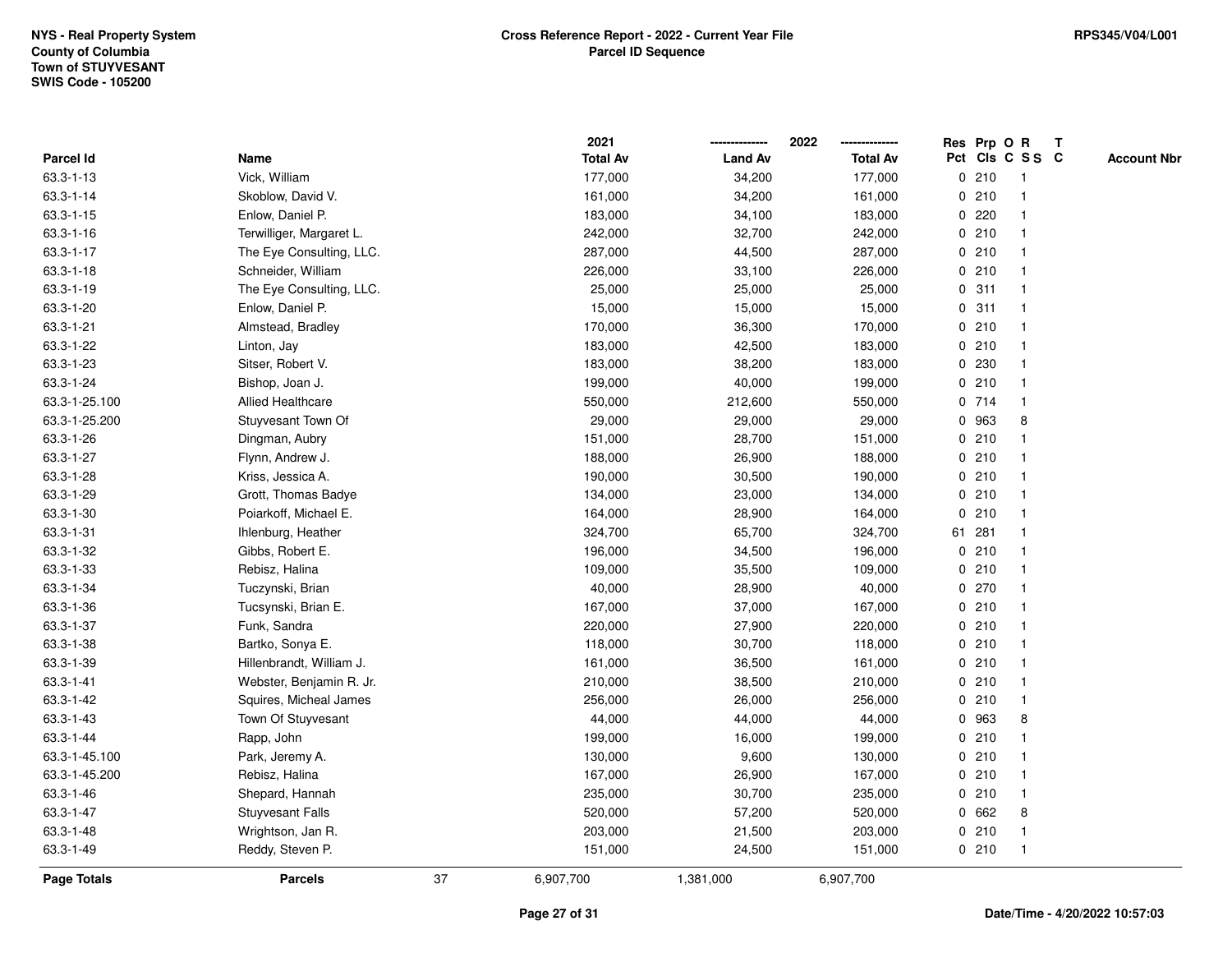|                    |                            |    | 2021            |                | 2022            |        | Res Prp O R     | T |                    |
|--------------------|----------------------------|----|-----------------|----------------|-----------------|--------|-----------------|---|--------------------|
| Parcel Id          | Name                       |    | <b>Total Av</b> | <b>Land Av</b> | <b>Total Av</b> |        | Pct Cls C S S C |   | <b>Account Nbr</b> |
| 63.3-1-50          | VanAlphen, William A.      |    | 153,600         | 22,700         | 153,600         | 0210   | $\overline{1}$  |   |                    |
| 63.3-1-51          | Hotaling, Timothy D.       |    | 172,000         | 22,400         | 172,000         | 0210   | $\mathbf{1}$    |   |                    |
| 63.3-1-52          | Frick, Lynda J.            |    | 145,000         | 16,600         | 145,000         | 0210   | $\mathbf{1}$    |   |                    |
| 63.3-1-53          | Shannon, Lee               |    | 140,000         | 11,200         | 140,000         | 0210   | $\mathbf{1}$    |   |                    |
| 63.3-1-54          | DeLessio, Joan A.          |    | 151,000         | 21,500         | 151,000         | 0210   | $\mathbf{1}$    |   |                    |
| 63.3-1-55          | Reddy, Steven P.           |    | 1,000           | 1,000          | 1,000           | 0.311  | $\mathbf{1}$    |   |                    |
| 63.3-1-56          | Reddy, Steven P.           |    | 1,100           | 1,100          | 1,100           | 0.311  | $\mathbf{1}$    |   |                    |
| 63.3-1-57          | Reddy, Steven P.           |    | 97,000          | 12,800         | 97,000          | 0210   | $\mathbf{1}$    |   |                    |
| 63.3-1-58          | Groat, Douglas E.          |    | 80,000          | 12,700         | 80,000          | 0 483  | $\mathbf{1}$    |   |                    |
| 63.3-1-59          | Unser, Cheryl A.           |    | 140,000         | 10,400         | 140,000         | 0210   | $\mathbf{1}$    |   |                    |
| 63.3-1-60          | Otten, Kelcey              |    | 151,000         | 15,200         | 280,000         | 0210   | $\mathbf{1}$    |   |                    |
| 63.3-1-61          | Kline, Steven              |    | 215,000         | 18,400         | 215,000         | 0210   | $\mathbf{1}$    |   |                    |
| 63.3-1-62          | Kelly, Peter J.            |    | 371,000         | 42,600         | 371,000         | 0210   | 1               |   |                    |
| 63.3-1-63          | Kelly, Peter J.            |    | 15,000          | 15,000         | 15,000          | 0.311  | $\mathbf{1}$    |   |                    |
| 63.3-1-64          | Kelly, Peter J.            |    | 12,000          | 12,000         | 12,000          | 0.311  | $\mathbf{1}$    |   |                    |
| 63.3-1-65          | Kelly, Peter J.            |    | 134,000         | 22,400         | 134,000         | 0210   | $\mathbf{1}$    |   |                    |
| 63.3-1-66          | Kelly, Peter J.            |    | 12,000          | 12,000         | 12,000          | 0.311  | $\mathbf{1}$    |   |                    |
| 63.3-1-67          | Kelly, Peter J.            |    | 15,000          | 15,000         | 15,000          | 0.311  | $\mathbf 1$     |   |                    |
| 63.3-1-68          | Kelly, Peter J.            |    | 3,000           | 3,000          | 3,000           | 0.311  | $\mathbf{1}$    |   |                    |
| 63.3-1-69          | Werner, Walter             |    | 199,000         | 40,700         | 199,000         | 0.220  | $\mathbf{1}$    |   |                    |
| 63.3-1-70.100      | Anderson, Michael          |    | 111,000         | 36,600         | 111,000         | 0210   | $\mathbf{1}$    |   |                    |
| 63.3-1-70.200      | Gaschel, Robert            |    | 145,000         | 35,000         | 145,000         | 0210   | $\mathbf{1}$    |   |                    |
| 63.3-1-71          | Drumm, Lori J.             |    |                 | 6,000          | 6,000           | 0.311  | $\mathbf{1}$    |   |                    |
| 63.3-1-72          | Novak, Richard M. Jr.      |    |                 | 1,800          | 1,800           | 0.311  | $\mathbf{1}$    |   |                    |
| $63.3 - 2 - 1.1$   | Albany, Engineering        |    | 1,300,000       | 253,300        | 1,300,000       | 0 874  | 6               |   |                    |
| 63.3-2-1.2         | Niagara Mohawk Power Corp  |    | 1,010,329       | 81,900         | 1,010,329       | 0 872  | 6               |   |                    |
| 63.3-2-2           | Riley, Daniel              |    | 199,000         | 19,200         | 199,000         | 0210   | 1               |   |                    |
| 63.3-2-3           | Gellert, Philip            |    | 69,000          | 14,400         | 69,000          | 0210   | $\mathbf{1}$    |   |                    |
| 63.3-2-4           | Kuhner, Patricia A.        |    | 118,000         | 8,800          | 118,000         | 0210   | $\mathbf{1}$    |   |                    |
| 63.3-2-5           | Keil, Edwin A.             |    | 86,000          | 8,000          | 86,000          | 0210   | $\mathbf{1}$    |   |                    |
| 63.3-2-6           | Keil, Edwin A.             |    | 94,000          | 28,300         | 94,000          | 0210   | $\mathbf{1}$    |   |                    |
| 63.3-2-7           | Glencadia Farm, Ltd.       |    | 55,000          | 36,800         | 55,000          | 0270   | $\mathbf{1}$    |   |                    |
| 63.3-2-8           | Bautista, Sabino Perez     |    | 170,000         | 21,500         | 170,000         | 0210   | $\mathbf{1}$    |   |                    |
| 63.3-2-9           | Keil, Edwin A.             |    | 414,000         | 23,700         | 414,000         | 0411   | $\mathbf{1}$    |   |                    |
| 63.3-2-10          | Laurange, Rodney L.        |    | 108,000         | 19,200         | 108,000         | 0210   | $\mathbf{1}$    |   |                    |
| 63.3-2-11          | Eggleston, Robert          |    | 124,000         | 9,600          | 124,000         | 0210   | $\mathbf{1}$    |   |                    |
| 63.3-2-12          | Petersen, Irrevocable Trus |    | 210,000         | 34,000         | 210,000         | 50 483 | $\mathbf{1}$    |   |                    |
| <b>Page Totals</b> | <b>Parcels</b>             | 37 | 6,421,029       | 966,800        | 6,557,829       |        |                 |   |                    |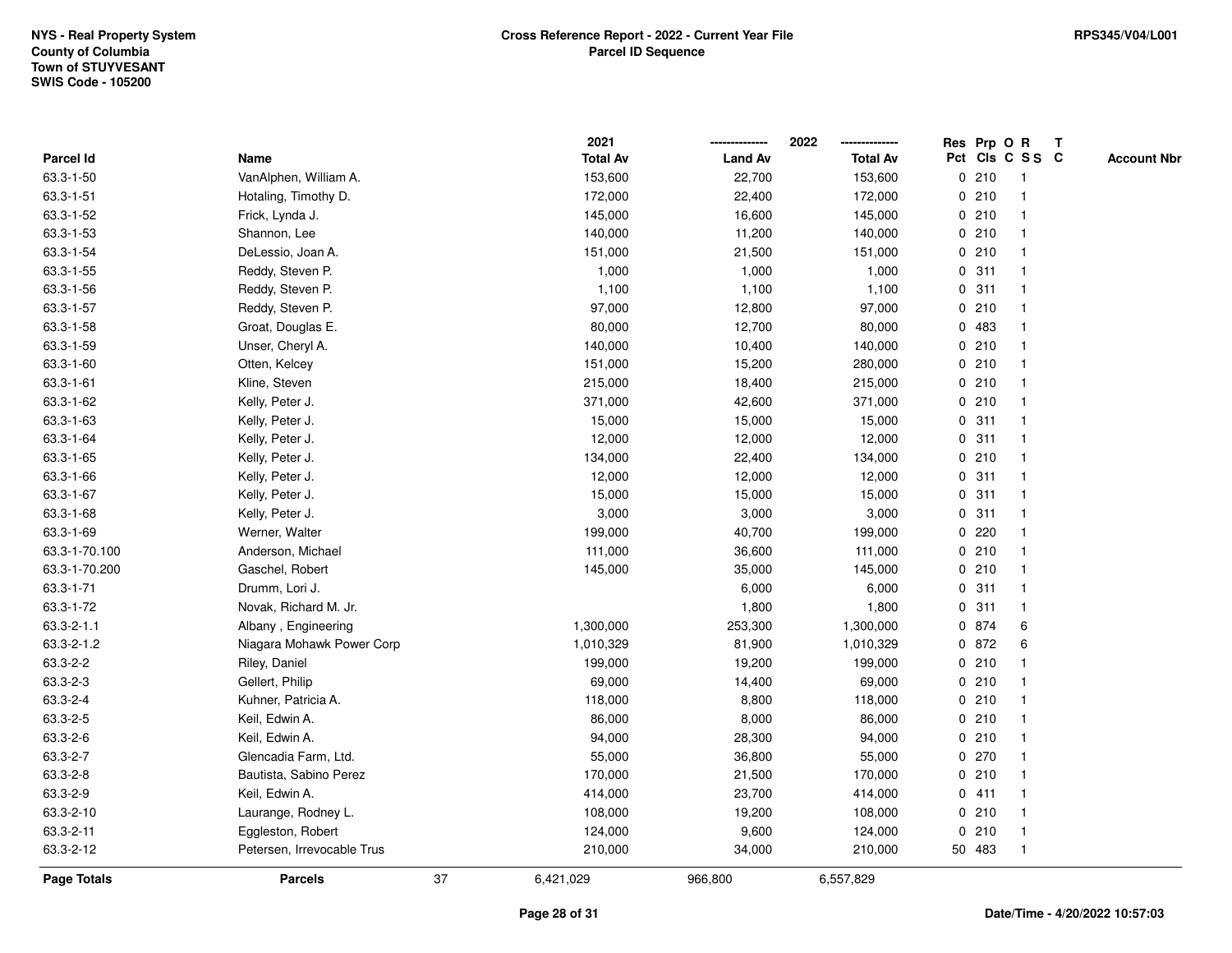|                    |                        |    | 2021            |                | 2022            |             |       | Res Prp O R     | T |                    |
|--------------------|------------------------|----|-----------------|----------------|-----------------|-------------|-------|-----------------|---|--------------------|
| Parcel Id          | Name                   |    | <b>Total Av</b> | <b>Land Av</b> | <b>Total Av</b> |             |       | Pct Cls C S S C |   | <b>Account Nbr</b> |
| 63.3-2-13          | Keil, Edwin A.         |    | 340,000         | 32,200         | 340,000         |             | 0411  | $\mathbf{1}$    |   |                    |
| 63.3-2-14          | Cutler, Ronald Jr E.   |    | 113,000         | 20,000         | 113,000         | 0           | 210   |                 |   |                    |
| 63.3-2-15          | Tuczynski, Thomas      |    | 81,000          | 23,000         | 81,000          |             | 0210  | -1              |   |                    |
| 63.3-2-16          | Herbst, Jody           |    | 194,000         | 38,200         | 194,000         |             | 0210  |                 |   |                    |
| 63.3-2-17          | Reddy, Steven          |    | 231,000         | 34,300         | 231,000         |             | 0210  |                 |   |                    |
| 63.3-2-18          | Reddy, Steven          |    | 118,000         | 13,600         | 118,000         |             | 0210  |                 |   |                    |
| 63.3-2-19          | Jones, Douglas R.      |    | 247,000         | 30,900         | 247,000         |             | 0210  |                 |   |                    |
| 63.3-2-20          | Cowan, Carl            |    | 28,000          | 28,000         | 28,000          | 0           | 311   | $\mathbf{1}$    |   |                    |
| 63.3-2-21          | Reddy, Steven          |    | 400             | 400            | 400             | 0           | 311   |                 |   |                    |
| 63.3-2-22          | Stieher, Gregory E.    |    | 188,000         | 39,000         | 188,000         |             | 0210  |                 |   |                    |
| 63.3-2-23          | Culver, Janarden D.    |    | 177,000         | 17,600         | 177,000         |             | 0210  |                 |   |                    |
| 63.3-2-24          | Volding, Susan Frances |    | 210,000         | 38,500         | 210,000         |             | 0210  |                 |   |                    |
| 63.3-2-25          | Hover, Donald Jr.      |    | 160,000         | 27,500         | 160,000         |             | 0210  |                 |   |                    |
| 63.3-2-26          | Daury, Garry           |    | 177,000         | 27,500         | 177,000         |             | 0210  |                 |   |                    |
| 63.3-2-27          | Pitts, Sharon P.       |    | 147,000         | 23,600         | 147,000         | $\mathbf 0$ | 210   |                 |   |                    |
| 63.3-2-28          | Robinson, Daniel       |    | 172,000         | 26,600         | 172,000         | $\mathbf 0$ | 210   | $\mathbf{1}$    |   |                    |
| 63.3-2-29          | Tipple, Lara           |    | 150,000         | 22,100         | 150,000         |             | 0210  |                 |   |                    |
| 63.3-2-30          | Coons, John            |    | 185,000         | 23,600         | 185,000         |             | 0210  |                 |   |                    |
| 63.3-2-31          | Williams, Tana Rae     |    | 175,000         | 27,500         | 175,000         |             | 0210  |                 |   |                    |
| 63.3-2-32          | Labounty, Mitchell T.  |    | 161,000         | 27,500         | 161,000         |             | 0210  |                 |   |                    |
| 63.3-2-33          | Hoffman, Timothy J.    |    | 177,000         | 24,500         | 177,000         |             | 0210  |                 |   |                    |
| 63.3-2-34          | Everett, Steven W. Jr. |    | 145,000         | 27,200         | 145,000         |             | 0210  |                 |   |                    |
| 63.3-2-35          | Gawboy, Wei            |    | 42,000          | 16,000         | 42,000          |             | 0270  |                 |   |                    |
| 63.3-2-36          | Gawboy, Wei            |    | 199,000         | 35,500         | 199,000         |             | 0210  |                 |   |                    |
| 63.3-2-37          | Podell, William J.     |    | 200,000         | 35,000         | 200,000         |             | 0210  |                 |   |                    |
| 63.3-2-38          | Guild, Eileen          |    | 134,000         | 35,000         | 134,000         |             | 0210  |                 |   |                    |
| 63.3-2-39          | Pickwick, Shanna       |    | 160,000         | 36,000         | 160,000         |             | 0210  |                 |   |                    |
| 63.3-2-40          | Balint, Robert A.      |    | 165,000         | 18,400         | 165,000         |             | 0210  |                 |   |                    |
| 63.3-2-41          | Balint, Robert A.      |    | 5,000           | 5,000          | 5,000           |             | 0.311 |                 |   |                    |
| 63.3-2-42          | Ohls, Randolph         |    | 124,000         | 33,100         | 124,000         | 0           | 210   |                 |   |                    |
| 63.3-2-43          | Scott, Edward W.       |    | 171,000         | 31,100         | 171,000         |             | 0210  |                 |   |                    |
| 63.3-2-44          | Aldridge, Barbara      |    | 124,000         | 34,100         | 124,000         |             | 0210  |                 |   |                    |
| 63.3-2-45          | Briscoe, Kelly L.      |    | 159,000         | 11,200         | 159,000         |             | 0210  |                 |   |                    |
| 63.3-2-46          | Briscoe, Kelly L.      |    | 100             | 100            | 100             |             | 0.311 |                 |   |                    |
| 63.3-2-47          | Quigley, Erin E.       |    | 145,000         | 23,900         | 145,000         |             | 0210  |                 |   |                    |
| 63.3-2-48          | Flint, Charles         |    | 135,000         | 23,000         | 135,000         |             | 0210  | -1              |   |                    |
| 63.3-2-49          | Gumaer, William R.     |    | 102,000         | 19,100         | 102,000         |             | 0210  | $\overline{1}$  |   |                    |
| <b>Page Totals</b> | <b>Parcels</b>         | 37 | 5,441,500       | 929,800        | 5,441,500       |             |       |                 |   |                    |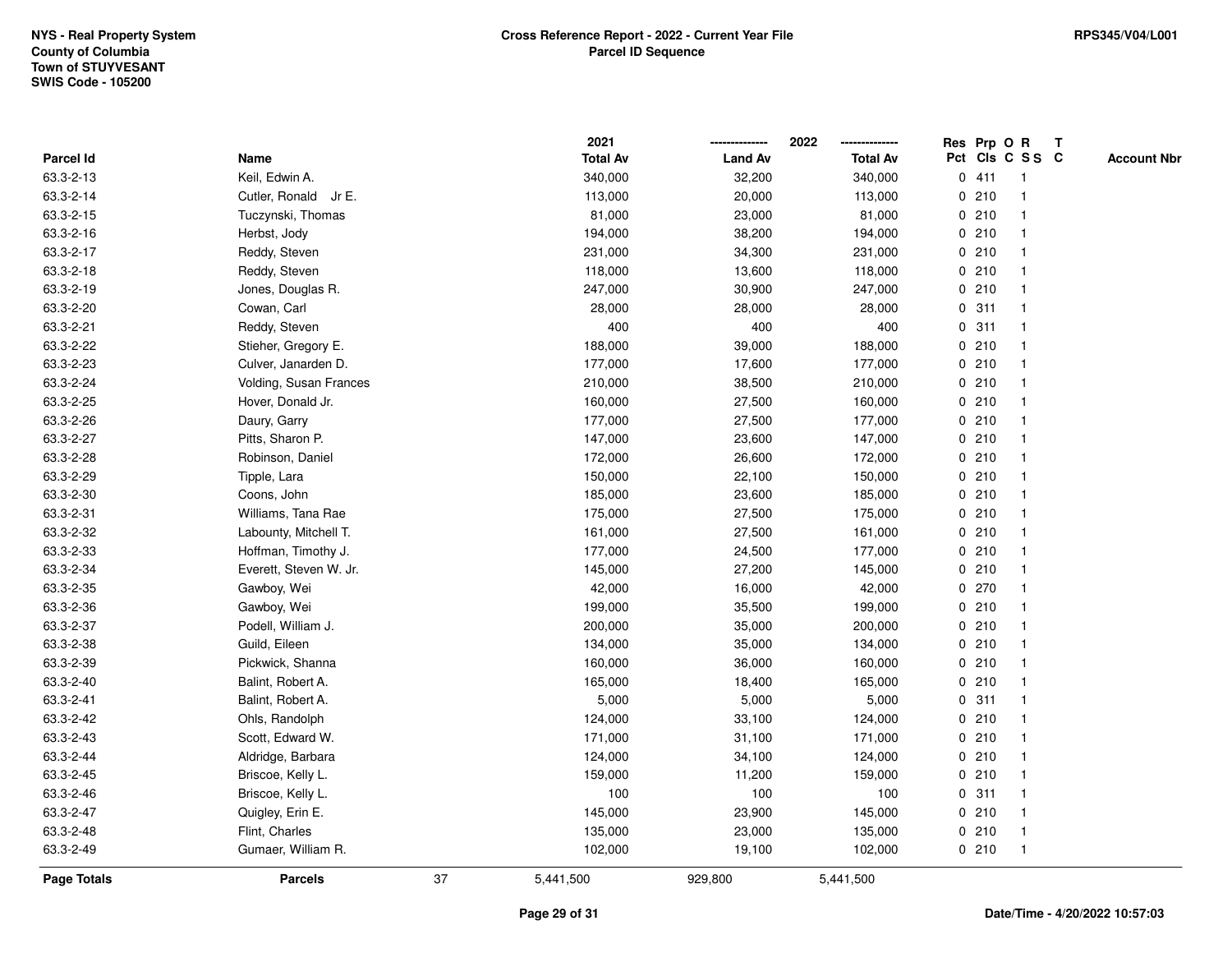| <b>Page Totals</b>        | <b>Parcels</b>                            | 34 | 4,768,715       | 1,177,705      | 5,449,882       |   |             |                 |              |                    |
|---------------------------|-------------------------------------------|----|-----------------|----------------|-----------------|---|-------------|-----------------|--------------|--------------------|
| 652.-9999-132.350-1881    | Niagara Mohawk Power Corp                 |    | 1,019,266       | $\mathbf 0$    | 1,019,266       |   | 0 884       | 6               |              |                    |
| 652.-9999-132.350-1031    | Niagara Mohawk Power Corp                 |    | 14,279          | 0              | 14,279          | 0 | 882         | 6               |              |                    |
| 652.-9999-132.350-1021    | Niagara Mohawk Power Corp                 |    | 630,110         | 0              | 630,110         |   | 0 882       | 6               |              |                    |
| 652.-9999-132.350-1011    | Niagara Mohawk Power Corp                 |    | 190,599         | $\mathbf 0$    | 190,599         |   | 0 882       | 6               |              |                    |
| 652.000-0000-631.900-1882 | Verizon New York Inc                      |    | 197             | 0              | 197             |   | 0 836       | 6               |              |                    |
| 652.000-0000-631.900-1881 | Verizon New York Inc                      |    | 6,882           |                | 8,652           | 0 | 836         | 6               |              |                    |
| 652.000-0000-603.200-1882 | Consolidated Communications, of NY Co, LL |    | 2,802           |                | 2,798           | 0 | 836         | 6               |              |                    |
| 652.000-0000-603.200-1881 | Consolidated Communications, of NY Co, LL |    | 97,980          |                | 97,856          |   | 0 836       | 6               |              |                    |
| 652.000-0000-601.700-1882 | <b>AT&amp;T Communications</b>            |    | 908             | -1             | 906             |   | 0 836       | 6               |              |                    |
| 652.000-0000-601.700-1881 | <b>AT&amp;T Communications</b>            |    | 31,759          |                | 31,686          |   | 0 836       | 6               |              |                    |
| $73.-1-13$                | Cohn, Christine B.                        |    | 8,000           | 8,000          | 8,000           |   | 0.311       |                 |              |                    |
| $73.-1-12$                | Clemens, Holly                            |    | 90,000          | 90,000         | 90,000          |   | 0 105       |                 |              |                    |
| 73.-1-11.200              | Clemens, Holly                            |    | 63,000          | 63,000         | 63,000          |   | 0 105       | 1               |              |                    |
| 73.-1-11.100              | Gumaer, Mary A.                           |    | 160,000         | 171,100        | 171,100         |   | 0, 105      | $\overline{1}$  |              |                    |
| $73.-1-10$                | Bisson, Robert F.                         |    | 419,000         | 79,000         | 419,000         |   | 90 240      |                 |              |                    |
| $73.-1-9$                 | Hurta, David                              |    | 24,000          | 20,000         | 24,000          |   | 0270        | $\mathbf 1$     |              |                    |
| $73.-1-8$                 | Hurta, David                              |    | 10,000          | 10,000         | 10,000          |   | 0.311       |                 |              |                    |
| $73.-1-7$                 | Hurta, David M; Nicholas;                 |    | 50,000          | 35,000         | 50,000          |   | 0270        |                 |              |                    |
| $73.-1-6$                 | Harvender, Jennifer P.                    |    | 172,000         | 34,400         | 172,000         |   | 0210        |                 |              |                    |
| $73.-1-5$                 | Hewig, Jean                               |    | 151,000         | 35,600         | 151,000         |   | 0210        |                 |              |                    |
| $73.-1-4$                 | McGuire, Daniel                           |    | 113,000         | 28,900         | 113,000         |   | 0210        | $\mathbf 1$     |              |                    |
| $73.-1-3$                 | Romanchuck, James P.                      |    | 328,000         | 120,000        | 328,000         |   | 70 240      | $\mathbf{1}$    |              |                    |
| $73.-1-2$                 | Hurta, David Martin                       |    | 70,000          | 70,000         | 70,000          | 0 | 322         |                 |              |                    |
| 63.3-2-58.200             | Bautista, Sabino Perez                    |    | 20,000          | 20,000         | 20,000          |   | 0.311       |                 |              |                    |
| 63.3-2-58.120             | Robertson, Faith A.                       |    | 290,000         | 40,600         | 290,000         |   | 0210        |                 |              |                    |
| 63.3-2-58.110             | Briscoe, Marie E.                         |    | 186,000         | 58,000         | 186,000         |   | 0210        |                 |              |                    |
| 63.3-2-58.4               | Robertson, Faith A.                       |    |                 | 51,800         | 294,500         |   | 0210        |                 |              |                    |
| 63.3-2-58.3               | VanTassel, Hope Elizabeth                 |    |                 | 30,500         | 160,000         |   | 0210        |                 |              |                    |
| 63.3-2-57                 | Consolidated Communications, of NY Co, LL |    | 38,933          | 11,300         | 38,933          |   | 0 831       | 6               |              |                    |
| 63.3-2-56.3               | Briscoe, Ronald H.                        |    |                 | 50,300         | 214,000         |   | 0210        | $\overline{1}$  |              |                    |
| 63.3-2-56                 | Briscoe, Ronald H.                        |    | 209,000         | 50,300         | 214,000         |   | 0210        |                 |              |                    |
| 63.3-2-55                 | Vfw Post 9593                             |    | 225,000         | 125,000        | 225,000         |   | 0 534       | 8               |              |                    |
| 63.3-2-54                 | Leber, M. Carol                           |    | 215,000         | 25,700         | 215,000         |   | 0210        |                 |              |                    |
| 63.3-2-53                 | Beilke, Daniel C.                         |    | 200,000         | 35,000         | 200,000         |   | 0210        |                 |              |                    |
| 63.3-2-52                 | Dijan, Lavinia S.                         |    | 167,000         | 27,200         | 167,000         |   | 0210        | $\mathbf{1}$    |              |                    |
| 63.3-2-51                 | Balint, Grace M.                          |    | 125,000         | 21,500         | 125,000         |   | 0210        | -1              |              |                    |
| 63.3-2-50                 | Lassiter, Carolyn                         |    | 125,000         | 14,400         | 125,000         |   | 0210        | $\overline{1}$  |              |                    |
| Parcel Id                 | Name                                      |    | <b>Total Av</b> | <b>Land Av</b> | <b>Total Av</b> |   | Res Prp O R | Pct Cls C S S C |              | <b>Account Nbr</b> |
|                           |                                           |    | 2021            |                | 2022            |   |             |                 | $\mathbf{T}$ |                    |